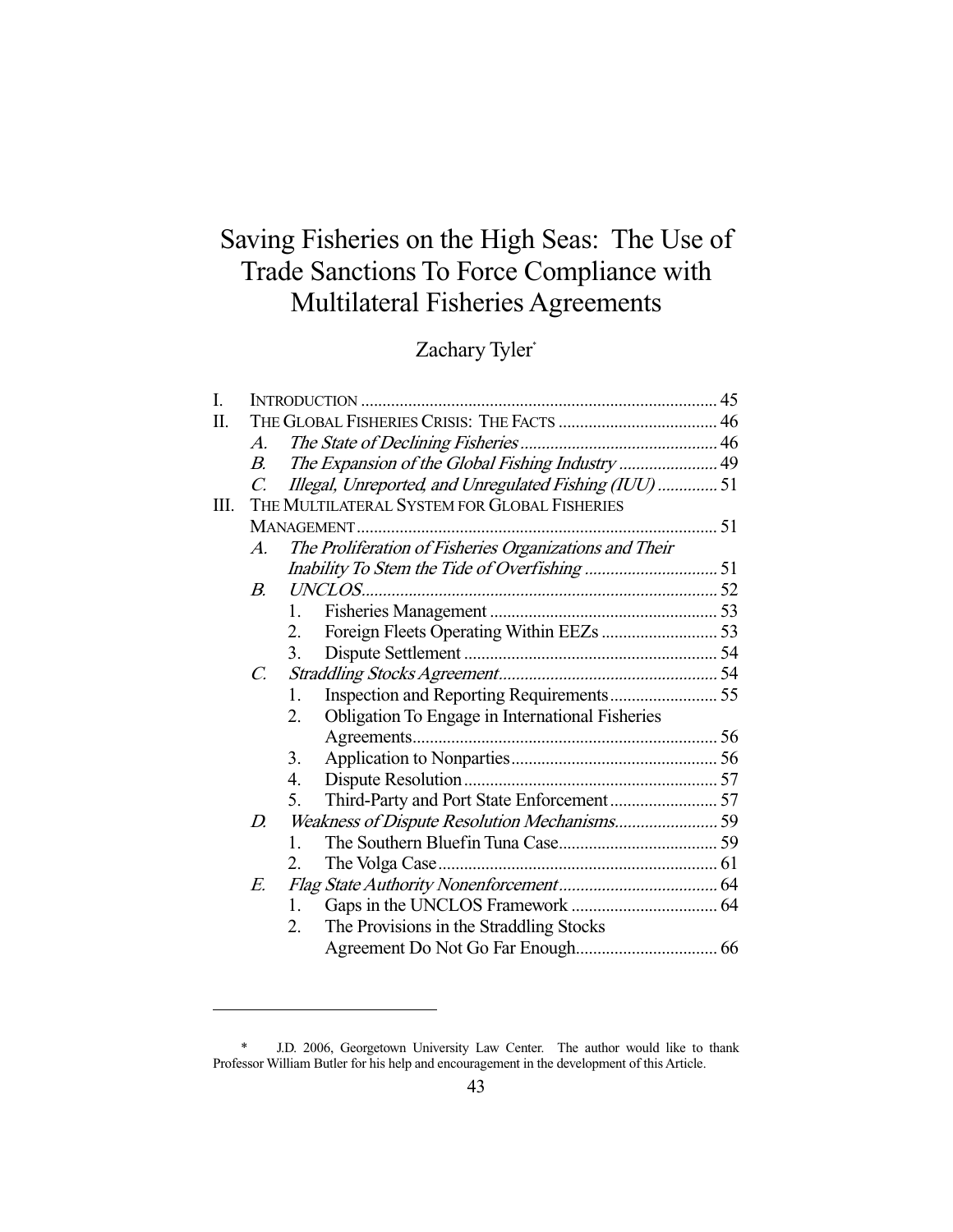|     | F.                                      |                  | The Enforcement Powers Conferred upon NonFlag     |  |  |  |
|-----|-----------------------------------------|------------------|---------------------------------------------------|--|--|--|
|     |                                         |                  |                                                   |  |  |  |
|     |                                         | 1.               | The Size of RFMO Waters Places Tremendous         |  |  |  |
|     |                                         |                  |                                                   |  |  |  |
|     |                                         | 2.               | RFMO Members Are Widely Dispersed and             |  |  |  |
|     |                                         |                  |                                                   |  |  |  |
|     |                                         | 3.               | The Political Will of RFMO Members Is Uneven 68   |  |  |  |
|     |                                         | $\overline{4}$ . | Convention on the Conservation and Management     |  |  |  |
|     |                                         |                  | of Highly Migratory Fish Stocks in the Western    |  |  |  |
|     |                                         |                  |                                                   |  |  |  |
|     | G.                                      |                  | Consensual Quotas with Opt-Out Allowances Corrupt |  |  |  |
|     |                                         |                  |                                                   |  |  |  |
|     |                                         | 1.               |                                                   |  |  |  |
|     |                                         | 2.               |                                                   |  |  |  |
|     | Н.                                      |                  |                                                   |  |  |  |
|     | I.                                      |                  | CDS, VMS, and IUU Vessel Listing Systems Have     |  |  |  |
|     |                                         |                  |                                                   |  |  |  |
|     |                                         | 1.               | CCAMLR Loopholes in the CDS Systems  77           |  |  |  |
|     |                                         | 2.               | Lack of Widespread Adoption of VMS Devices  77    |  |  |  |
|     |                                         | 3.               |                                                   |  |  |  |
|     | $\overline{J}$ .                        |                  |                                                   |  |  |  |
|     |                                         | 1.               |                                                   |  |  |  |
|     |                                         | 2.               |                                                   |  |  |  |
| IV. | THE USE OF TRADE MEASURES TO STRENGTHEN |                  |                                                   |  |  |  |
|     |                                         |                  |                                                   |  |  |  |
|     | $A_{\cdot}$                             |                  |                                                   |  |  |  |
|     | В.                                      |                  | WTO Jurisprudence Supports the Use of Trade       |  |  |  |
|     |                                         |                  |                                                   |  |  |  |
|     |                                         | 1.               |                                                   |  |  |  |
|     |                                         |                  | The Appellate Body's Ruling in Shrimp-<br>a.      |  |  |  |
|     |                                         |                  |                                                   |  |  |  |
|     |                                         |                  | The Appellate Body's Ruling in Shrimp-<br>b.      |  |  |  |
|     |                                         |                  |                                                   |  |  |  |
|     |                                         | 2.               | Shrimp-Turtle Condones the Use of Trade           |  |  |  |
|     |                                         |                  |                                                   |  |  |  |
|     |                                         | 3.               | Fisheries MEAs Solidify the Applicability of      |  |  |  |
|     |                                         |                  |                                                   |  |  |  |
|     |                                         | 4.               |                                                   |  |  |  |
|     |                                         | 5.               |                                                   |  |  |  |
| V.  |                                         |                  |                                                   |  |  |  |
|     |                                         |                  |                                                   |  |  |  |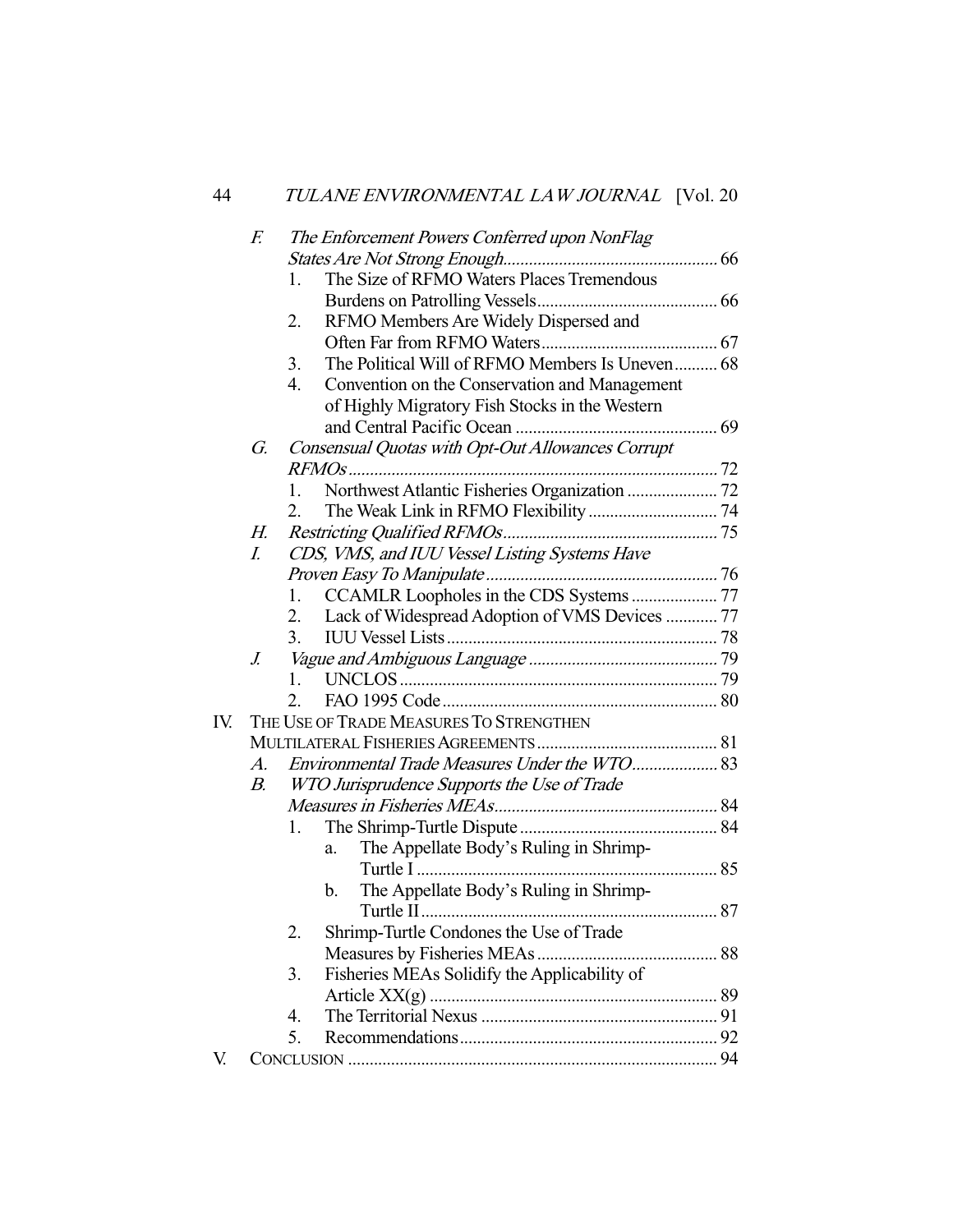#### I. INTRODUCTION

 Of the many marine resources in danger of overexploitation today, fisheries that populate the high seas are particularly at risk. Approximately 75% of global fisheries (including fisheries inside jurisdictional waters of nations) are fully exploited, overexploited or depleted.<sup>1</sup> Although the roots of today's crisis of global fisheries lie in overfishing, the problem is also directly linked to the failures of international agreements to ensure adequate conservation of these endangered resources. Over eighteen international regional fisheries management organizations (RFMOs) and global fisheries agreements exist for the conservation and sustainable fishing of global fisheries, including straddling stocks.<sup>2</sup> However, these organizations have largely failed to achieve their goals due to an inability to prevent illegal fishing either by organization members or by the vessels of states that are not members of the organizations. This Article will analyze the deficiencies of RFMOs and global fisheries agreements. In particular, this Article will argue that the compliance and enforcement mechanisms of RFMOs and fisheries agreements are ineffective against member states and nonmember states alike.

 Fisheries organizations lack an enforcement tool that would coerce flag states to ensure compliance with fisheries conservation requirements among their vessels. Much of the problem lies in the intractability of unwilling flag states, which under international law possess the ultimate power over fishing fleets flying their nation's flag.<sup>3</sup> Trade measures are a solution to this problem. Trade measures possess the power and clout to force nation-states to alter their domestic practices in a manner that the existing enforcement tools of fisheries organizations cannot achieve.<sup>4</sup> Moreover, trade measures employed for environmental purposes particularly in the arena of marine conservation—enjoy the endorsement

 <sup>1.</sup> Food and Agric. Org. (FAO) Conference, 32d Session, Rome, Italy, Nov. 29-Dec. 10, 2003, Progress Report on the Implementation of the International Plan of Action To Prevent, Deter and Eliminate Illegal, Unreported, and Unregulated (IUU) Fishing ¶ 5, http://www.fao.org/ docrep/meeting/007/J0403e.htm.

See FAO, Fisheries Dep't, Regional Fishery Bodies, http://www.fao.org/fi/body/ rfb/chooseman\_type.htm (last visited Aug. 31, 2006) This Article refers to fisheries agreements and organizations often as fisheries MEAs, in addition to its discussion of RFMOs.

 <sup>3.</sup> United Nations Convention on the Law of the Sea, art. 94, Dec. 10, 1982, 1833 U.N.T.S. 397, 21 I.L.M. 1261 (entered into force Nov. 16, 1994) [hereinafter UNCLOS].

 <sup>4.</sup> See infra Part IV.A-B.2.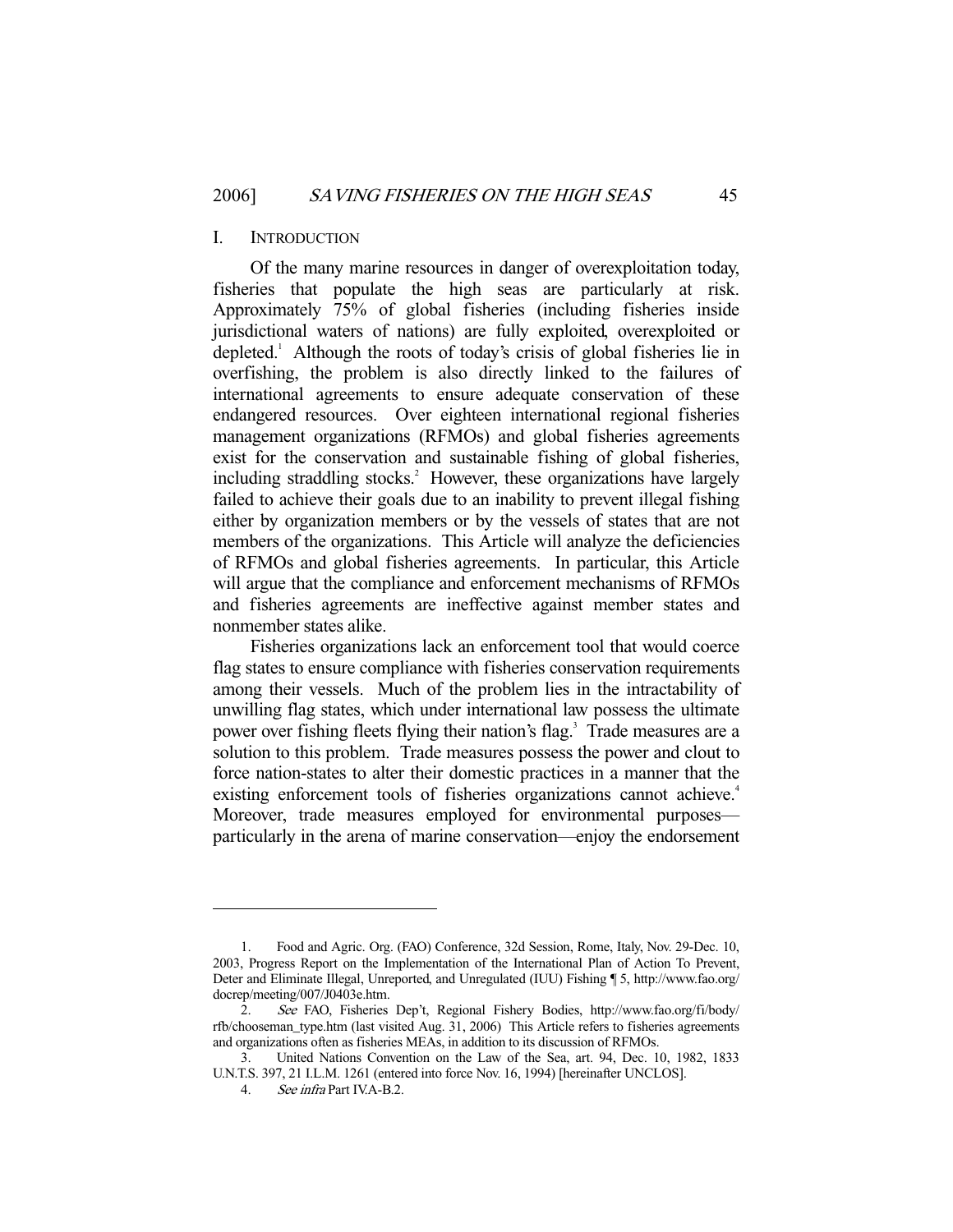of the WTO.<sup>5</sup> The Appellate Body decisions in the *Shrimp-Turtle*<sup>6</sup> dispute firmly established that article XX exceptions for environmentally based trade measures are acceptable within the WTO jurisprudential framework. This Article will argue that fisheries organizations should adopt trade measures as a means of protecting threatened fish stocks.

 This Article will first discuss the nature of the global fisheries crisis, including a brief discussion of the phenomena of the state of global fisheries populations, the global fishing fleet, overcapitalization, and illegal fishing. In the second Part, the Article will analyze the major deficiencies in fisheries agreements. This Part will commence with an overview of the two most important multilateral fisheries agreements, the United Nations Convention on the Law of the Sea (UNCLOS)<sup>7</sup> and the Straddling Stocks Agreement.<sup>8</sup> Next, this Part will highlight the most debilitating defects in these organizations, including specific examples of RFMOs and other fisheries organizations. In the final Part, the Article will argue that the WTO's article XX environmental exceptions apply to global fisheries and that such trade measures are the best available means for fisheries organizations to ensure the conservation and sustainable harvesting of global fishing stocks.

#### II. THE GLOBAL FISHERIES CRISIS: THE FACTS

## A. The State of Declining Fisheries

 Many fisheries throughout the world are in a state of severe crisis. Due to sustained periods of overfishing, a number of fisheries have collapsed, and many more stand on the brink of potentially irreparable damage. Over the last 60 years, the global harvest of fish has undergone

<sup>5.</sup> See Appellate Body Report, United States-Import Prohibition of Certain Shrimp and Shrimp Products (Shrimp-Turtle I), WT/DS58/AB/R (Oct. 12, 1998), available at http://www. wto.org/english/tratop\_e/dispu\_e/distab\_e.htm#r58; Appellate Body Report, United States-Import Prohibition of Certain Shrimp and Shrimp Products, Recourse to Article 21.5 by Malaysia (Shrimp-Turtle II), WT/DS58/AB/RW (Oct. 22, 2001), available at http://www.wto.org/english/ tratop\_e/dispu\_e/distab\_e.htm#r58.

 <sup>6.</sup> Sources cited supra note 5. This Article occasionally refers to both cases collectively as Shrimp-Turtle.

 <sup>7.</sup> See UNCLOS, supra note 3.

 <sup>8.</sup> Agreement for the Implementation of the Provisions of the United Nations Convention on the Law of the Sea of 10 December 1982 Relating to the Conservation and Management of Straddling Fish Stocks and Highly Migratory Fish Stocks, Aug. 4, 1995, 34 I.L.M. 1542 [hereinafter Straddling Stocks Agreement]. The Straddling Stocks Agreement entered into force on December 11, 2001, and currently has been ratified by 56 parties.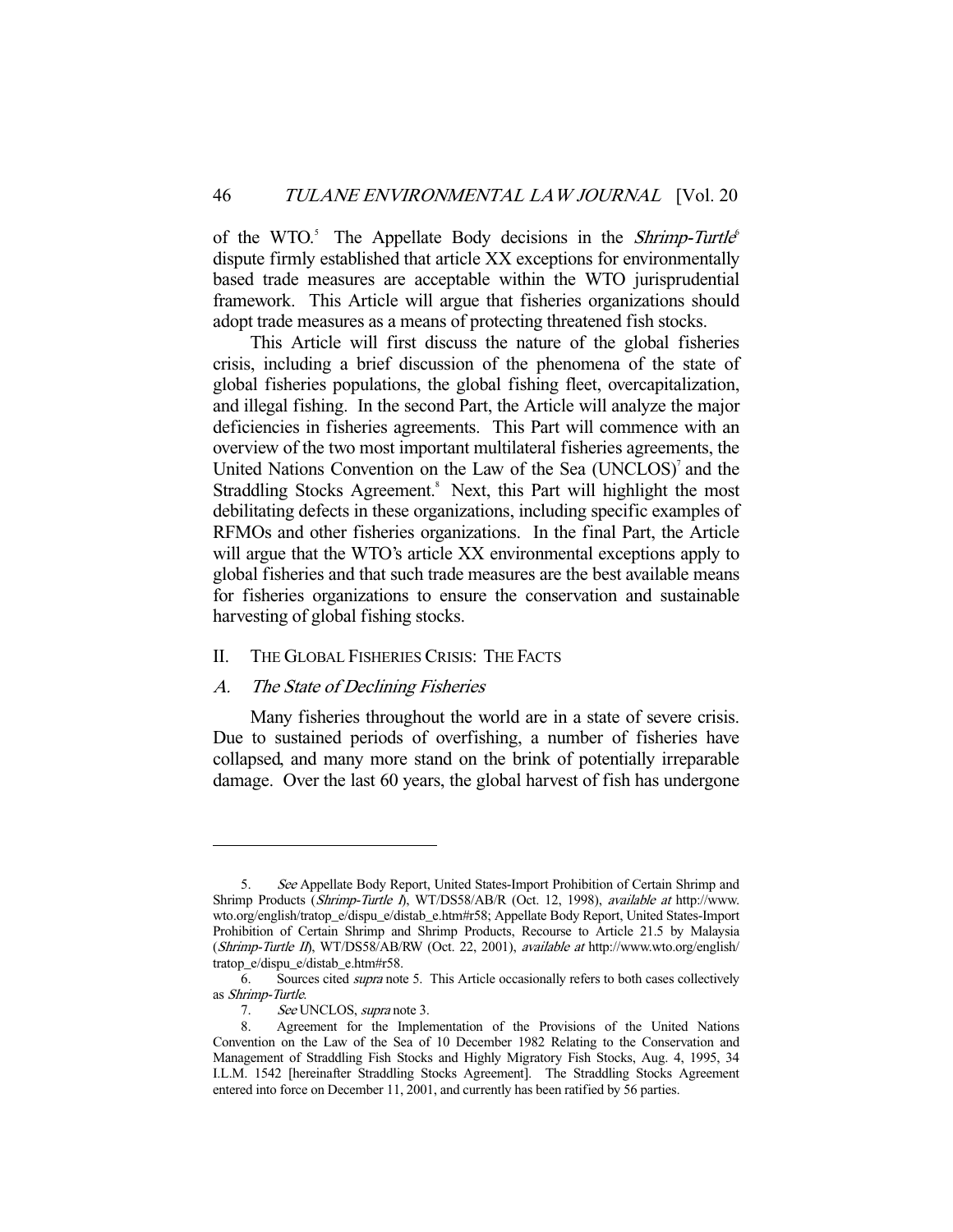a 5-fold increase.<sup>9</sup> According to the United Nations Food and Agriculture Organization (FAO), the global catch of fish in 2001-2002 was approximately 84 million tons.<sup>10</sup> The corresponding effect on the health of fisheries populations has been devastating.<sup>11</sup>

 According to the FAO, currently "10% of the world's major fisheries are significantly depleted, 18% are overexploited, and 47% are fully exploited."<sup>12</sup> The Oceans Commission, a blue-ribbon panel charged by the U.S. federal government with investigating the state of marine resources, found approximately 25% to 30% of fisheries to be overexploited.13 This sad tally of figures indicates that only roughly onequarter of fisheries across the world exist at sustainable levels.<sup>14</sup> Perhaps the greatest recent example of the reality of overfishing is the collapse of the North Atlantic cod fishery, which after 500 years of sustained fishing plummeted in the early 1990s to population levels 100 times below its historical average.<sup>15</sup> Despite efforts to revive the fishery, the Atlantic cod population has not rejuvenated over the last 15 years, and commercial harvesting of the fish has ceased.<sup>16</sup>

 The rapid decline in fisheries is not restricted to populations that inhabit the high seas. Within U.S. waters, including those within the 200 mile Exclusive Economic Zone (EEZ), studies indicate that 82% of 191 domestic fish stocks have been utilized or fully utilized.<sup>17</sup> The decline in some of the more sought after fisheries in this area, which covers approximately  $20\%$  of global fisheries, is alarming.<sup>18</sup> For example,

<sup>9.</sup> JAMES RASBAND, JAMES SALZMAN & MARK SQUILLACE, NATURAL RESOURCES LAW AND POLICY 427 (2004).

 <sup>10.</sup> FAO, Fisheries Dep't, The State of the World Fisheries and Aquaculture 28 (2004), available at ftp://ftp.fao.org/docrep/fao/007/y5600e/y5600e01.pdf [hereinafter FAO 2004 Report].

<sup>11.</sup> See, e.g., Tonya Dobryzinsky, Charlotte Grey & Michael Hirshfeld, Oceana, Oceans at Risk: Wasted Catch and the Destruction of Ocean Life 1, 4-6 (2002); Oceana, Halting IUU Fishing: Enforcing International Fisheries Agreements 2 (2003); FAO, Fisheries Dep't, Review of the State of World Marine Fishery Resources 6-8 (2005); FAO Fisheries Technical Paper 457, available at ftp://ftp.fao.org/docrep/fao/007/y5852e/y5852e00.pdf (last visited Oct. 10, 2006) (explaining the "state of exploitation" of world fisheries).

<sup>12.</sup> RASBAND, SALZMAN & SQUILLACE, supra note 9, at 427.

<sup>13.</sup> U.S. Comm'n on Ocean Policy, An Ocean Blueprint for the 21st Century 40 (2004), available at http://www.oceancommission.gov/documents/full\_color\_rpt/000\_ocean\_full\_report. pdf [hereinafter Oceans Commission Report].

<sup>14.</sup> RASBAND, SALZMAN & SQUILLACE, supra note 9, at 427.

<sup>15.</sup> OCEANS COMMISSION REPORT, *supra* note 13, at 40, 275.

<sup>16.</sup> RASBAND, SALZMAN & SQUILLACE, *supra* note 9, at 427; MICHAEL HARRIS, LAMENT FOR AN OCEAN: THE COLLAPSE OF THE ATLANTIC COD FISHERY: A TRUE CRIME STORY 62, 202  $(1998)$ .<br>17.

RASBAND, SALZMAN & SQUILLACE, *supra* note 9, at 428.

 <sup>18.</sup> Id.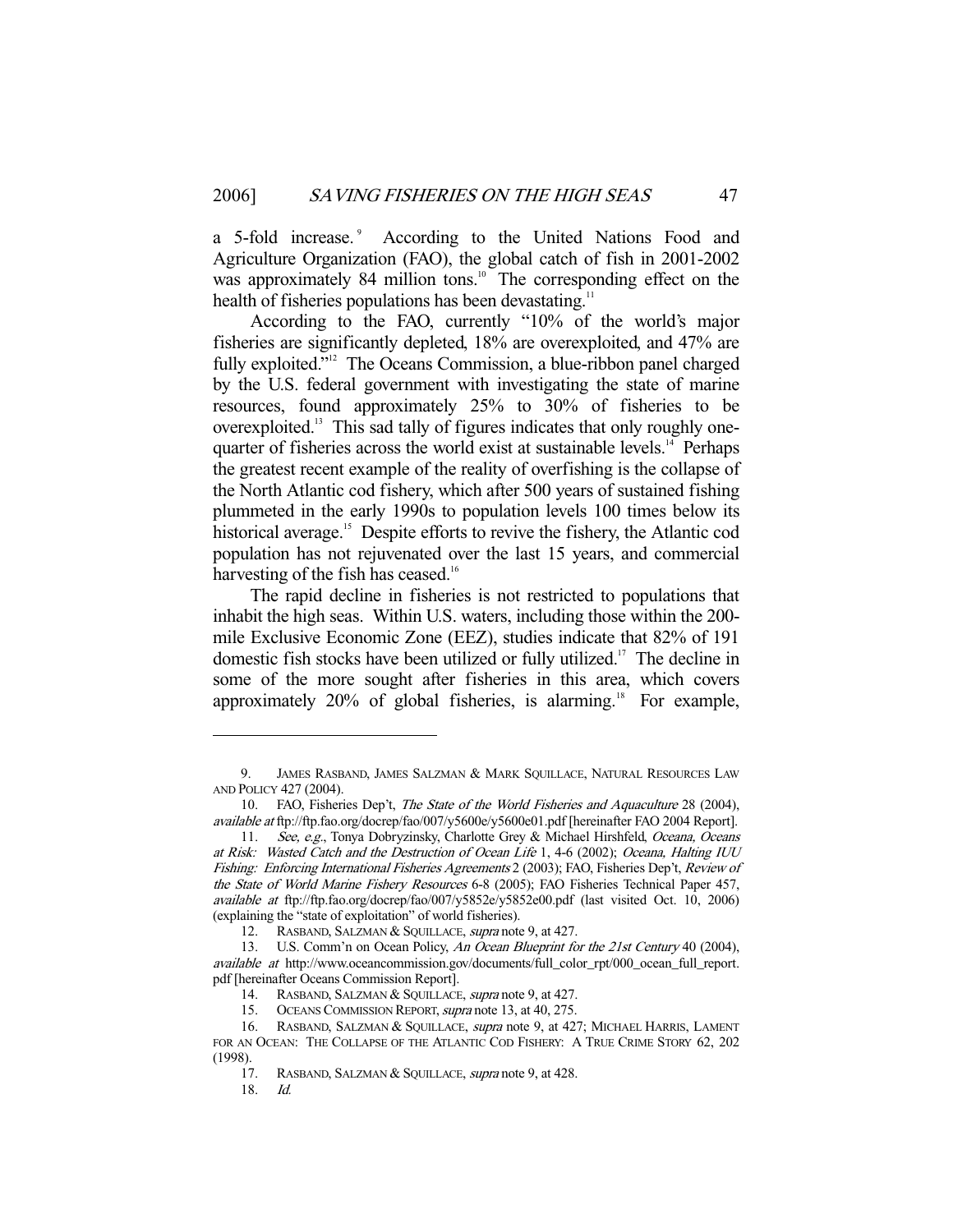bluefin tuna populations have decreased by 90% since 1975; haddock has fallen 94% since 1960; Chesapeake Bay oysters have declined by 99%; Atlantic swordfish by over 50%; and Pacific red snapper by over 90%.<sup>19</sup> According to the United States National Marine Fisheries Service (NMFS), only 22% of the 959 stocks (211 stocks) under federal management are being fished in a sustainable manner.<sup>20</sup>

 From a scientific perspective, the fisheries crisis results from two types of overfishing. First, too many fish are caught before they can spawn and replenish the diminished stocks with their offspring.<sup>21</sup> This form of overfishing, known as recruitment overfishing, is particularly harmful to the long-term viability of a fishery, because for every fish caught before it has a chance to spawn, effectively all of its future offspring are removed from the fishery as well.<sup>22</sup> The second form of overfishing, known as growth overfishing, occurs when fish are taken before they have grown to their full, adult size.<sup>23</sup> This does not directly cause a fishery to fail to replenish as with recruitment overfishing, but it does alter the character of a fishery, including a reduction in the fishery's overall biomass.<sup>24</sup> Both varieties of overfishing are widespread and frustrate efforts to achieve the maximum sustainable yield (MSY) necessary for fisheries to attain sustainable population levels.<sup>25</sup>

<sup>19.</sup> Oliver A. Houck, On the Law of Biodiversity and Ecosystem Management, 81 MINN. L. REV. 869, 946-47 (1997); PEW OCEANS COMM'N, AMERICA'S LIVING OCEANS: CHARTING A COURSE FOR SEA CHANGE 2 (2003), available at http://www.pewtrusts.com/pdf/env\_pew\_ oceans\_final\_report.pdf [hereinafter PEW OCEANS REPORT]. It should also be noted that the analysis of fisheries populations is an inexact science that is fraught with considerable uncertainty and lack of knowledge. Despite improvements in tracking technology and population projections, much is simply unknown about the state of many global fisheries. Christopher J. Carr & Harry N. Scheiber, Dealing with a Resource Crisis: Regulatory Regimes for Managing the World's Marine Fisheries, 21 STAN. ENVTL. L.J. 45, 54 (2002). For example, of 304 known U.S. fish stocks, the U.S. National Marine Fisheries Service (NMFS) has identified 93 currently being overfished or fished at unsustainable levels. PEW OCEANS REPORT, supra note 19, at 25. However, data do not exist for a further 655 fish populations, including 120 major fisheries that each yield over 200,000 pounds of fish annually. Id. at 35, 37.

<sup>20.</sup> PEW OCEANS REPORT, *supra* note 19, at 5.

<sup>21.</sup> RASBAND, SALZMAN & SQUILLACE, supra note 9, at 442.

 <sup>22.</sup> Id.

 <sup>23.</sup> Id.

<sup>24.</sup> *Id.*<br>25. *Id.* 

Id. at 443. Maximum sustainable yield occurs when a certain amount of fish are caught, including larger fish that crowd out smaller, younger fish, such that an even greater number of younger fish can grow in the less resource competitive environment and later spawn, thereby increasing the overall population of the fishery. Id.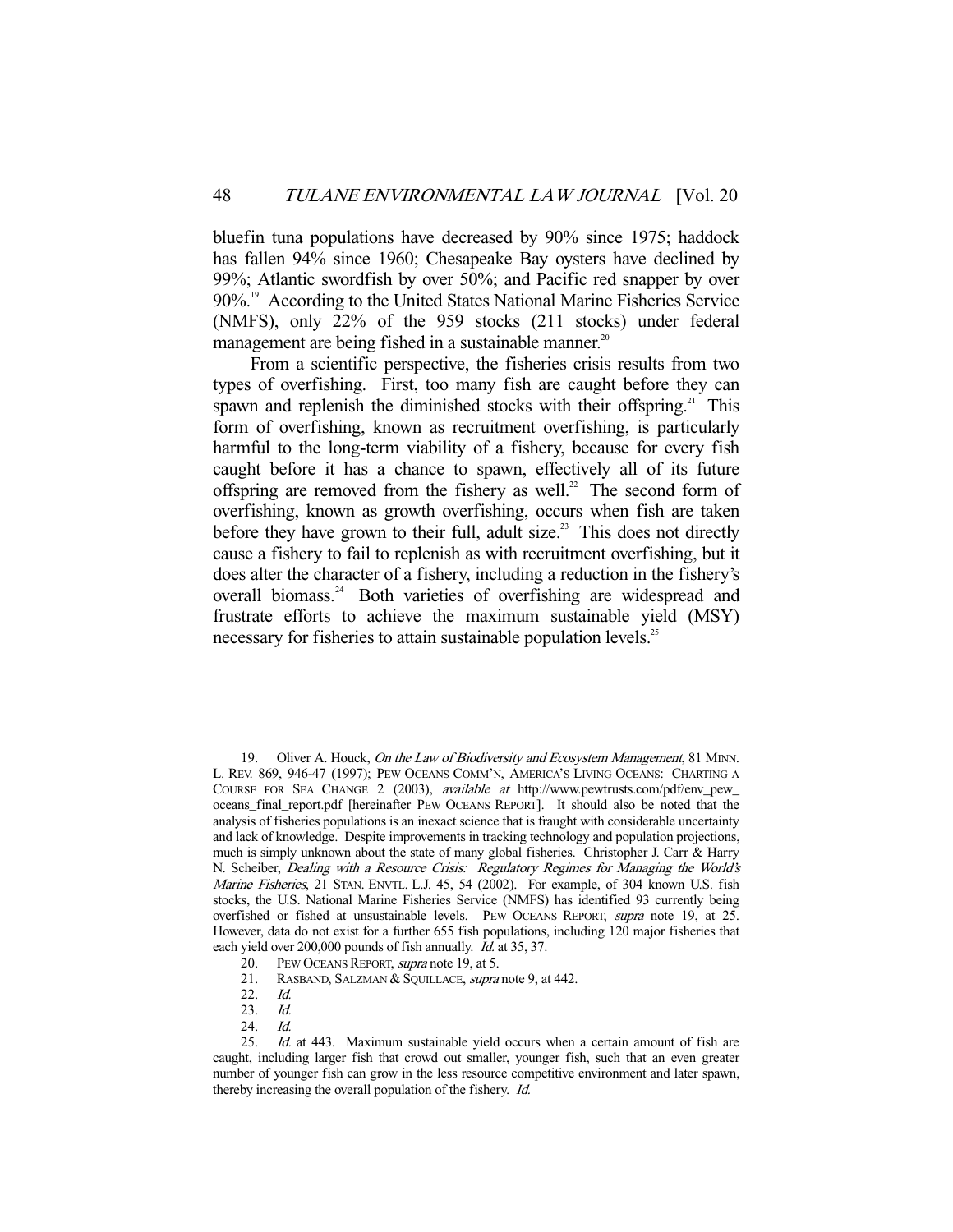#### B. The Expansion of the Global Fishing Industry

 The precipitous decline of many healthy global fisheries is directly caused by an exponential increase in fishing on the high seas.<sup>26</sup> The three main drivers of the increase in global fishing are the significant growth in the size of the global fishing fleet, technological advances in the methods for harvesting fish and storing and processing it at sea, and significant yields of bycatch that devastate fisheries not targeted by fishing fleets. $27$ 

 The global fishing fleet dramatically increased through the early 1990s, more than doubling from 585,000 commercial boats in 1970 to 1.2 million in 1990.<sup>28</sup> According to the FAO, the current size of the global fishing fleet includes roughly 1.3 million decked vessels.<sup>29</sup> Additionally, 2.8 million undecked vessels plied marine and inland waters.<sup>30</sup> The powerhouses of the global fishing fleet, however, are the larger vessels, which in 2002 numbered 24,406, although growth has slowed due to capacity containment programs that have been adopted in a number of nations. $31$ 

 Although the global fleet appears to have leveled off, the sheer number of vessels, as well as their harvesting capacity, far outstrips the abilities of many fisheries to provide sustainable harvests. For example, the Bering Sea crab fleet, numbered at 250 boats, is estimated to be 5 times larger than the fleet size necessary to harvest the existing population of crabs.<sup>32</sup> One of the phenomena thought to have fueled the massive expansion of the global fleet are widespread government subsidies that have allowed for the excess capacity to remain despite diminishing yields of fish. $33$  In 2003, government subsidies were estimated to cover  $25\%$  of the \$56 billion global fish trade.<sup>34</sup> The

 <sup>26.</sup> Due to the fact that fishing in global waters and national EEZs are inextricably linked, this Article may incorporate discussion of domestic fisheries. See id. at 462.

<sup>27.</sup> *Id.* at 434-38.

<sup>28.</sup> *Id.* at 463.

<sup>29.</sup> FAO 2004 Report, *supra* note 10, at 24.

 <sup>30.</sup> Id.

 <sup>31.</sup> Id. at 7. The majority of the global fleet is concentrated in Asia, with 85% of total decked vessels, 50% of powered undecked vessels and 83% of total nonpowered boats. Id. at 6-7. Europe possesses 8.9% of the global fleet, North and Central America possess 4.5%, Africa possesses 1%, South America possesses 0.6%, and Oceania possesses 0.2%. Id. at 24. Some fleets have actually decreased, notably the European Union (EU-15) fleet, which shrank from 96,000 vessels in 2000 to 88,701 vessels in 2003. Id. at 26.

<sup>32.</sup> PEW OCEANS REPORT, *supra* note 19, at 39.

<sup>33.</sup> Id. at 40; RASBAND, SALZMAN & SQUILLACE, supra note 9, at 435.

<sup>34.</sup> RASBAND, SALZMAN & SQUILLACE, *supra* note 9, at 435.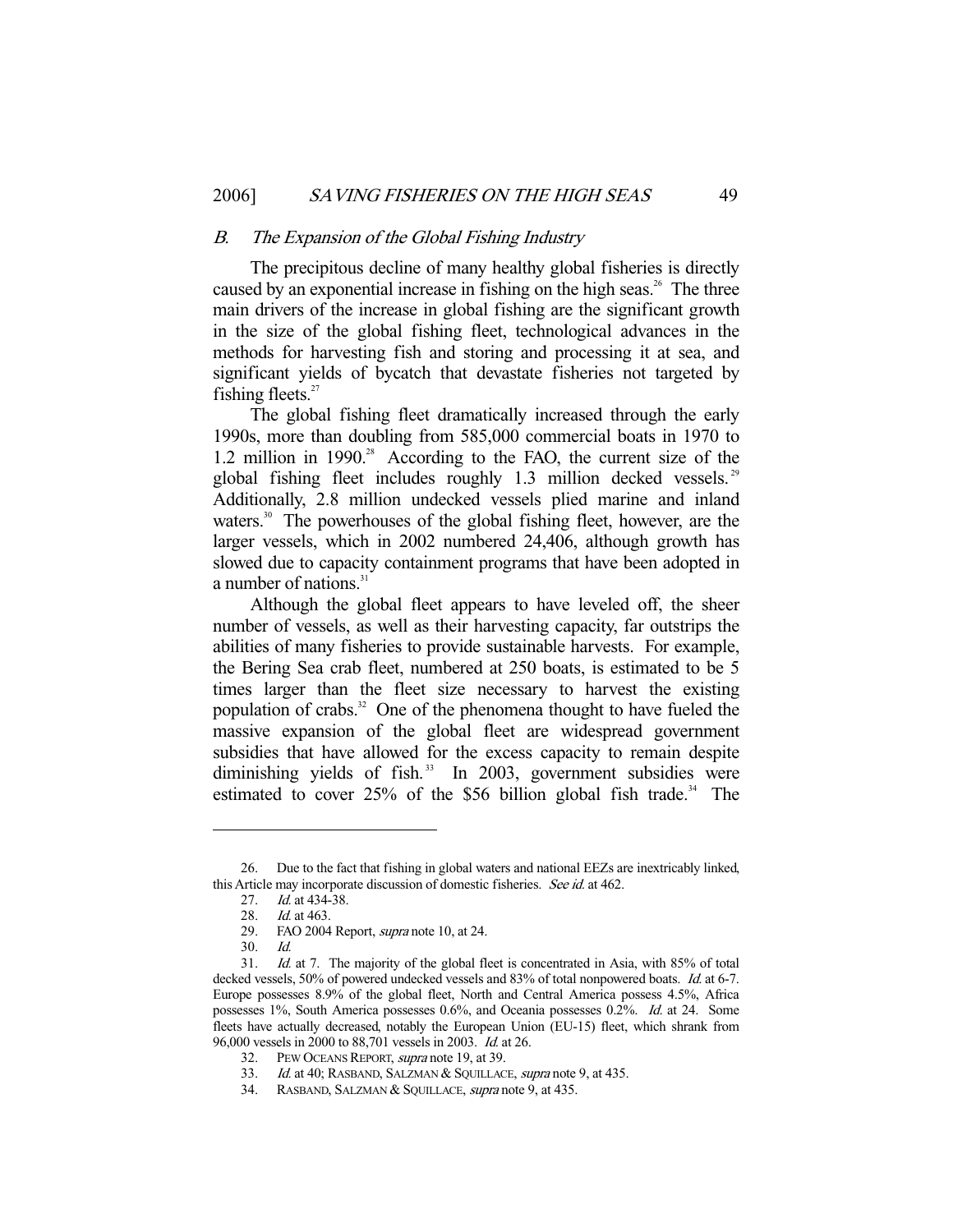persistence of such a market distortion aggravates the fisheries crisis, because governmental support allows for unsustainable—and ultimately unprofitable—fishing to continue when the market might otherwise have corrected the size of the fleet.<sup>35</sup> Fisheries subsidies have come under increasing pressure for reform. At the Hong Kong ministerial meeting of the Doha round of talks, the WTO declared the intent of the members to reduce subsidies that contribute to the overcapacity of fishing fleets and the overfishing of fisheries.<sup>36</sup> The United States Trade Representative has also advocated for the reduction of fisheries subsidies.<sup>37</sup>

 Intertwined with the problem of the excess fleet, and the subsidies that keep it afloat, is the phenomenon of the significant technological advances that have made fishing a much more successful trade. Among the multiple technological innovations that have allowed for much more precise and scientific fishing, both for large-scale commercial fleets as well as smaller single-vessel operations, are the widespread adoption of nylon nets, rockhopper gear and roller gear that allows for bottom trawling, outboard motors, sonar, geographic information systems, tracking buoys as well as satellite tracking.<sup>38</sup> Advances in gillnetting and longlining now allow for the hauling in of vast quantities of marine life.<sup>39</sup> Moreover, large factory ships with advanced freezing capabilities allow for more fleets to stay on the water longer, increasing the amount of "fresh" fish they are able to deliver to restaurants and grocery stores.<sup>40</sup> Thus, in addition to being large in size, vessels are now much more efficient at capturing marine life.

 A third problem, very much the product of a larger fleet with greater capacity, is the problem of bycatch. Many of the modern fishing practices, particularly trawling and longline fishing, scoop up far more

<sup>35.</sup> See PEW OCEANS REPORT, supra note 19, at 40, 80; MATTEO MILAZZO, SUBSIDIES IN WORLD FISHERIES: A REEXAMINATION,WORLD BANK TECHNICAL PAPER No. 406, at 5, 52 (1998); Tracey M. Price, Negotiating WTO Fisheries Subsidy Disciplines: Can Subsidy Transparency and Classification Provide the Means Towards an End to the Race for Fish?, 13 TUL. J. INT'L & COMP. L. 141, 155-57 (2005).

 <sup>36.</sup> World Trade Org., Ministerial Declaration of 18 December 2005, D-2 WT/MIN(05)/ DEC(2005), *available at* http://www.wto.org/english/thewto\_e/minist\_e/min05\_e/final\_text\_e.pdf.

 <sup>37.</sup> Press Release, U.S. Trade Representative, U.S. Submits Ideas in WTO To Reform Harmful Fisheries Subsidies (Mar. 19, 2003), available at http://www.ustr.gov/Document Library/Press\_Releases/2003/March/US\_Submits\_Ideas\_in\_WTO\_to\_Reform\_Harmful\_Fisherie s\_Subsidies.html?ht=.

<sup>38.</sup> RASBAND, SALZMAN & SQUILLACE, supra note 9, at 435; PEW OCEANS REPORT, supra note 19, at 39.

 <sup>39.</sup> PEW OCEANS REPORT, supra note 19, at 39.

<sup>40.</sup> RASBAND, SALZMAN & SQUILLACE, supra note 9, at 435.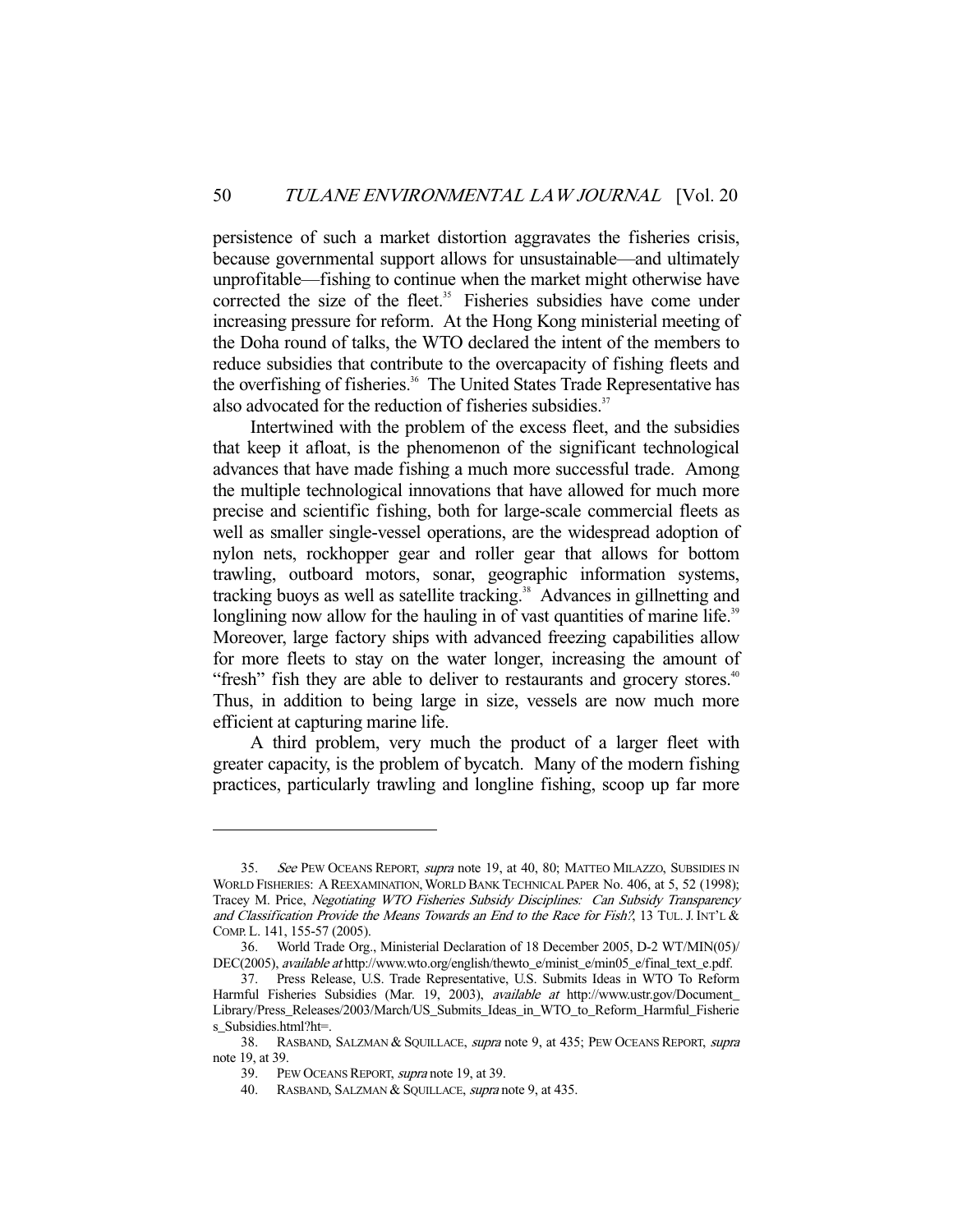quantities of marine life than the species targeted by fishing fleets.<sup>41</sup> A recent study by Pew Oceans Commission indicated that roughly 25% of fish caught in the 1980s and early 1990s was thrown overboard, dead and dying, creating annual bycatch waste of 60 billion pounds.<sup>42</sup> Although technological advancements, such as turtle excluder devices, have reduced some varieties of bycatch, the FAO still estimates that 25% of fish harvested is lost as bycatch.<sup>43</sup>

## C. Illegal, Unreported, and Unregulated Fishing (IUU)

 Despite the multiple efforts to regulate fisheries (efforts which will be analyzed below), both domestic and global fisheries are plagued with compliance problems. Many commercial fishers engage in fishing in contravention of either domestic laws or international agreements. This includes outright violations of the law, as well as failing to report actual numbers of fish caught pursuant to reporting requirements, or fishing in areas that lack regulation at all. Illegal, unreported, and unregulated (IUU) fishing is a pervasive and serious problem that has consistently hampered efforts to regulate fisheries effectively.<sup>44</sup>

III. THE MULTILATERAL SYSTEM FOR GLOBAL FISHERIES MANAGEMENT

## A. The Proliferation of Fisheries Organizations and Their Inability To Stem the Tide of Overfishing

 Since the awareness of the plight of many global fisheries began to spread over the last several decades, the international community has experienced a prolific growth in RFMOs and fisheries organizations and MEAs. The rapid multiplication in these organizations reflects not only a heightened concern for fisheries conservation, but also an increasing commitment on the part of a number of countries to vigorously work towards increased protection and management of these dwindling resources. Unfortunately, the growth of these institutions has been uneven, and many RFMOs and fisheries organizations are fraught with

 <sup>41.</sup> Id. at 436.

<sup>42.</sup> PEW OCEANS REPORT, *supra* note 19, at 5.

<sup>43.</sup> RASBAND, SALZMAN & SQUILLACE, *supra* note 9, at 436.

<sup>44.</sup> See, e.g., Jessica K. Ferrell, Controlling Flags of Convenience: One Measure To Stop Overfishing of Collapsing Fish Stocks, 35 ENVTL. L. 323, 329 (2005); Judith Swan, FAO International Action and Responses by Regional Fishery Bodies or Arrangements To Prevent, Deter and Eliminate Illegal, Unreported and Unregulated Fishing, Fisheries Circular No. 996, § 1.1 (2004), available at ftp://ftp.fao.org/docrep/fao/006/y5361e/y5361e00.pdf.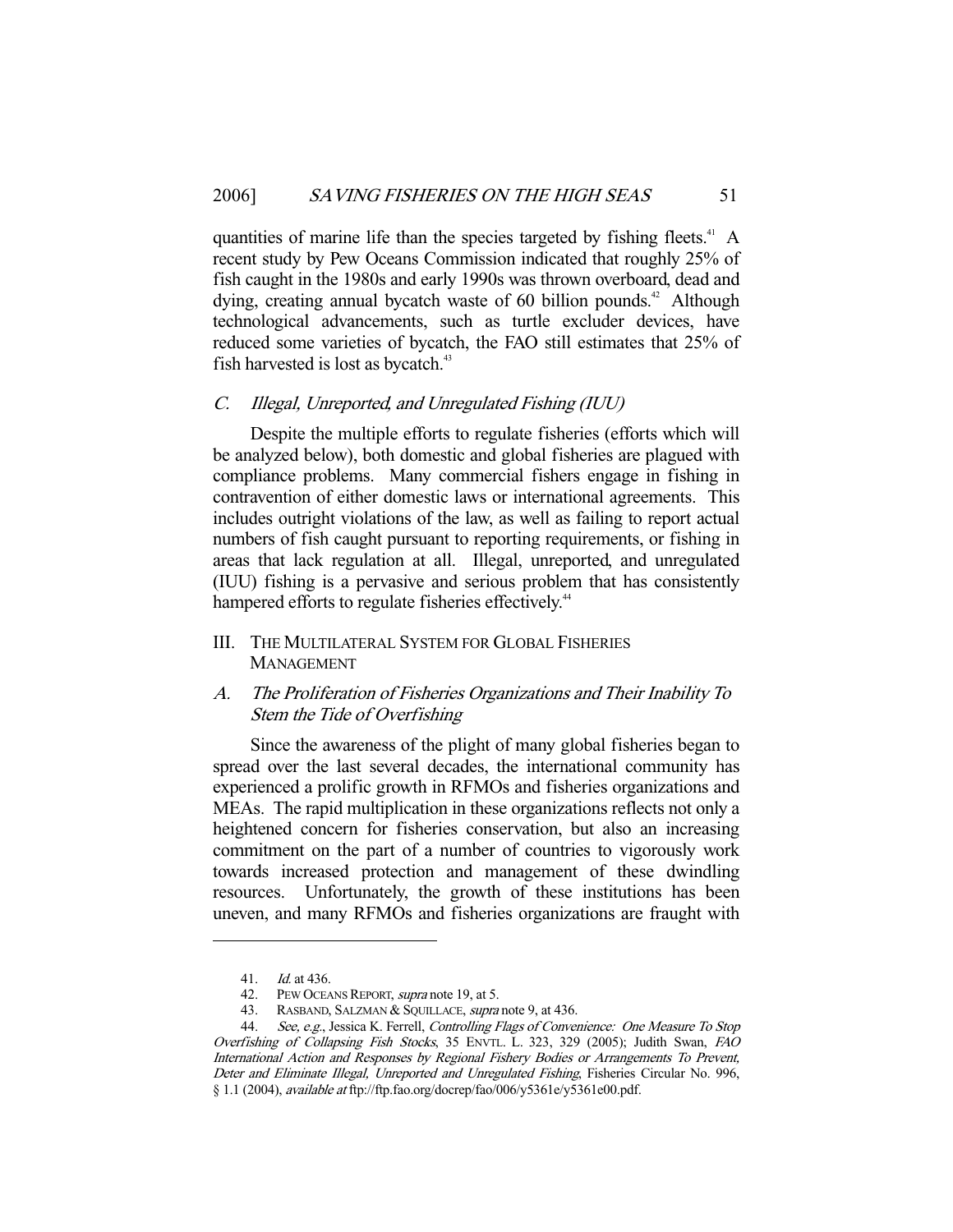problems. In this regard, they suffer from a general weakness afflicting many MEAs in other areas, including weak obligations, poor compliance and enforcement.<sup>45</sup> Further, MEAs possess a relatively new position in international law. 46 However, these institutional differences notwithstanding, RFMOs and fisheries organizations suffer from a number of specific problems that contribute both directly and indirectly to poor compliance and enforcement. As will be argued later, these defects can be remedied to a large degree by the adoption of trade sanctions as a stick for ensuring that global fisheries are adequately protected.<sup>47</sup>

## B. UNCLOS

 One of the seminal international agreements affecting the regulation of global fisheries is UNCLOS. UNCLOS, which has 149 member countries (not including the United States, which nevertheless follows much of UNCLOS as customary international law), grants exclusive fishery management authority to coastal states.<sup>48</sup> Importantly, UNCLOS confers upon coastal states Exclusive Economic Zones (EEZs) extending up to 200 miles offshore.<sup>49</sup> In these waters, which possess 90% of global fish resources,<sup>50</sup> coastal states enjoy vast powers of domestic regulation. The effect of UNCLOS on the powers of coastal states over the 200-mile EEZ cannot be underestimated. By conferring jurisdiction over such vast amounts of territory, the convention permitted sovereign states to extend the reach of their laws to cover most of the richest fishing grounds on the planet.<sup>51</sup> However, despite these positive attributes, UNCLOS has largely failed to correct the overexploitation of marine resources.<sup>52</sup>

<sup>45.</sup> Teall Crossen, Multilateral Environmental Agreements and the Compliance Continuum, 16 GEO.INT'L ENVTL. L.REV. 473, 476, 499-500 (2004).

<sup>46.</sup> See Robin R. Churchill & Geir Ulfstein, Autonomous Institutional Arrangements in Multilateral Environmental Agreements: A Little-Noticed Phenomenon in International Law, 94 AM.J.INT'L L. 623, 625, 628 (2000).

 <sup>47.</sup> See infra Part IV.

<sup>48.</sup> UNCLOS, *supra* note 3, arts. 55-75.

 <sup>49.</sup> Id. art. 57.

<sup>50.</sup> Donna R. Christie, The Conservation and Management of Stocks Located Solely Within the Exclusive Economic Zone, in DEVELOPMENTS IN INTERNATIONAL FISHERIES LAW 396, 397 (Ellen Hey ed., 1999).

 <sup>51.</sup> See id. at 397.

 <sup>52.</sup> Id.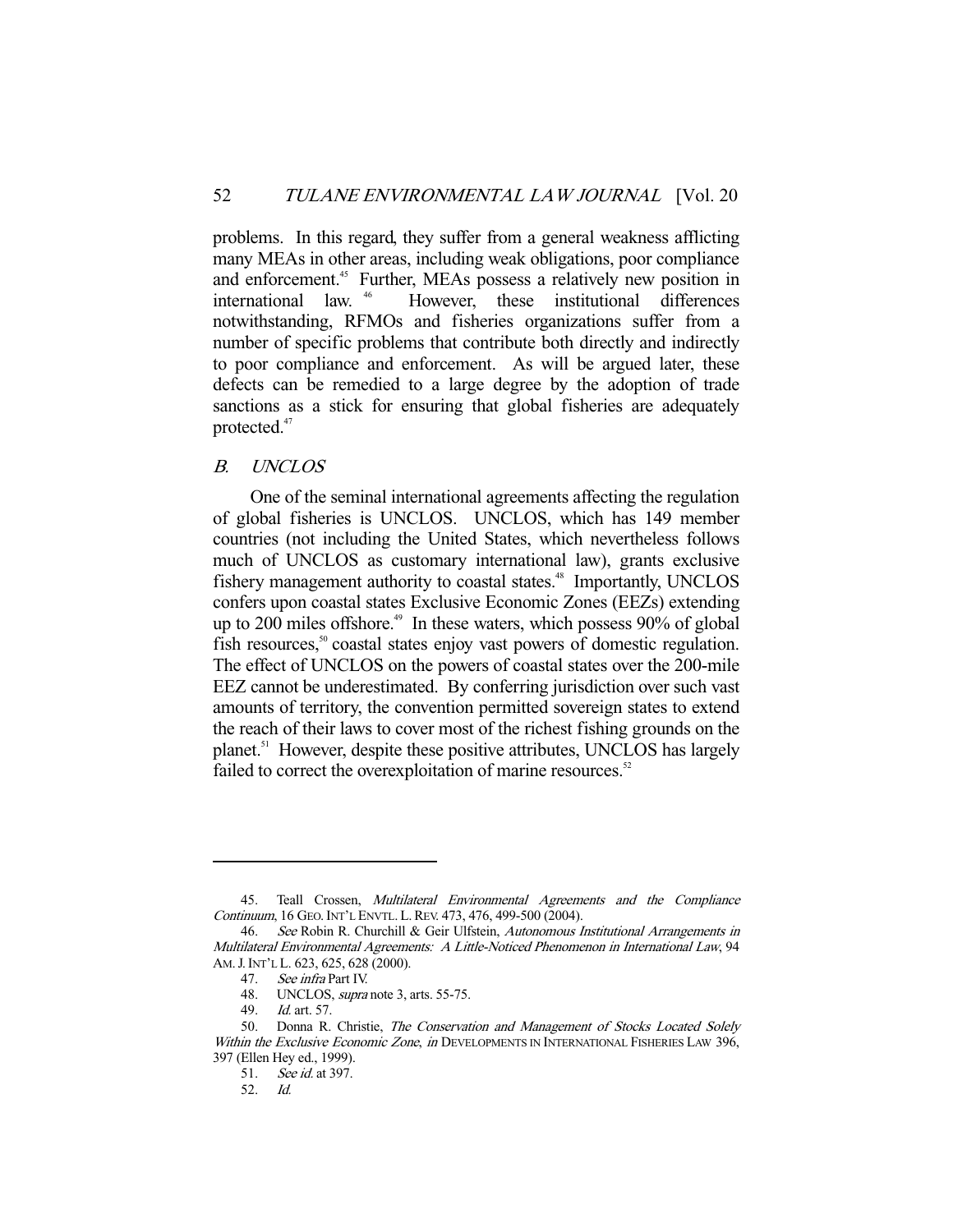#### 1. Fisheries Management

 Recognizing the need to address the depletion of fisheries in EEZs, UNCLOS crafted a number of powers and obligations for fisheries management. UNCLOS grants coastal states the authority to determine the allowable catch for fisheries within their EEZ.<sup>53</sup> States, however, are charged with taking into account the best available scientific information in arriving at these limits.<sup>54</sup> Moreover, states are required to adopt measures to prevent overexploitation of the fisheries within their EEZ.<sup>55</sup> UNCLOS further imposes a duty to maintain or restore EEZ stocks to MSY levels, conditioned upon being "qualified by relevant environmental and economic factors."<sup>56</sup> Article 61 also mandates that measures adopted by states must take into consideration "effects on species associated with or dependent upon harvested species" so as to prevent those other species from being "seriously threatened."<sup>57</sup> Of paramount importance to the topic of this Article, article 63 requires coastal states to adopt measures, such as regional organizations, to conserve straddling stocks.<sup>58</sup> Additionally, parties are obligated to create international organizations for the management of highly migratory stocks when they do not exist.<sup>59</sup>

## 2. Foreign Fleets Operating Within EEZs

 UNCLOS also addresses the use of EEZ fisheries by foreign fishing fleets. If a coastal state is unable to fish the waters of its EEZ to an optimum yield (due to a lack of capacity or otherwise), article 62 requires that the coastal state must enter into an agreement with other states to allow them to fish within the coastal state's EEZ.<sup>60</sup> UNCLOS also requires coastal states and other nations that fish highly migratory stocks to cooperate directly or through international organizations.<sup>61</sup>

<sup>53.</sup> UNCLOS, *supra* note 3, art. 61(1). One of the practical effects of the establishment of EEZs was that it gave free reign to domestic fishing fleets to harvest marine resources without competition from global fleets. RASBAND, SALZMAN & SQUILLACE, *supra* note 9, at 462, 468. Perversely, rather than creating better conservation of stocks, it lead to the phenomenon of accelerating depletion of fisheries. See id. at 468.

 <sup>54.</sup> UNCLOS, supra note 3, art. 61(2).

 <sup>55.</sup> Id.

 <sup>56.</sup> Id. art. 61(3).

 <sup>57.</sup> Id. art. 61(4).

 <sup>58.</sup> Id. art. 63.

 <sup>59.</sup> Id. art. 64.

 <sup>60.</sup> Id. art. 62.

 <sup>61.</sup> Id. art. 64.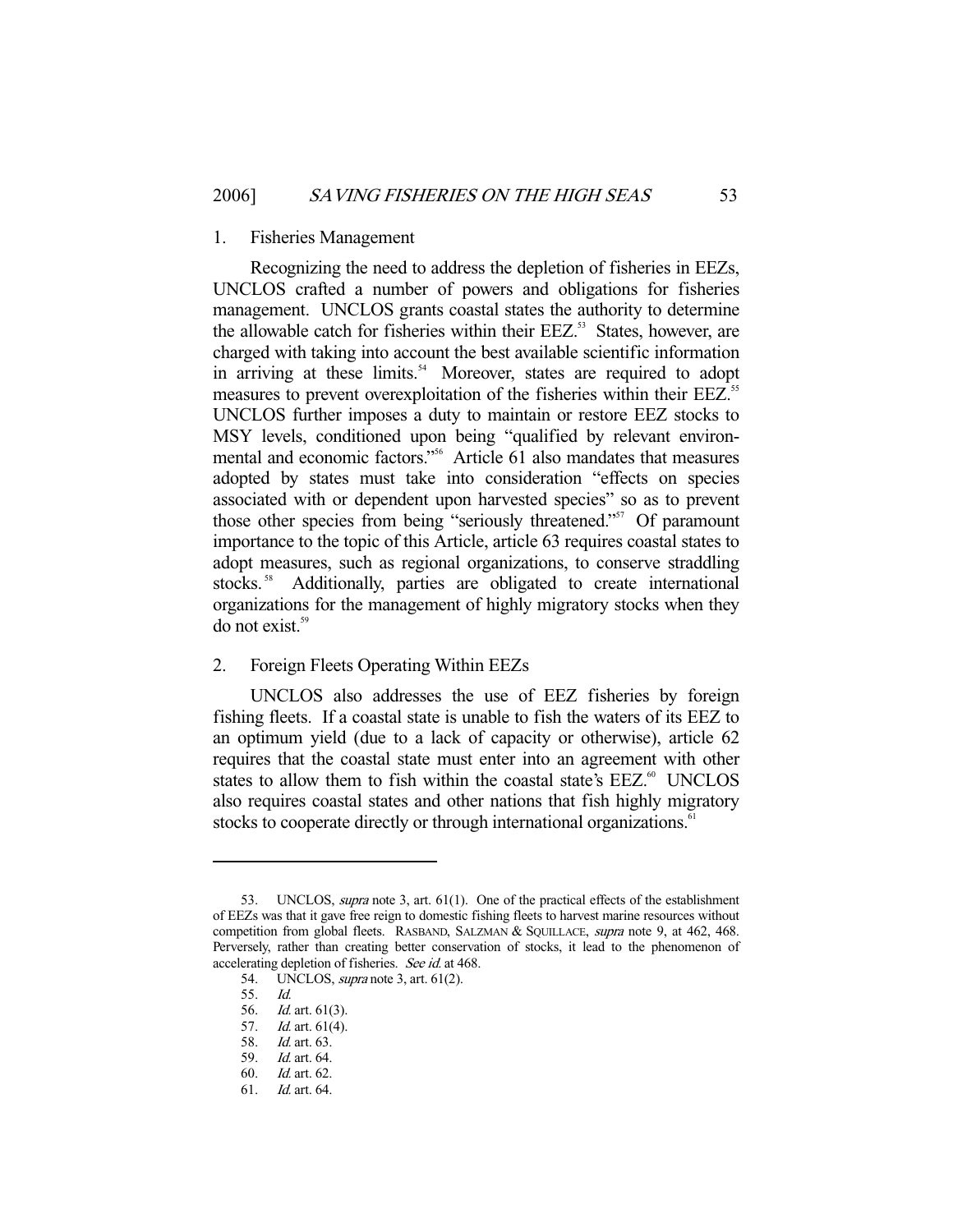#### 3. Dispute Settlement

 UNCLOS provides for dispute settlement procedures for disagreements among party states concerning the interpretation or application of the treaty. $\degree$  Parties must first attempt to resolve their differences through negotiation.<sup>63</sup> Failing that and other noncompulsory procedures such as conciliation, states may submit the dispute to a court or tribunal determined to have jurisdiction, $64$  or to arbitration if the parties cannot agree to a court or tribunal.<sup>65</sup> The chosen court or tribunal must apply UNCLOS's provisions, as well as other international law in harmony with the convention, $66$  and the decision is binding upon the parties. $\mathbf{F}$  The judgment rendered by the court or tribunal may involve temporary measures to "preserve the respective rights of the parties to the dispute or to prevent serious harm to the marine environment, pending the final decision." 68 Allowing for its application to be supplanted, UNCLOS provides that dispute resolution procedures in bilateral, regional or international agreements may supersede UNCLOS.<sup>69</sup> Lastly, the convention does not require coastal states to submit to compulsory tribunal or judicial proceedings if a dispute involves resources within the nation's EEZ, including the determination of total allowable catch, the allocation of surpluses to foreign fleets and the application of the coastal state's domestic laws and regulations within their EEZ.<sup>70</sup>

## C. Straddling Stocks Agreement

 The most important international agreement addressing fisheries on the high seas is the Straddling Stocks Agreement. The Straddling Stocks Agreement recognizes many of the problems inherent in UNCLOS, and attempts to clarify them by taking an ecosystem-based approach to migratory fish species that inhabit both EEZs and the high seas.<sup>71</sup> The Straddling Stocks Agreement also adopted a much more radical approach to controlling nonflag enforcement in the context of RFMOs,

 <sup>62.</sup> Id. art. 286.

 <sup>63.</sup> Id. art. 279.

 <sup>64.</sup> Id. art. 286.

<sup>65.</sup> *Id.* art. 287(5).<br>66. *Id.* art. 293(1).

*Id.* art. 293 $(1)$ .

 <sup>67.</sup> Id. art. 296(2).

<sup>68.</sup> *Id.* art. 290(1).

 <sup>69.</sup> Id. art. 282.

 <sup>70.</sup> Id. art. 297(3)(a).

 <sup>71.</sup> Straddling Stocks Agreement, supra note 8, arts. 6-7.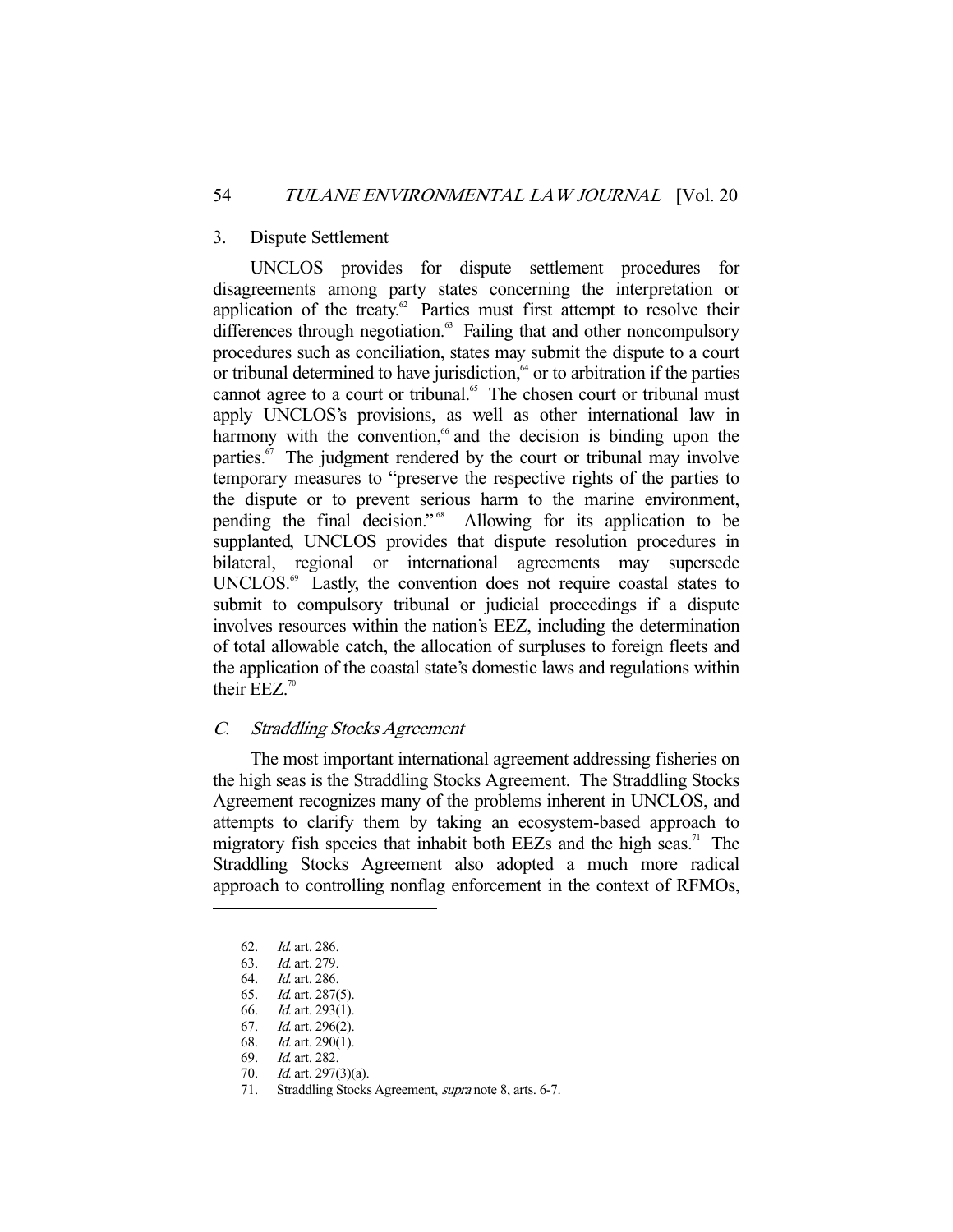and in general has made a number of positive steps towards an improved, ecosystem-based management approach than previously in place.<sup>72</sup> However, the agreement has not yet succeeded in reversing the decline of many migratory fish stocks.

 Among the greatest successes of the Straddling Stocks Agreement is the provision for enforcement by nonflag states against the vessels of other flag states. By allowing for such open enforcement in the context of RFMOs, the agreement strikes another radical success by allowing for enforcement against nonparties to the RFMOs. In so doing, the Straddling Stocks Agreement goes beyond UNCLOS and gives RFMOs effective control over high seas fisheries.<sup>73</sup>

 The Straddling Stocks Agreement lays out a stronger, clearer array of obligations than those originally elaborated upon in UNCLOS. These obligations range from improved information collection and sharing to enforcement provisions. Under the agreement, parties are obligated to collect accurate scientific, technical and statistical data and exchange it with other parties in a timely fashion.<sup>74</sup> In addition to technical information gathering and sharing, parties must also exchange information on their own domestic conservation measures for fish stocks that migrate between EEZs and the high seas or otherwise straddle them.75 This duty to cooperate runs throughout the agreement, and parallels an endorsement of the precautionary principle.<sup>76</sup> The agreement applies the precautionary principle to conservation and management tools involving the best available science. $\alpha$ <sup>77</sup>

## 1. Inspection and Reporting Requirements

 An important development in the Straddling Stocks Agreement is an array of inspection and reporting requirements intended to bolster compliance amongst fishing fleets. A member state is authorized to inspect the catch, gear and documents of fishing vessels that voluntarily enter its ports.<sup>78</sup> Should the state discover a violation, it is required to report such violation to the flag state of the vessel in question.<sup>79</sup> When a

 <sup>72.</sup> Id. art. 17.

<sup>73.</sup> Rebecca Bratspies, Finessing King Neptune: Fisheries Management and the Limits of International Law, 25 HARV. ENVTL. L.REV. 213, 241 (2001).

<sup>74.</sup> Straddling Stocks Agreement, *supra* note 8, art. 14.

<sup>75.</sup> *Id.* art. 7(7)-7(8).

 <sup>76.</sup> Id. art. 6.

 <sup>77.</sup> Id. art. 6(7).

 <sup>78.</sup> Id. art. 23(2).

 <sup>79.</sup> Id. art. 23(4).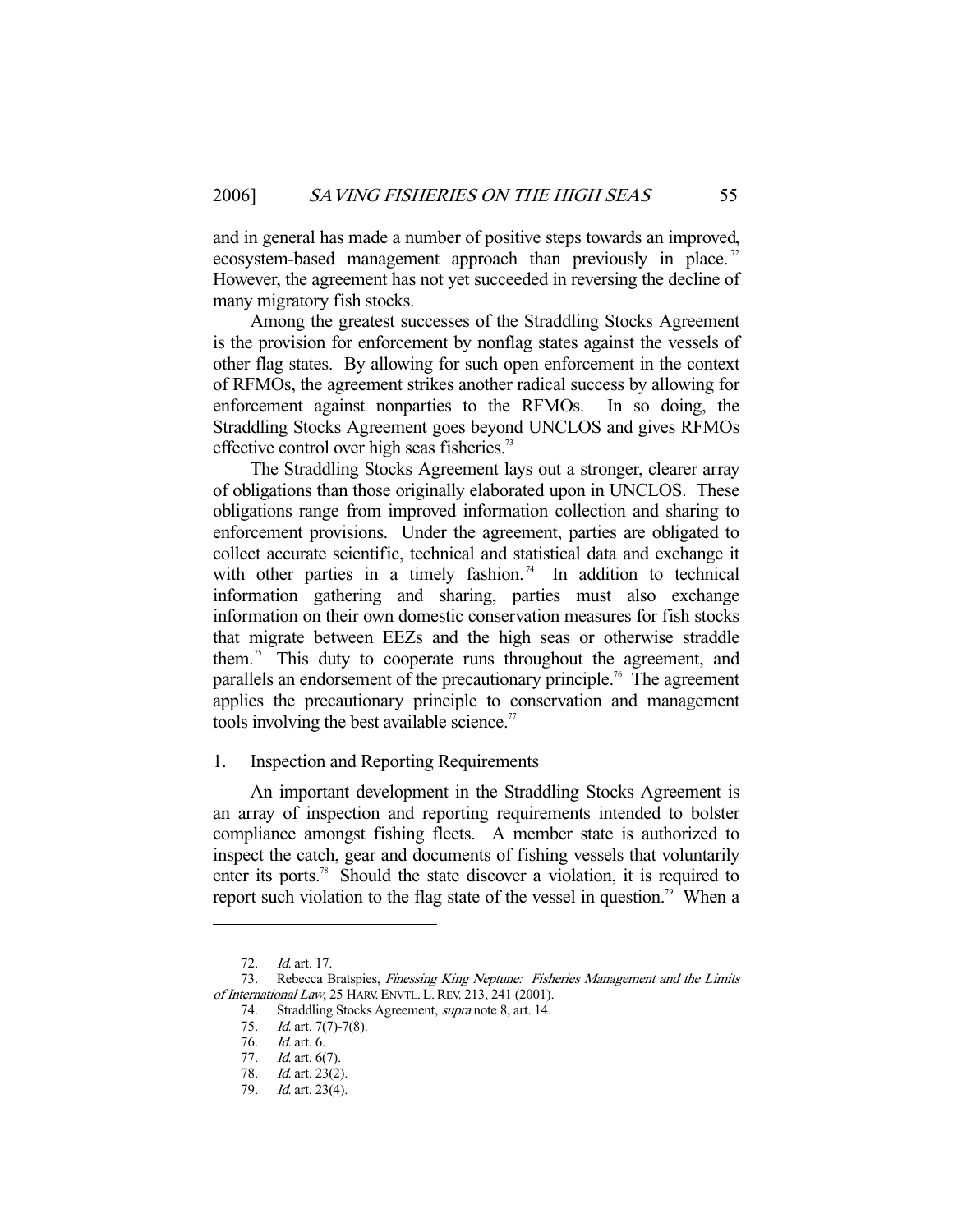party either boards or inspects a foreign vessel, notice of the action must be given promptly to the flag state, including for violations of conservation measures.<sup>80</sup> Furthermore, flag states investigating violations of conservation measures must report on the status of the investigation and its result in a timely fashion.<sup>81</sup> Flag states must also maintain registries of all marine vessels that it has authorized to fly its flag.<sup>82</sup>

#### 2. Obligation To Engage in International Fisheries Agreements

 One of the strongest tools in the Straddling Stocks Agreement is an obligation to engage in international fisheries agreements if states do not wish to be banned from fishing regions. The Straddling Stocks Agreement mandates that states create RFMOs or join existing RFMOs, with a penalty of exclusion from fisheries for failure to do so. $83$  As Marcos Orellana notes, "[t]his new role and authority envisaged for fisheries organizations represents a fundamental change in the law of the sea, as traditional freedoms in the high seas are being replaced by the duty to channel co-operation through international organizations."<sup>84</sup>

3. Application to Nonparties

 A revolutionary extension of this strict requirement is the application of the provisions of the agreement to nonparties, including those not party to RFMOs. The Straddling Stocks Agreement states that nonparties are "not discharged from the obligation to cooperate, in accordance with the Convention and this Agreement, in the conservation and management of the relevant straddling fish stocks and highly migratory fish stocks."<sup>85</sup> This obligation is a significant transformation from traditional international legal norms of explicit consent to a binding treaty.<sup>86</sup> Moreover, to effect these means, the agreement confers explicit authority upon RFMOs to enforce these provisions. $\mathbf{S}^7$  These two prongs

<sup>80.</sup> *Id.* art. 21(7), 21(9).

<sup>81.</sup> *Id.* arts. 19(1)(b), 20(3).

 <sup>82.</sup> Id. art. 18(3)(c).

 <sup>83.</sup> Id. art. 8(4).

<sup>84.</sup> Marcos A. Orellana, The Law on Highly Migratory Fish Stocks: ITLOS Jurisprudence in Context, 34 GOLDEN GATE U. L.REV. 459, 476 (2004).

<sup>85.</sup> Straddling Stocks Agreement, *supra* note 8, art. 17(1).

 <sup>86.</sup> United Nations Conference on the Law of Treaties, Apr. 9–May 23, 1969, Vienna Convention on the Law of Treaties, art. 34 (May 23, 1969), available at http://untreaty.un.org/ilc/ texts/instruments/english/conventions/1\_1\_1969.pdf.

<sup>87.</sup> Straddling Stocks Agreement, *supra* note 8, art. 21. However, if the experience of the Southern Bluefin Tuna Case, analyzed later in this Article, is any indication of the impact of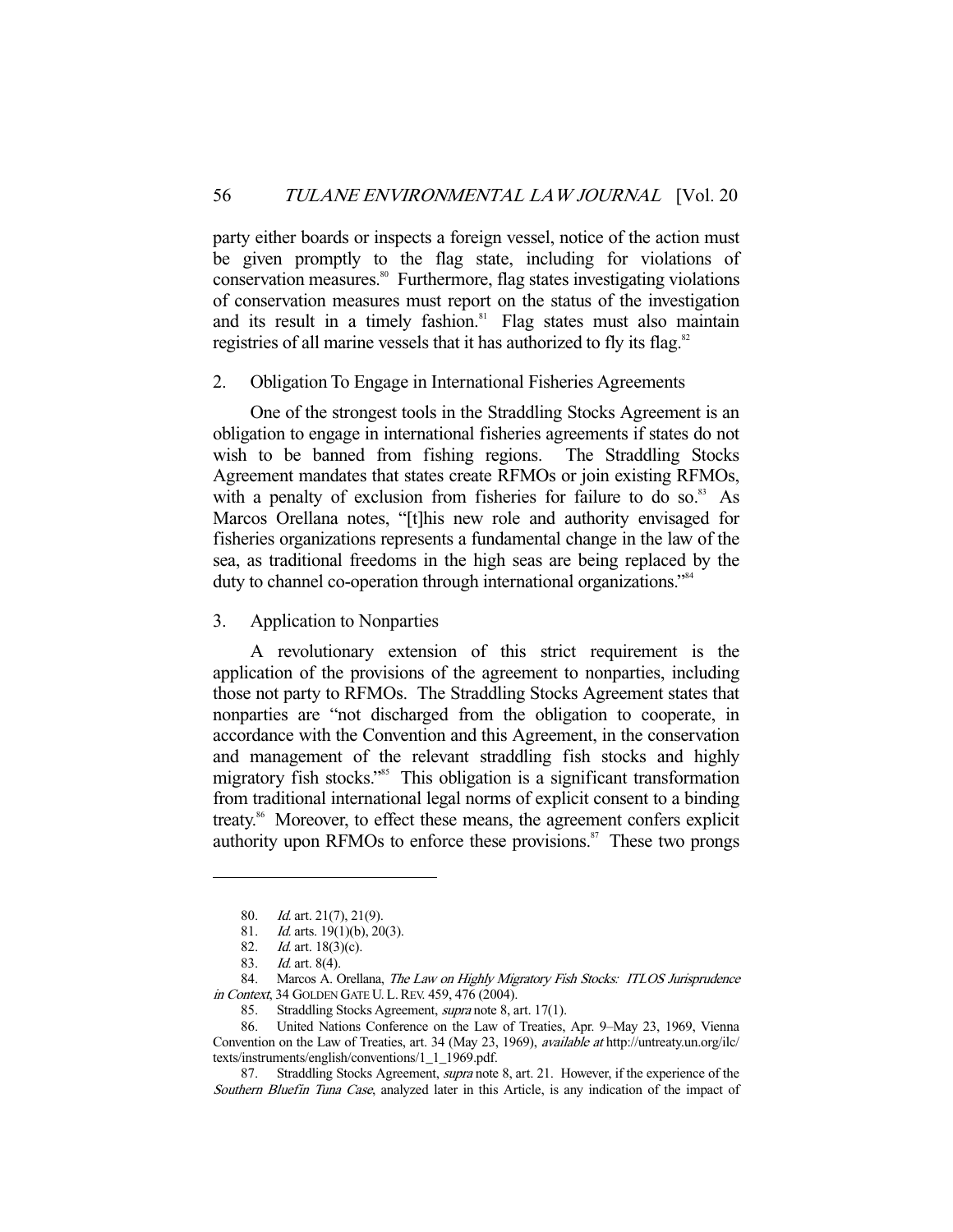of the Straddling Stocks Agreement's approach to nonparty compliance problems mark a drastic departure from the customary free reign given to flag states on the high seas. In adopting such a bold strategy, the Straddling Stocks Agreement strikes at the heart of the crisis facing the management of fisheries on the high seas—the inability to control the vessels of states unwilling to either join RFMOs or to enforce the provisions of them against their national fishing fleets.

## 4. Dispute Resolution

Dispute resolution calls first for cooperation among the parties.<sup>88</sup> Next, parties are allowed to resolve their differences by any number of means, including "negotiation, inquiry, mediation, conciliation, arbitration, judicial settlement," regional agreements or "other peaceful means."89 UNCLOS dispute resolution provisions are also incorporated for disputes over the interpretation and application of the agreement.<sup>90</sup> Either the arbitral tribunal or court that adjudicates the dispute must apply UNCLOS's relevant provisions, as well as the Straddling Stocks Agreement and any relevant RFMO in addition to "generally accepted standards for the conservation and management of living marine resources and other rules of international law not incompatible with [UNCLOS], with a view to ensuring the conservation of the straddling fish stocks and highly migratory fish stocks concerned."91 The dispute resolution mechanisms make conservation one of the clear objectives, and should add a strong conservationist perspective to any proceedings.

## 5. Third-Party and Port State Enforcement

In addition to allowing enforcement through RFMOs,  $\frac{92}{2}$  the agreement also allows third-party states and port states to carry out enforcement proceedings.<sup>93</sup> The authority of flag states is, as stated earlier, a pillar of customary international maritime law; however, the novelty arises in requiring third-party states to enforce compliance with RFMOs.

RFMO dispute resolution on compulsory dispute resolution provisions, successful resolution of disputes may be muted by mutual consent obligations in RFMOs. See infra Part III.D.1.

 <sup>88.</sup> Straddling Stocks Agreement, supra note 8, art. 28.

<sup>89.</sup> *Id.* art. 27.<br>90. *Id.* art. 30.

Id. art. 30.

 <sup>91.</sup> Id.

 <sup>92.</sup> Id. art. 21.

 <sup>93.</sup> Id. arts. 19, 23.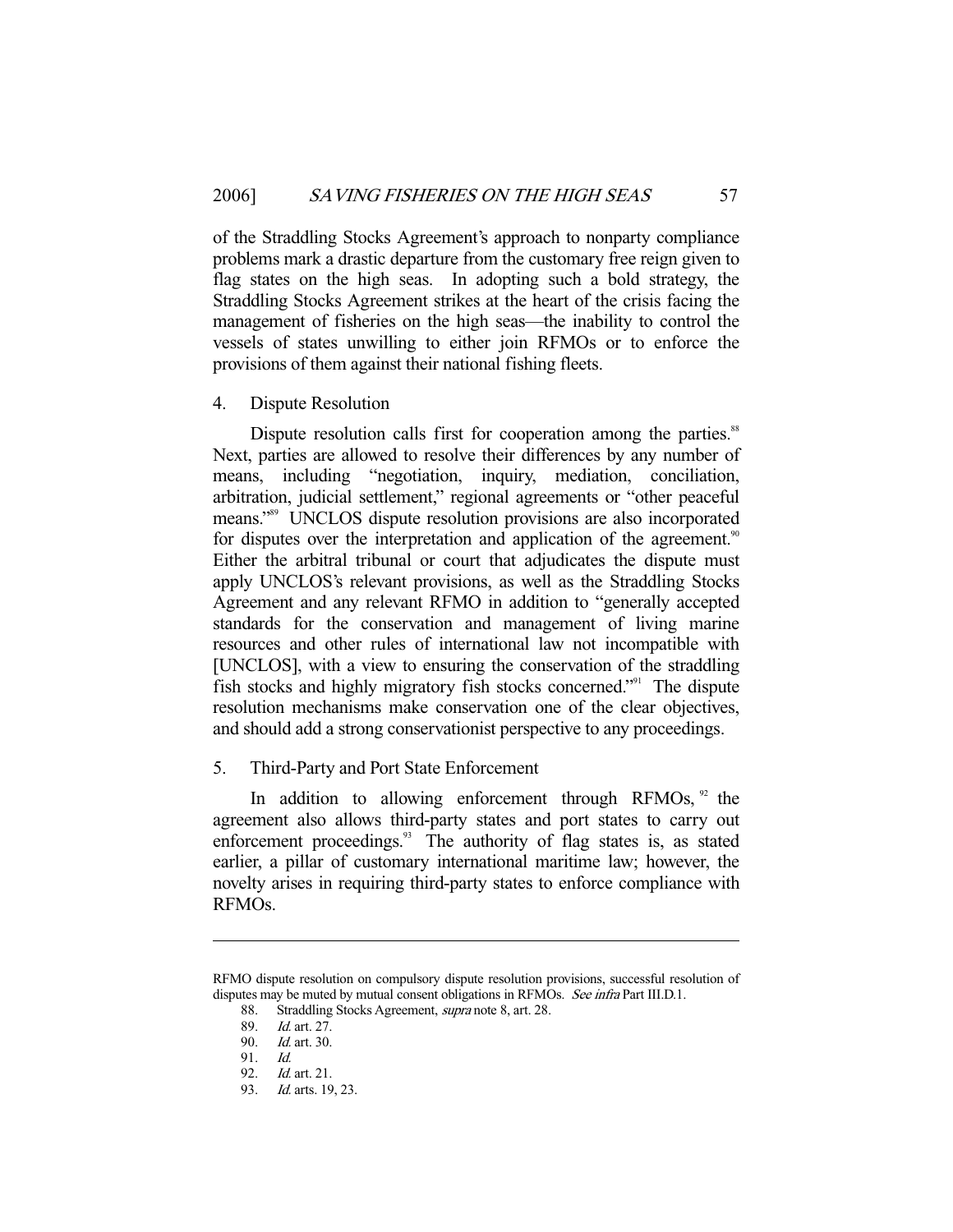Port states are authorized to carry out inspections on foreign vessels that voluntarily enter its harbors.<sup>94</sup> Port states may also ban foreign vessels if the port state has determined that the vessel's "catch has been taken in a manner which undermines the effectiveness of . . . conservation and management on the high seas."<sup>95</sup> The enforcement capacities of port states, as well as enforcement by RFMOs against nonparties, may create incentives for compliance by flag states that overcome traditional problems of flag state noncompliance. However, these provisions will only be effective if foreign fishing fleets actually wish to dock in the port state, and additionally, only if the port state desires to act on its authority.

 The enforcement provisions also incorporate the duty to cooperate by focusing on information sharing, enforcement cooperation and cooperation in investigations.<sup>96</sup> However, the greatest enforcement device in the agreement comes through the empowerment of RFMOs. RFMO member states may board and inspect the vessels of nonmember states in the high seas. $97$  Upon discovery of a violation of the RFMO, the boarding state shall gather evidence of such violation and notify the flag state.<sup>98</sup> At that point, the agreement places the onus on the flag state to either authorize the boarding state to carry out investigations and necessary enforcement proceedings or carry them out itself.<sup>99</sup> An important innovation to overcoming flag state intransigence is an allowance for the boarding state to bring the offending vessel to port in the event that the flag state fails to follow through on its enforcement obligations.100 However, this power is constrained by the fact that the flag state can reassert its authority at any time,<sup>101</sup> including requesting the boarding state to release the vessel.<sup>102</sup> Additionally, flag states are also charged with ensuring compliance by their own fleet with RFMOs.<sup>103</sup>

- 94. Id. art. 23(2).
- 95. *Id.* art. 23(3).
- 96. Id. art. 20.

- 97. *Id.* art. 21(1).
- 98. Id. art. 21(5). 99. *Id.* art. 21(6)(a)-(b).
- 100. *Id.* art. 21(8).
- 101. Id. art. 21(12).
- 102. Id.
- 103. Id. art. 19.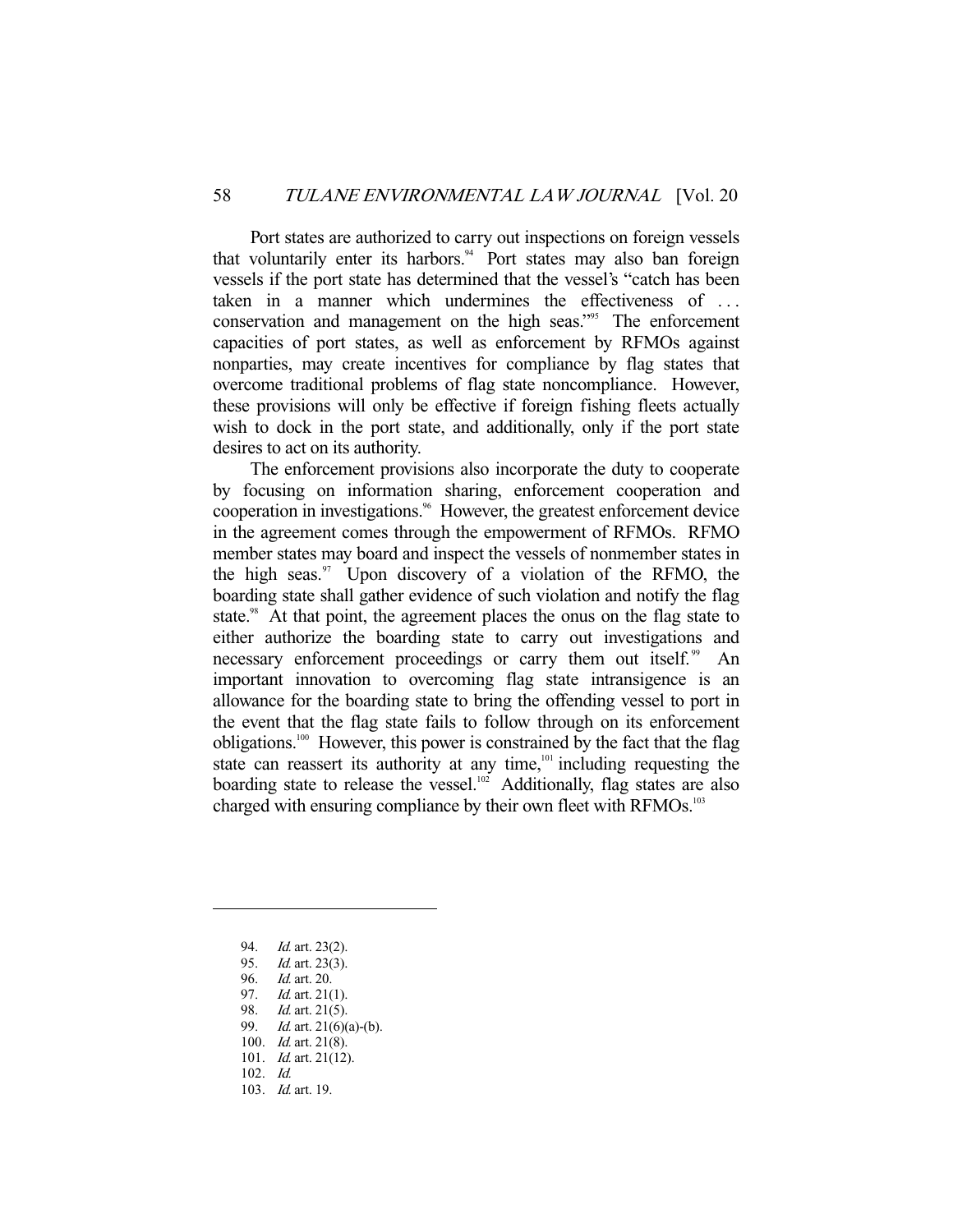#### D. Weakness of Dispute Resolution Mechanisms

 One problem that runs throughout many RFMOs and other multilateral agreements pertaining to fisheries is a generally weak set of dispute resolution provisions. Dispute resolution mechanisms are often frustrated by terms that strip agreements of the powers that they are vested with. Many agreements incorporate the dispute resolution provisions of UNCLOS due to its status as a framework convention. The experiences of fisheries disputes brought before UNCLOS tribunals indicate that the dispute resolution mechanisms in the convention are inadequate for dealing with the intricacies of fisheries management. The poor dispute resolution mechanisms, as illustrated by the examples below, are central to the failures of RFMOs and fisheries agreements to remedy overfishing. One answer to this problem lies in the need for stronger enforcement mechanisms, namely trade measures, that would obviate the need to rely on the complex, slow and unwieldy dispute resolution mechanisms available in many RFMOs and fisheries agreements.<sup>104</sup>

## 1. The Southern Bluefin Tuna Case

In the *Southern Bluefin Tuna Case*,<sup>105</sup> an UNCLOS arbitral tribunal refused to hear a dispute brought by Australia and New Zealand alleging that Japan was harvesting bluefin tuna in excess of its total allowable catch obligations.106 Claiming that the tribunal was without jurisdiction to hear the case, the tribunal also struck down requirements adopted by the International Tribunal for the Law of the Sea (ITLOS) mandating that the three nations not exceed their total allowable catch limitations.<sup>107</sup>

 Under the 1993 Convention for the Conservation of Southern Bluefin Tuna (CCSBT)<sup>108</sup> Australia, New Zealand and Japan agreed on a

 <sup>104.</sup> See infra Part IV.

 <sup>105.</sup> S. Bluefin Tuna Case (SBT I), 38 I.L.M. 1624, 1635 (1999).

 <sup>106.</sup> S. Bluefin Tuna Case (SBT II), 39 I.L.M. 1359, 1374-75 (2000).

 <sup>107.</sup> See Bernard H. Oxman & Barbara Kwiatkowska, Arbitration—Jurisdictional Effect of Different Dispute Settlement Provisions in Related Treaties—High Seas Fishing—Relationship Between UN Convention on the Law of the Sea and Specialized Treaties, 95 AM. J. INT'L L. 162, 162 (2001); Thomas A. Telesca, Sovereignty or the Precautionary Principle: Which Will Save Our Fish?, 12 SOUTHEASTERN ENVTL. L.J. 23, 44-57 (2003); Deborah Horowitz, The Catch of Poseidon's Trident: The Fate of High Seas Fisheries in the Southern Bluefin Tuna Case, 25 MELB. U. L.REV. 810, 811 (2001).

 <sup>108.</sup> Convention for the Conservation of Southern Bluefin Tuna, Austl.-Japan-N.Z., opened for signature May 10, 1993, 1819 U.N.T.S. 359 (entered into force on May 20, 1994), available at http://www.ccsbt.org/docs/pdf/about\_the\_commission/convention.pdf [hereinafter CCSBT].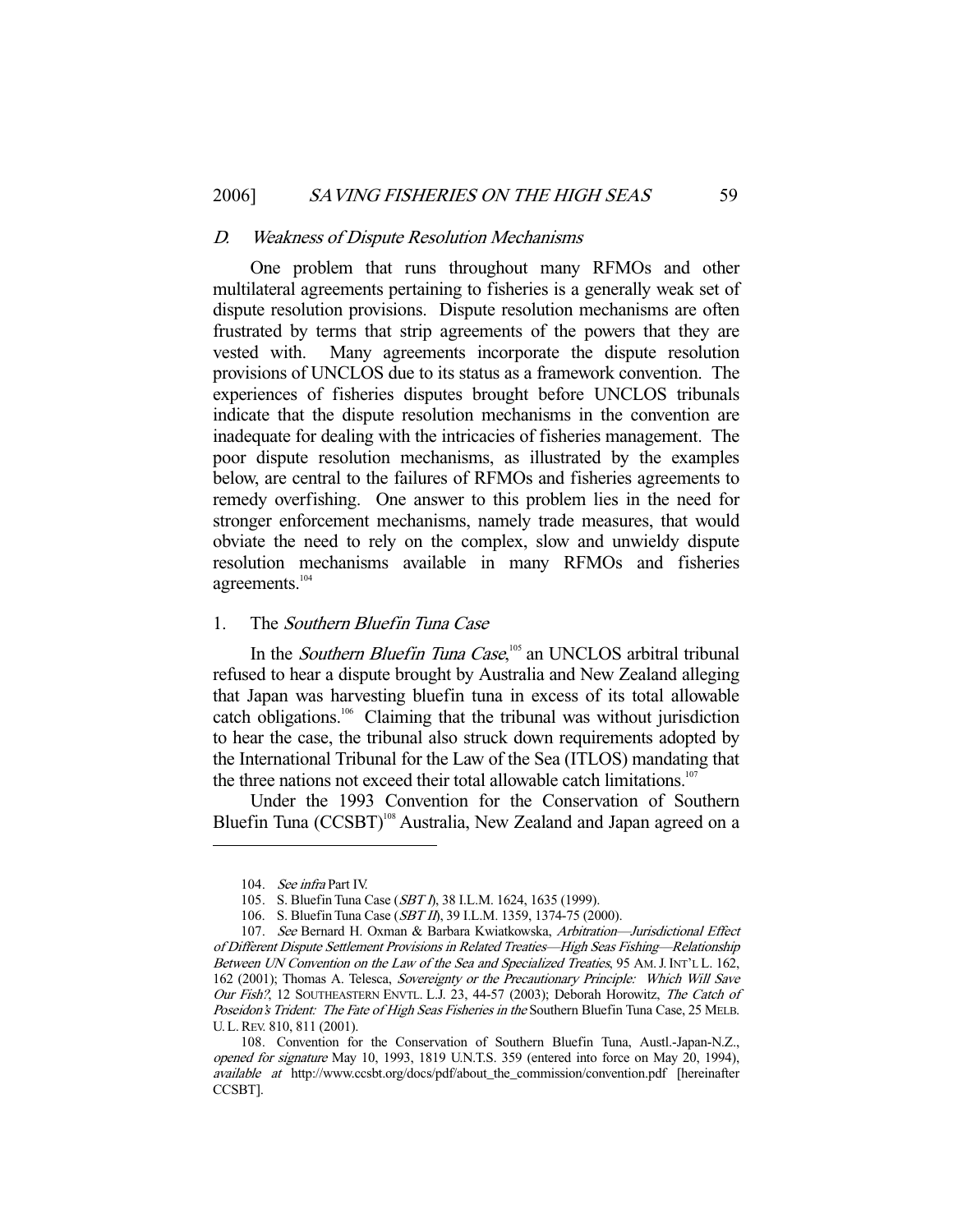combined annual total allowable catch of 11,700 tons of the highly prized fish that traverses the EEZs of Australia and New Zealand and the surrounding high seas.<sup>109</sup> Like other RFMOs, the CCSBT is plagued by a free rider problem, with nonmember flag state fleets continuing to engage in overfishing of bluefin tuna (the most active fleets from nonmember nations at the time of the dispute were Korea, Taiwan, and Indonesia. Since the dispute, Korea has joined the CCSBT).<sup>110</sup> Japan, however, was not satisfied with its quota of 6065 tons and embarked upon an "experimental fishing program" allowing for an additional catch of 1464 tons of tuna.<sup>111</sup> Australia and New Zealand protested this decision and ultimately initiated arbitral proceedings under UNCLOS.<sup>112</sup>

 The CCSBT dispute resolution procedures provide that parties attempt to resolve the dispute through consultations involving negotiation, other peaceful means (including ongoing attempts throughout the course of the dispute), or seek arbitration or judicial settlement, including referral to the International Court of Justice (ICJ).<sup>113</sup> UNCLOS's dispute resolution procedures also call for negotiation and peaceful settlement<sup>114</sup> before initiating tribunal proceedings. If parties decide to bring suit, then they may elect arbitration before ITLOS, the ICJ, or before two other arbitral tribunals.<sup>115</sup> The parties failed to reach an agreement, and Australia and New Zealand then sought dispute resolution under UNCLOS, including temporary measures halting Japan's fishing under ITLOS proceedings.<sup>116</sup>

 After securing temporary measures through ITLOS proceedings, the case went before the UNCLOS arbitral tribunal. The arbitral tribunal found that it lacked jurisdiction to hear the case because, although the case arose under both the CCSBT and UNCLOS, the requirements of article 16 of the CCSBT that any decision to go to arbitration must be consented to by all parties to the dispute had not been met. $117$  The

 <sup>109.</sup> Id. art. 8(3).

<sup>110.</sup> **SBT II, 39 I.L.M.** at 1362; Commission for the Conservation of Southern Bluefin Tuna (CCSBT), About the Commission, http://www.ccbst.org/docs/about.html (last visited Sept. 4, 2006).

<sup>111.</sup> *SBT II*, 39 I.L.M. at 1366-67.

 <sup>112.</sup> Id. at 1367-68.

 <sup>113.</sup> CCSBT, supra note 108, art. 16.

 <sup>114.</sup> UNCLOS, supra note 3, arts. 279-280, 283.

 <sup>115.</sup> Id. art. 287(1).

<sup>116.</sup> *SBT II*, 39 I.L.M. at 1367-68.

<sup>117.</sup> *Id.* at 1398.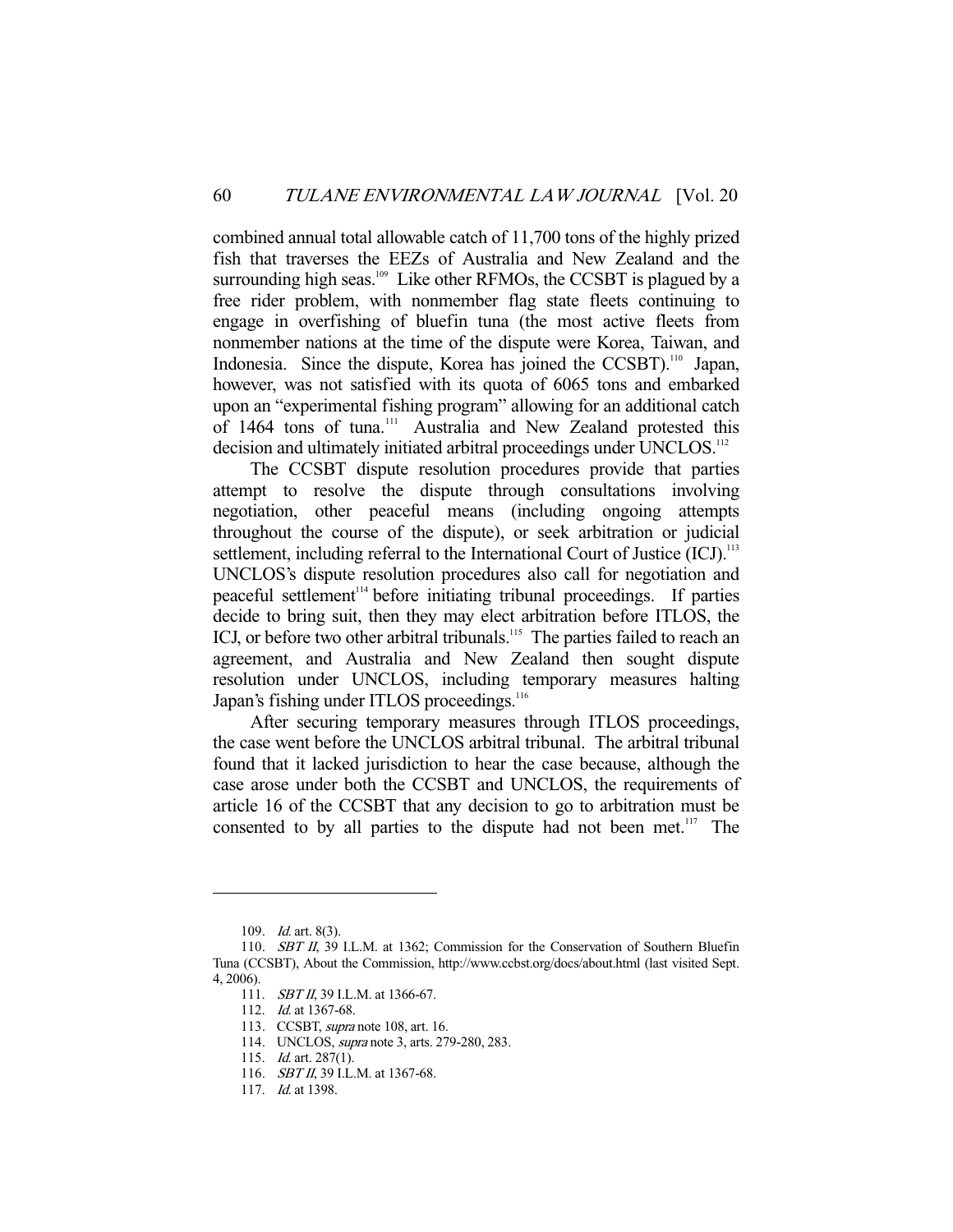tribunal also noted the requirement of article 16(2) of the CCSBT that parties continue to seek resolution of the dispute by peaceful means.<sup>118</sup>

 The decision of the UNCLOS tribunal that under the CCSBT parties must agree to arbitration rests partially on the Tribunal's reference to a host of maritime agreements enacted after UNCLOS that exclude compulsory arbitration.119 In this the Tribunal endorsed the view that treaties may opt out of UNCLOS dispute resolution by adopting their own procedures. This result illustrates the fact that in practice, subsequent agreements have rendered UNCLOS's dispute resolution ineffective. Even though UNCLOS will most likely apply in tandem with the RFMO or other treaty in question, its provisions may be rendered redundant. As Thomas Telesca argues, because UNCLOS is a framework convention, it should not be cast aside by an implementing treaty such as the CCSBT.<sup>120</sup> However, the Southern Bluefin Tuna Case (SBT) sidelines UNCLOS as an effective tool for enforcing fisheries management obligations under compulsory measures.

 The requirement of ongoing negotiations in the CCSBT, coupled with the consent to arbitration, creates an impossible process whereby an unwilling party can frustrate the efforts of complainants to resolve the case by refusing to agree to arbitration and continuing to prevent meaningful negotiations. As one of the judges in the ITLOS tribunal noted, article 16's requirement is "essentially circular."<sup>121</sup> Although this may be an unintentional result of the drafters, it condemns CCSBT parties to an impossible course of action in the face of foot-dragging and delaying tactics by adversaries.

2. The Volga Case

The *Volga Case*,<sup>122</sup> involving Australian attempts to prevent IUU fishing in its EEZ, further proves the inadequacy of tribunals to give substance to UNCLOS's dispute resolution and enforcement mechanisms. The result is that the ITLOS tribunal in the Volga Case ironically reduced the power of a nation to prevent IUU fishing in the same EEZ created by UNCLOS. Moreover, the tribunal in the Volga

 <sup>118.</sup> Id. at 1389.

 <sup>119.</sup> Id. at 1391.

<sup>120.</sup> Telesca, *supra* note 107, at 69.

 <sup>121.</sup> S. Bluefin Tuna Case (SBT I), 38 I.L.M. 1624, 1635, 1647-48 (1999).

<sup>122.</sup> Russian Fed'n v. Australia (Volga Case), ITLOS Case No. 11, 42 I.L.M. 159 (2002), available at http://www.itlos.org/startlz\_en.html.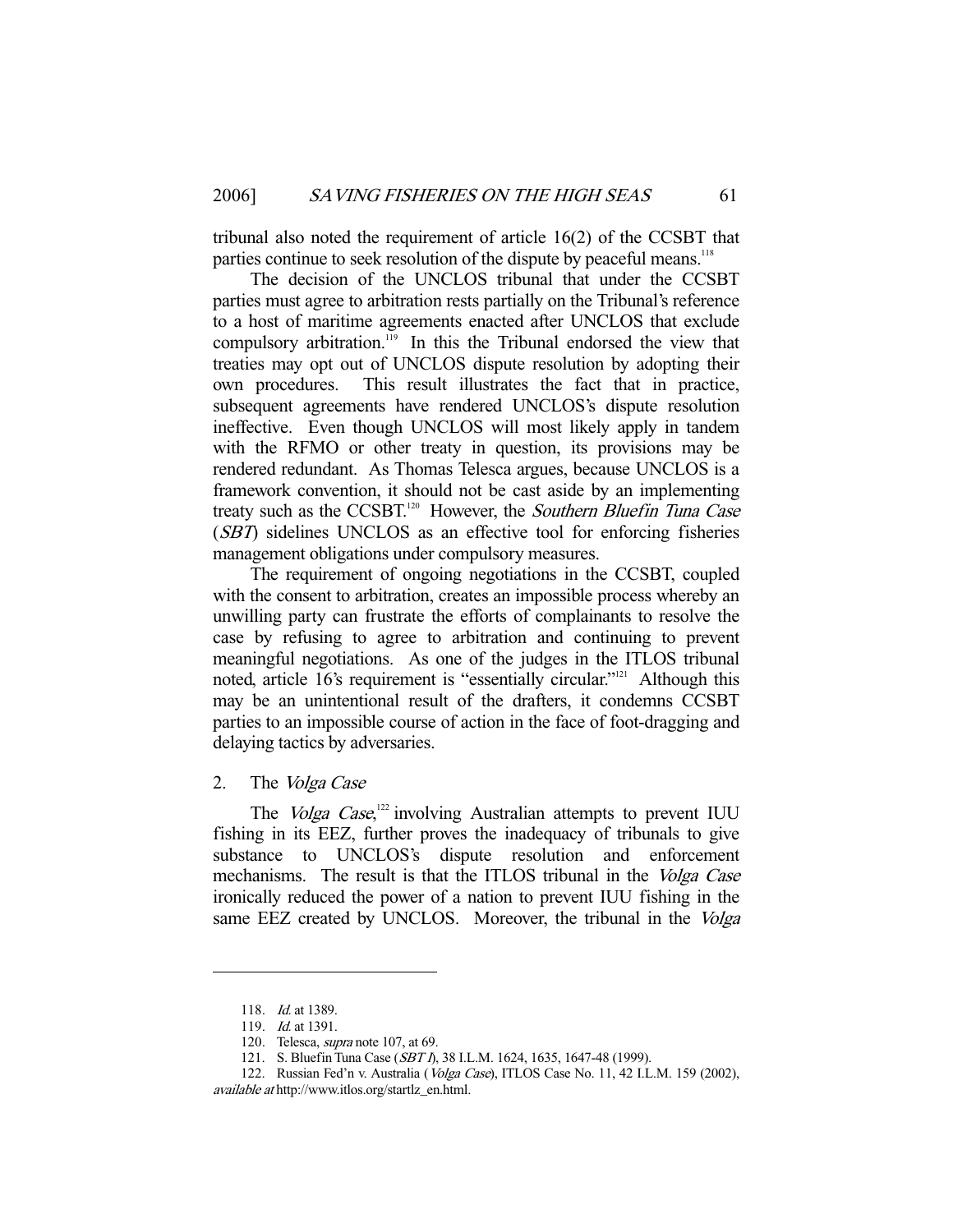Case read UNCLOS to effectively diminish the attempts by nations to conserve fisheries through RFMOs.

The Volga Case was played out under the umbrella of the Commission for the Conservation of Antarctic Marine Living Resources  $(CCAMLR)$ ,<sup>123</sup> a RFMO dedicated to conserving, among other species, the population of Patagonian toothfish in southern hemisphere waters. The CCAMLR entered into force in 1982.<sup>124</sup> As of November 2005 there were 24 members of the convention, including 23 nations and the European Community.<sup>125</sup>

 The Patagonian toothfish has been the object of extensive fishing, perhaps to the point that the fishery will collapse. 126 Australian authorities acting within their EEZ detained a Russian fishing vessel, the Volga, which was found to contain 131,422 tons of illegally harvested toothfish. 127 The Australian government sought enforcement of Australian legal measures against the vessel, including criminal charges against the master and crew, and imposed substantial conditions for the release of the vessel.<sup>128</sup>

Both Russia and Australia are parties to the CCAMLR.<sup>129</sup> The CCAMLR takes an ecosystem approach to the conservation of marine resources in the Southern Ocean, and sets harvest limits on species within the convention's area.<sup>130</sup> Member state vessels must utilize a Catch Documentation System (CDS) and Vessel Monitoring System for toothfish, in addition to adhering to catch quotas and certain regional fishing prohibitions.<sup>131</sup> The strong requirements of the CCAMLR, unfortunately, do not contain any enforcement mechanisms. The

 <sup>123.</sup> Convention for the Conservation of Antarctic Marine Living Resources, May 20, 1983, 33 U.S.T. 3476, 19 I.L.M. 841 [hereinafter CCAMLR], available at http://www.ccamlr.org/ pu/e/e\_pubs/bd/ptl.pdf.

 <sup>124.</sup> Comm'n for the Conservation of Antarctic Marine Living Res, General Introduction, http://www.ccamlr.org/pu/e/gen-intro.htm (last visited Aug. 31, 2006).

 <sup>125.</sup> Comm'n for the Conservation of Antarctic Marine Living Res., Membership Introduction, http://www.ccamlr.org/pu/e/gen-intro.htm (last visited Aug. 31, 2006).

 <sup>126.</sup> See Joint U.S. Department of Commerce/Department of State, Fact Sheet, Chilean Sea Bass Frequently Asked Questions (Mar. 26, 2002), http://www.state.gov/g/oes/rls/fs/2002/ 8989.htm (last visited Aug. 31, 2006) (on file with author).

 <sup>127.</sup> Volga Case, ITLOS Case No. 11, 42 I.L.M. 159, ¶¶ 32, 51.

<sup>128.</sup> Id.  $\mathbb{II}$  32, 40-46, 51.

 <sup>129.</sup> Comm'n for the Conservation of Antarctic Marine Living Res., Official Membership Contacts, http://www.ccamlr.org/pu/e/ms/contacts.htm (last visited Aug. 31, 2006).

<sup>130.</sup> CCAMLR, *supra* note 123, art. II(3)(a).

 <sup>131.</sup> Comm'n for the Conservation of Antarctic Marine Living Res., Schedule of Conservation Measures in Force (2003/04), Conservation Measures 10-04 (2002), 10-05 (2003), http://www.ccamlr.org/pu/e/e\_pubs/cm/03-04/toc.htm.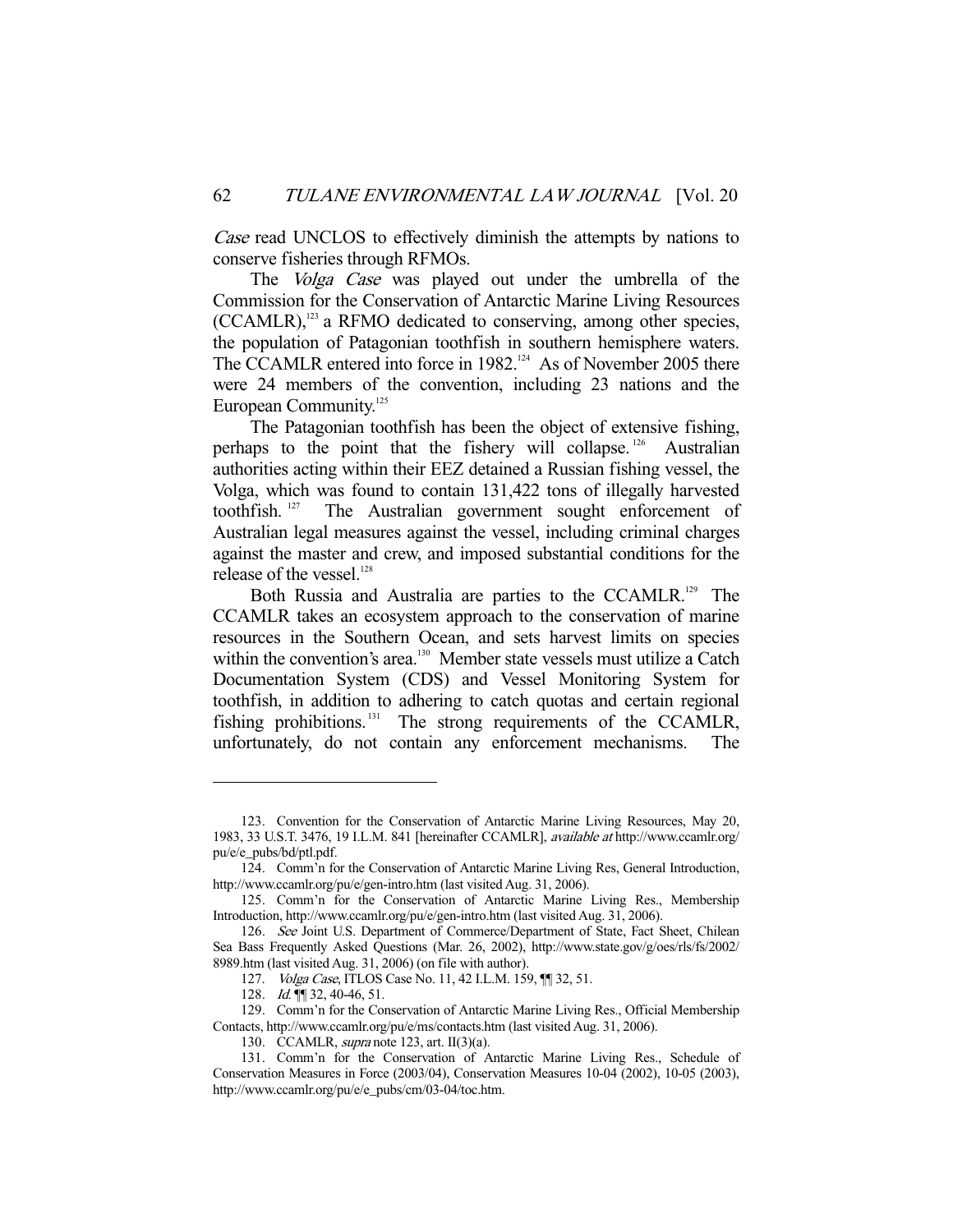convention lacks any tools for punishing member states found to be in violation its provisions.

 Russia, as the flag state with ultimate authority over the Volga, initiated proceedings before an ITLOS tribunal, arguing that Australia's requirements for the release of the vessel were in violation of UNCLOS article 73(2), a provision mandating "prompt release" of vessels once a "reasonable bond" has been posted.<sup>132</sup> Among the conditions placed by Australia, a guarantee in the amount of AU\$3,332,500 was demanded, and the Volga would have been required to comply with the CCAMLR obligations applicable to toothfish, including the use of Vessel Monitoring System (VMS) devices.<sup>133</sup> Although under UNCLOS, states enjoy jurisdiction over their EEZ, including the application of domestic law,  $134$  article 73 applies in the case of disputes over the release of vessels.<sup>135</sup> Article 73(1) permits states to seize vessels violating the domestic laws within their EEZ, including bringing legal sanctions and arresting the crew.<sup>136</sup> However, should a state not promptly release the vessel, the flag state may seek to initiate ITLOS tribunal proceedings to seek its release.<sup>137</sup> The ITLOS tribunal endorsed the Russian position, holding that the Australian conditions were unreasonable and a violation of article 73.<sup>138</sup>

 In reaching this conclusion, the tribunal analyzed the reasonableness of the bond conditions by weighing the need for prompt release against the gravity of the offenses.139 The tribunal held that article 73(2)'s reference to "bond or other security" could not include nonfinancial conditions, and therefore Australia's demand that the Volga adopt CCAMLR measures was in violation of UNCLOS.<sup>140</sup> The tribunal also found the financial bond to be too high, and reduced it to AU\$1,920,000.<sup>141</sup>

 Two key points underlie the rationale for the tribunal's decision. First, the tribunal saw its primary objective through the lens of article 292's requirement of the "prompt release" of a seized vessel. $^{142}$  Thus,

 <sup>132.</sup> UNCLOS, supra note 3, art. 73.

<sup>133.</sup> *Volga Case*, ITLOS Case No. 11, 42 I.L.M. 159,  $\P$  51, 53.

 <sup>134.</sup> UNCLOS, supra note 3, art. 297(3)(a).

 <sup>135.</sup> Id. art. 73(1).

 <sup>136.</sup> Id.

 <sup>137.</sup> Id. art. 292.

<sup>138.</sup> *Volga Case*, ITLOS Case No. 11, 42 I.L.M. 159, 188.

<sup>139.</sup>  $Id. \P 63$ .

<sup>140.</sup> Id. 176.

<sup>141.</sup>  $Id. \P 90.$ 

<sup>142.</sup> *Id.* 169.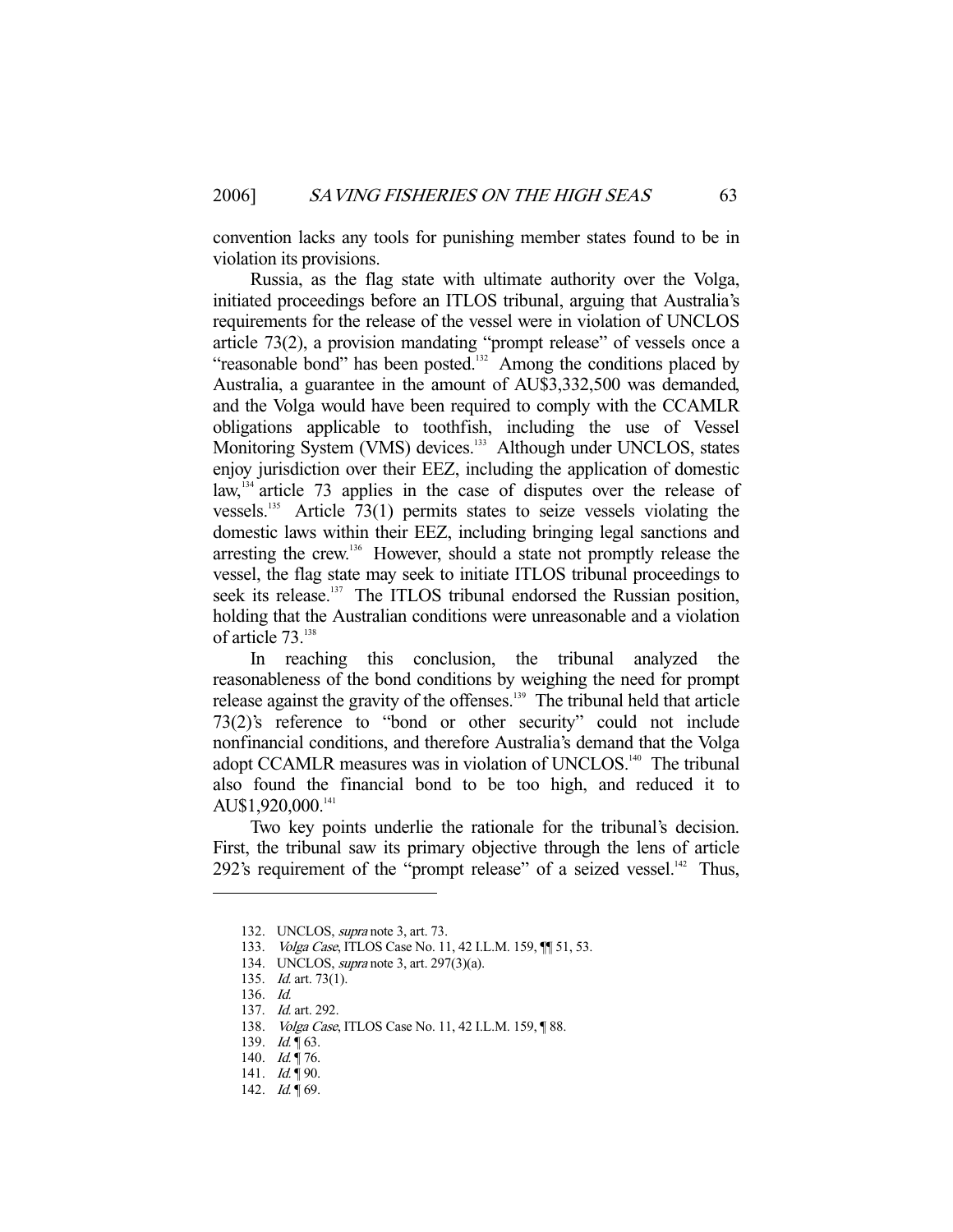with the aim to determine what conditions were proper to secure the release of the Volga as quickly as possible, the tribunal's perspective was biased in favor of striking down any measure that stood in the way of prompt release, notwithstanding other commitments under UNCLOS or the CCAMLR. Secondly, in its balancing test, the gravity of the alleged offense—IUU fishing in Australia's EEZ—was not accorded adequate weight. Considering the reach of Australian law within its own EEZ, and the international concern over the depletion of toothfish stocks, as evidenced in the CCAMLR, the gravity of the situation merited far more weight than it received by the tribunal. This indicates that, despite the strong commitments to the protection of marine fisheries enshrined in articles 61 and 62 of UNCLOS, tribunals are reluctant to allow those provisions to influence the reading of other UNCLOS provisions—such as the prompt release requirement—such that it gives effect to articles 61 and 62.

 The result is that, in the face of conflicting values, UNCLOS' marine fisheries protection provisions are significantly reduced in strength. Coastal nations, such as Australia, who are not only charged by UNCLOS with protecting marine resources in the EEZ, but whose own domestic agenda seek to advance conservation efforts, are impeded upon by the inability of ITLOS tribunals to breathe life into the convention's conservation measures. These difficulties indicate that a stronger system is needed. Trade sanctions, condoned by the WTO and subjected to its dispute settlement process in the event that they are contested, are an attractive avenue around this problem.

## E. Flag State Authority Nonenforcement

#### 1. Gaps in the UNCLOS Framework

 The greatest fault in UNCLOS concerning fisheries is the problem of flag state authority. One of the core principles of international maritime law is that a state shall exercise exclusive jurisdiction over ships that fly its flag on the high seas.<sup>143</sup> Although UNCLOS grants coastal states the right to conduct surveillance in their own EEZs, including the prevention of illegal fishing,<sup>144</sup> such powers generally do not extend to RFMOs other than to the contracting parties. Additionally, UNCLOS imposes a duty on all nations to control the activities of vessels flying its

 <sup>143.</sup> UNCLOS, supra note 3, arts. 94, 111.

<sup>144.</sup> *Id.* art. 73(1).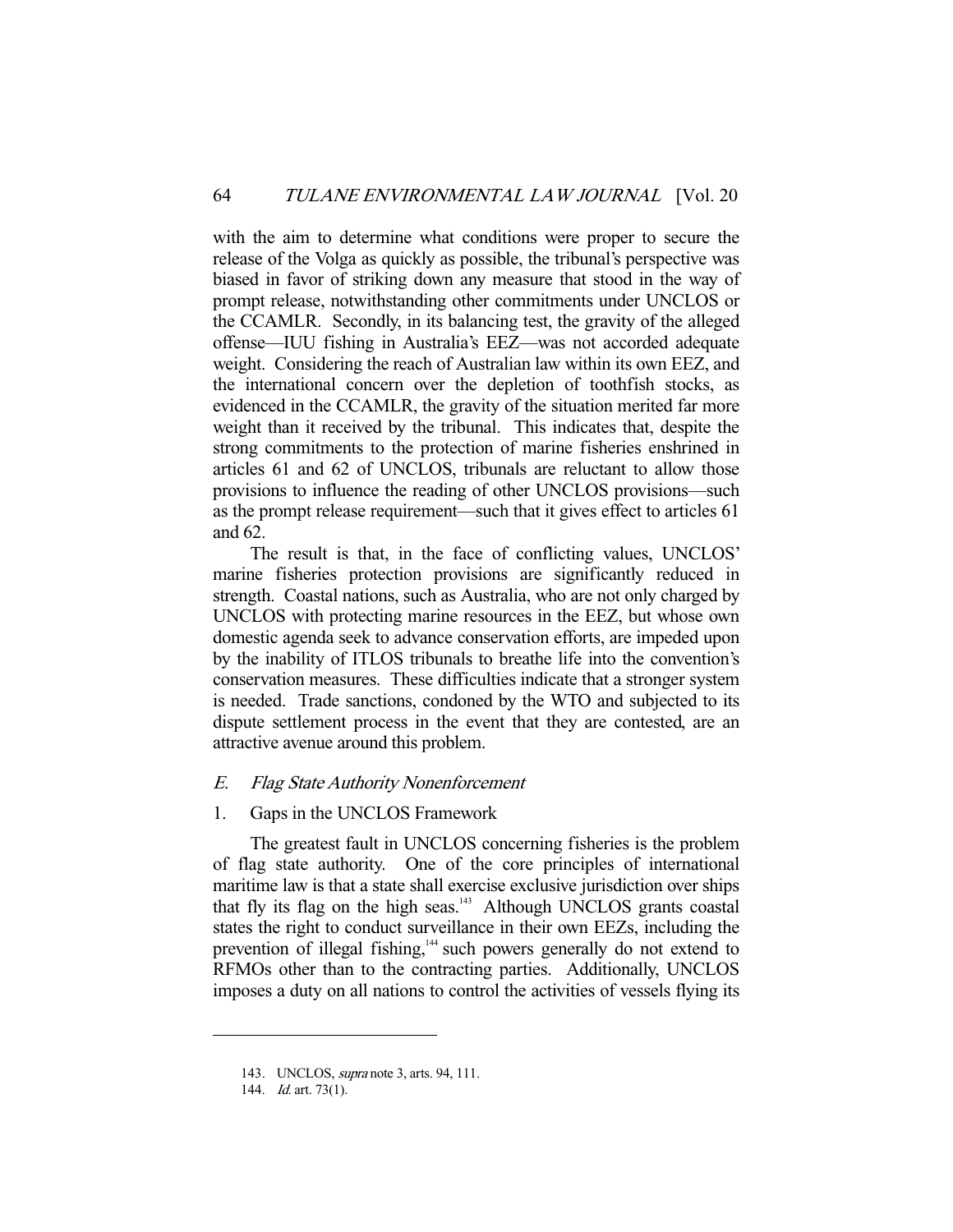flag.<sup>145</sup> Therefore, on the high seas, third parties are relatively powerless when flag states decide not to exercise their jurisdiction over IUU fishing vessels flying their flag. This power of exclusive jurisdiction, Christopher Carr argues, "has severely under-mined the effectiveness of regional organizations."146

 A significant percentage of IUU fishing is ascribed to flag states notorious for not reining in its fleets on the high seas.<sup>147</sup> Moreover, because international law agreements generally only bind members to the agreement, fishing fleets prefer to hoist the flag of a jurisdiction that will clearly not exercise its jurisdiction to restrict fishing through international agreements or RFMOs.<sup>148</sup>

 The duty placed on flag states to control their fleets has clearly failed. UNCLOS lacks any serious tools to coerce flag states to enforce against nonparties to RFMOs (including flags of convenience), or even to mandate compliance of member states with their obligations under RFMOs of which they are members.<sup>149</sup> A good case in point is that of Russia's failure to enforce its CCAMLR obligations in the Volga Case.<sup>150</sup> The problem is alleviated to some degree by the unique enforcement provisions of the Straddling Stocks Treaty; <sup>151</sup> however, even these provisions are problematic given the power of the flag state to reassert authority at any time.<sup>152</sup> UNCLOS and the Straddling Stocks Agreement have therefore been unable to deal successfully with the ramifications of IUU fishing.

 <sup>145.</sup> Id. art. 94.

<sup>146.</sup> Carr & Scheiber, *supra* note 19, at 60.

 <sup>147.</sup> Panama, Liberia, the Bahamas, Bermuda, and Cyprus are among the major flag-ofconvenience states. Christel Heideloff & Richard Monden, Total Merchant Fleet by Country of Domicile, SHIPPING STAT. & MARKET REV. No. 4 2004 (issue:4) (2004), extract available at http://www.isl.org/products\_services/publications/samples/COMMENT\_4-2004-short.shtml.en. A related problem is that of flags of convenience. However, this Article will focus on the failure of flag states to force their fleets to comply with international obligations. This Article will address flags of convenience insofar as they overlap with IUU fishing. See Ferrell, supra note 44, at 329-33 (discussing flag of convenience problems).

<sup>148.</sup> Bratspies, *supra* note 73, at 247.

<sup>149.</sup> Francisco Orrego Vicuna, The International Law of High Seas Fisheries: From Freedom of Fishing to Sustainable Use, in GOVERNING HIGH SEAS FISHERIES: THE INTERPLAY OF GLOBAL AND REGIONAL REGIMES 23, 41 (Olav Schram Stokke ed., 2001).

<sup>150.</sup> See supra Part III.D.2.

<sup>151.</sup> *See supra* Part III.C.3, 5.

 <sup>152.</sup> Straddling Stocks Agreement, supra note 8, art. 21(12).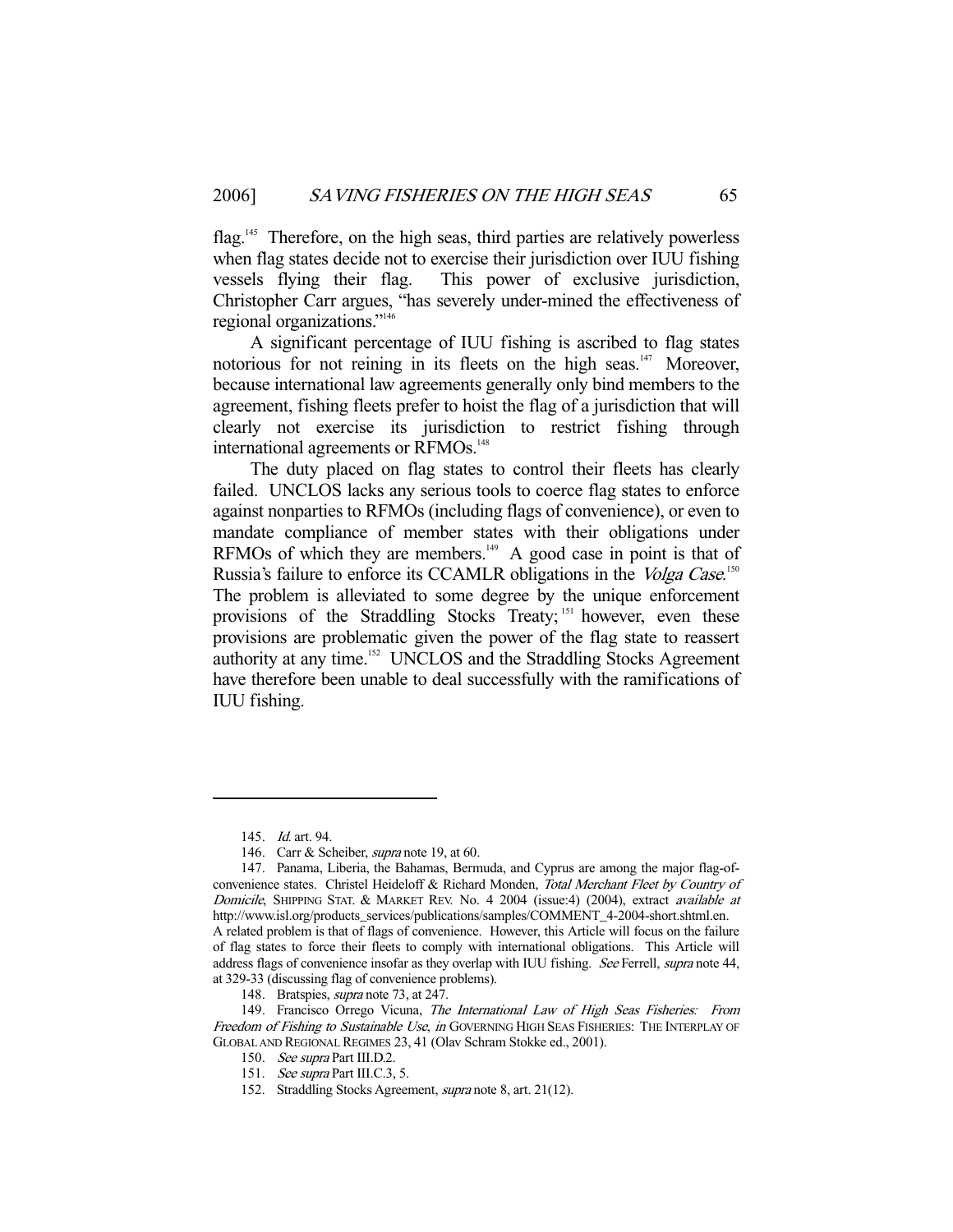2. The Provisions in the Straddling Stocks Agreement Do Not Go Far Enough

 The innovative provisions of the Straddling Stocks Agreement do not completely erase the problem of reluctant flag state enforcement. As previously mentioned, not only can flag states always reassert their authority,<sup>153</sup> and thereby thwart an otherwise aggressive enforcement action, but a number of other procedural requirements restrict the efficacy of third-party enforcement. An inspecting third-party state may only bring the violating vessel to port in order to initiate enforcement proceedings after either the failure of the flag state to act or with the permission of the flag state,<sup>154</sup> thus ensuring a period of inertia before enforcement can take place. As the *Volga Case* demonstrates, if a flag state fails to act and an enforcement action is taken by a third party, it is likely that the flag state will then step in to save its vessel. At that point, the enforcing third-party state is powerless to act against the violating vessel.

## F. The Enforcement Powers Conferred upon NonFlag States Are Not Strong Enough

 Closely corresponding to the relative inability to deal with flag state nonenforcement is the problem that nonflag states lack adequate powers to prevent fishing practices in contravention of RFMOs and other agreements. Notwithstanding the powers given to RFMO states and port states in the Straddling Stock Agreements and numerous RFMOs, nonflag states are still ill-equipped to deal with widespread fishing violations that occur over vast tracts of ocean.

## 1. The Size of RFMO Waters Places Tremendous Burdens on Patrolling Vessels

 One of the primary problems facing RFMO member states, and parties to other fisheries conservation agreements, is the enormous task of carrying out enforcement and compliance proceedings. While RFMO members possess the authority to exclude nonmembers engaged in fishing within the region, or board and carry out enforcement proceedings against noncompliant vessels in the absence of the flag-state taking action itself, that charge carries substantial responsibilities and

 <sup>153.</sup> Id.

<sup>154.</sup> *Id.* art. 21(7), (8), (17).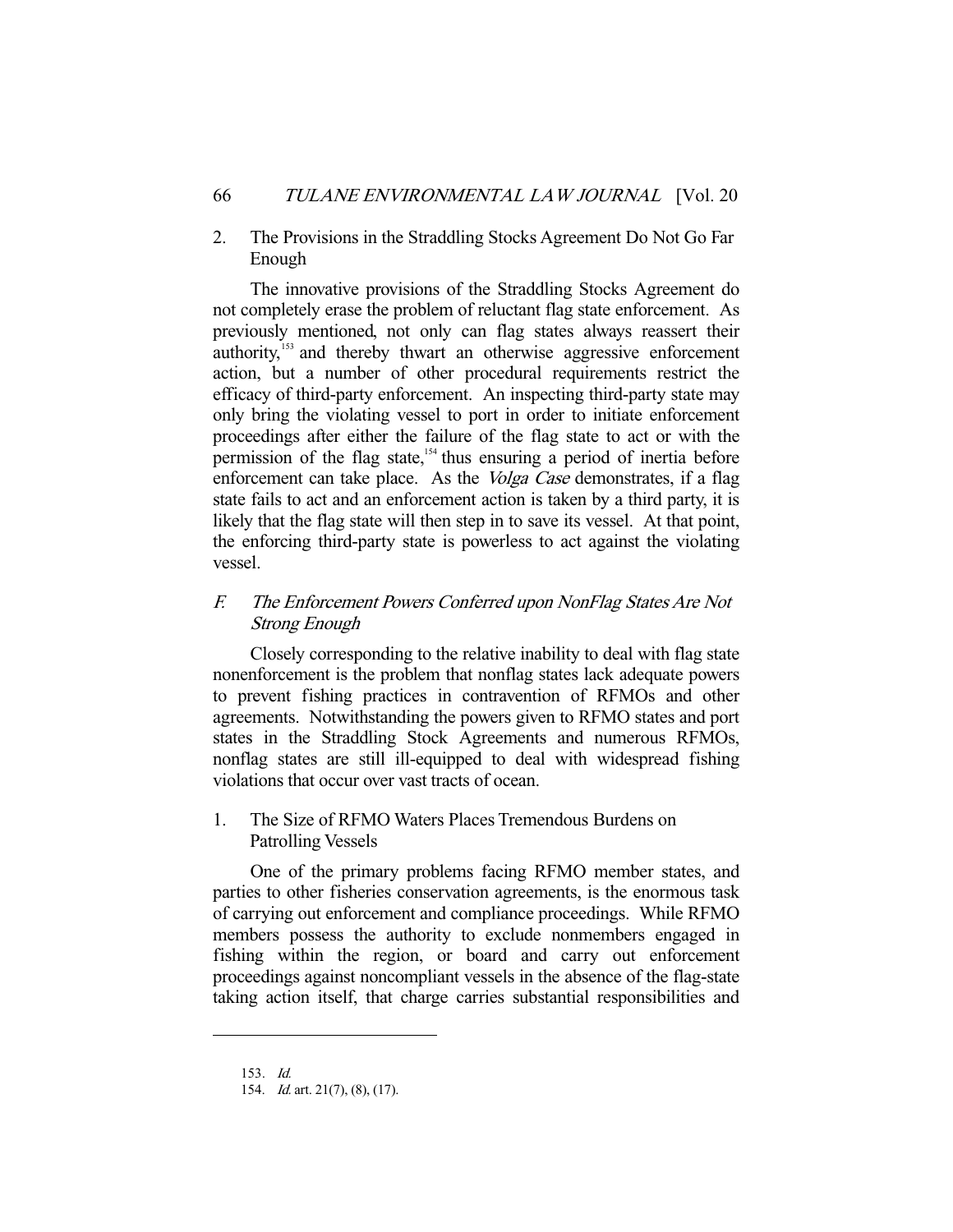costs. RFMOs often encompass hundreds of thousands of square miles of ocean, some of which are in relatively uninhabited regions of the planet such as the Antarctic region, the Southern Ocean or the central Pacific Ocean. In these expanses, it is very hard to provide enforcement and compliance for every fishing vessel within the region, notwithstanding the ability to track the location of fishing fleets through VMS technology. First, the areas are so large that it is nearly impossible to cover them with inspection vessels absent a Herculean effort. Second, the numbers of inspection vessels available—mostly drawn from national navies and coast guards—are far outnumbered by the number of fishing vessels and the area of coverage.<sup>155</sup>

 A corollary to this is the tremendous expense of patrolling RFMO waters. Navies and coast guards in most nations are overburdened with guarding their own coastline for security reasons, patrolling for drug trafficking and illegal immigration, and protecting sea lanes as well as other legitimate activities that national governments invariably put a higher value on than enforcing RFMO conservation measures in distant waters. Closely related to this is the problem of determining which nation's vessels should carry out these enforcement duties. A logical response is that all RFMO members should participate, either through providing inspection vessels or funding, in enforcement and compliance activities. However, distance from RFMO waters and the relative wealth of member states render this answer inoperable in practice.

## 2. RFMO Members Are Widely Dispersed and Often Far from RFMO Waters

 A number of nations are members to RFMOs that cover waters far from their national boundaries. For example, Russia is a member of the CCAMLR, which covers waters in the Antarctic region—thousands of miles away from Russian soil.<sup>156</sup> It is impractical to assume that Russia will dispatch its navy or coast guard to patrol the Antarctic region for the purpose of enforcing the CCAMLR's requirements when it has no other national interest there. The same could also be said of wealthier CCAMLR members that are equally distant, such as Norway or the Netherlands. Perhaps more importantly, many RFMO members are developing countries or countries without the economic wherewithal to

<sup>155.</sup> Carr & Scheiber, *supra* note 19, at 61.

 <sup>156.</sup> Commission for the Conservation of Antarctic Marine Living Resources, Basic Documents (Dec. 2005), available at http://www.ccamlr.org/pu/e/e\_pubs/bd/all.pdf.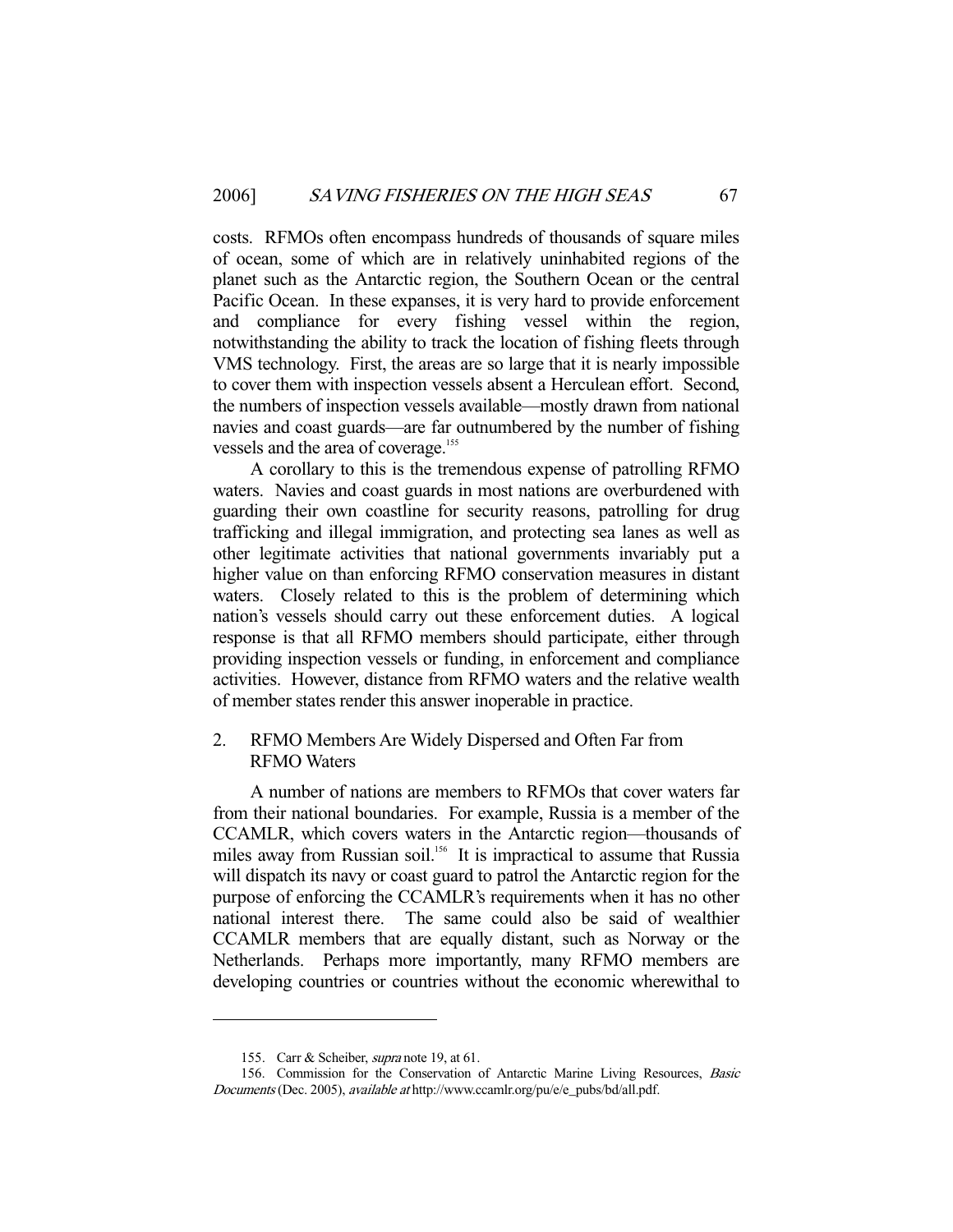budget for RFMO patrols. Namibia, one of the poorest countries in the world, is a CCAMLR member, and it is doubtful that it could ensure compliance in CCAMLR waters.<sup>157</sup> Russia, again, is also a good case in point. Russian fishing fleets ply the waters of the Southern Ocean for the obvious economic benefits they can reap, but the Russian navy is unlikely to carry out patrols in the far-off waters absent a pecuniary interest. Thus, as was the case in the *Volga Case* proceedings, enforcement is left to both the wealthier nations (which may arguably be more politically committed to strict compliance with the RFMO) and to those coastal states bordering the RFMO or those closest to it. Australia, being both a developed country with adequate enforcement capabilities and the will to use them, and with an extensive EEZ in close proximity to the CCAMLR area, in practice appears to be burdened disproportionately with enforcing the agreement.<sup>158</sup> There are far too many empty spaces left unpatrolled on the high seas for RFMOs to be effectively enforced. Moreover, it may be impractical to assume that these areas can ever be adequately patrolled.

## 3. The Political Will of RFMO Members Is Uneven

 Without commitments from all members to enforce RFMOs, it is unlikely that the minority of willing nations will be able to accomplish the gargantuan task of ensuring compliance throughout an entire RFMO. It is important to remember that sending out vessels to patrol and inspect is not the only means for an RFMO member to meet its obligations. Port states are also charged with boarding and inspection powers,<sup>159</sup> and where a nation, such as Namibia, for example, lacks the wherewithal to patrol the RFMO waters, it can act to prevent violating vessels from using its ports. However, the powers of port state enforcement are also weakened when fishing vessels, particularly IUU vessels, can simply bypass RFMO ports and dock, transship, or off-load their catch in neighboring ports.

 Although RFMO enforcement powers have had some effect on controlling the harvest of protected fisheries and reducing IUU fishing, the overall failure of the system is evident in the fact that many fisheries, including those protected by RFMOs, continue to decline precipitously. In the instance of Patagonian toothfish, for example, IUU fishing is

 <sup>157.</sup> Id.

 <sup>158.</sup> Id.

 <sup>159.</sup> Straddling Stocks Agreement, supra note 8, arts. 19, 73.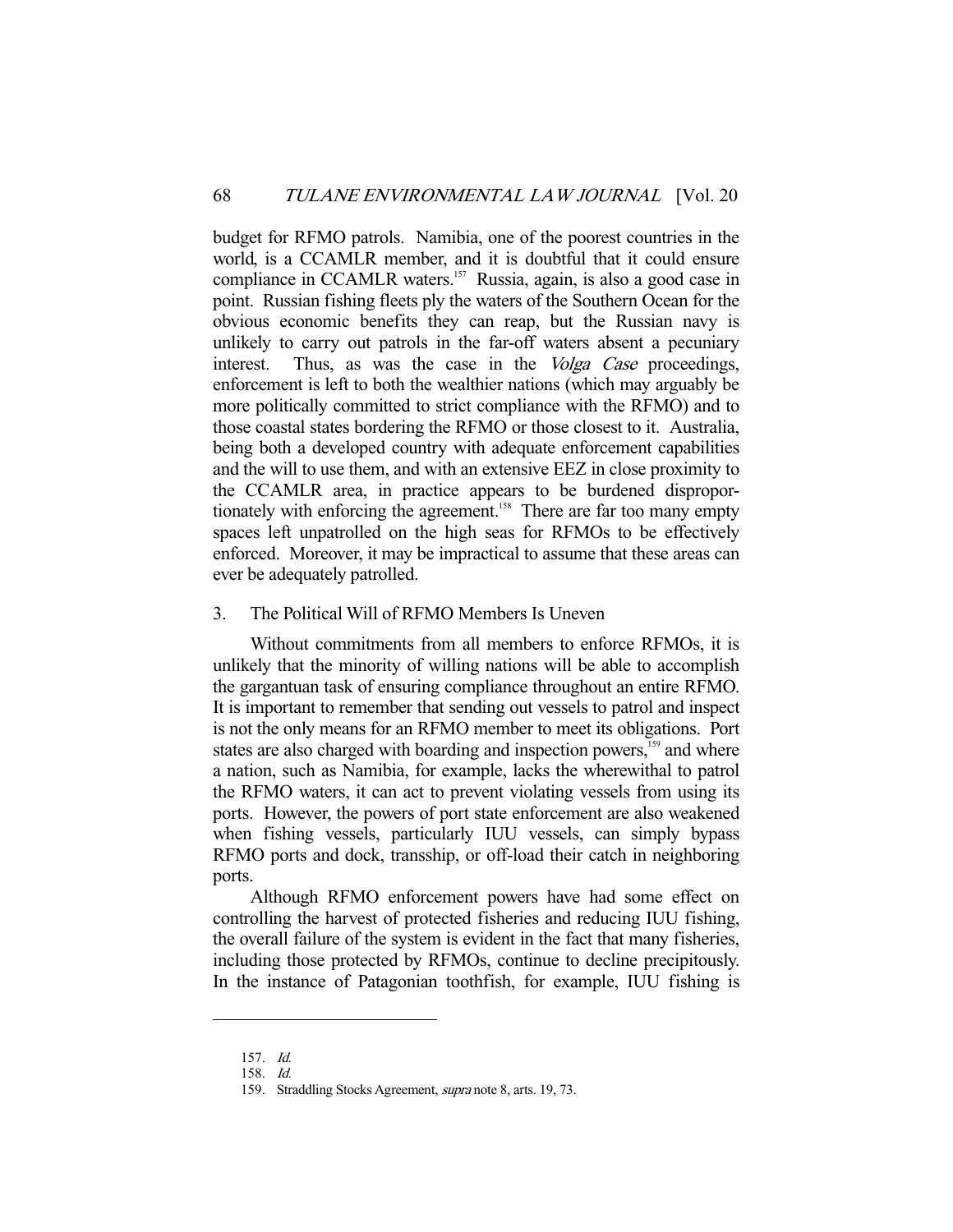estimated to encompass at least 50% to 90% of the global total catch.<sup>160</sup> As Orellana suggests:

The experience of other international fisheries co-operation regimes, notably ICCAT and CCAMLR, shows that efforts to engage noncontracting Parties may be nullified by the economic benefits accruing to these States from IUU fishing. Against this background, the ICCAT has consistently asserted that its calls for voluntary co-operation by noncontracting parties have been unsuccessful.<sup>161</sup>

 The fact that existing RFMOs have largely been unsuccessful at curbing IUU fishing indicates that new RFMOs incorporating essentially the same operational framework will fall prey to the same problems with IUU fishing. The dangers of weak enforcement practices, combined with the practical difficulties of policing large areas that are the subject of increasing competition for diminishing resources, are evident in one of the more recently formed RFMOs, the Convention on the Conservation and Management of Highly Migratory Fish Stocks in the Western and Central Pacific Ocean.

4. Convention on the Conservation and Management of Highly Migratory Fish Stocks in the Western and Central Pacific Ocean

 The Convention on the Conservation and Management of Highly Migratory Fish Stocks in the Western and Central Pacific Ocean (Western and Central Pacific Convention) is one of the newest RFMOs, having entered into force on June 19, 2004, with 14 member states.<sup>162</sup> The Western and Central Pacific Convention focuses on the management of the region's fisheries, including the tuna fishery, which in comparison with other tuna fisheries is reportedly in good condition.<sup>163</sup> Both UNCLOS and the Straddling Stocks Agreement are overarching frameworks of the Western and Central Pacific Convention.

<sup>160.</sup> M. Lack & G. Sant, Patagonian Toothfish: Are Conservation and Trade Measures Working?, 19 TRAFFIC BULL. 1, 15 tbl. 9 (2001); Ian J. Popick, Are There Really Plenty of Fish in the Sea? The World Trade Organization's Presence Is Effectively Frustrating the International Community's Attempts to Conserve the Chilean Sea Bass, 50 EMORY L.J. 939, 943 (2001)).

 <sup>161.</sup> Orellana, supra note 84, at 479.

 <sup>162.</sup> Convention on the Conservation and Management of Highly Migratory Fish Stocks in the Western and Central Pacific Ocean (Sept. 5, 2000); 40 I.L.M. 278 [hereinafter Western and Central Pacific Convention].

 <sup>163.</sup> W. Pac. Reg'l Fishery Mgmt. Council, Report of the Chairman on the Work of the Second Multilateral High-Level Conference on the Conservation and Management of Highly Migratory Fish Stocks in the Central and Western Pacific annex 3 (June 13, 1997).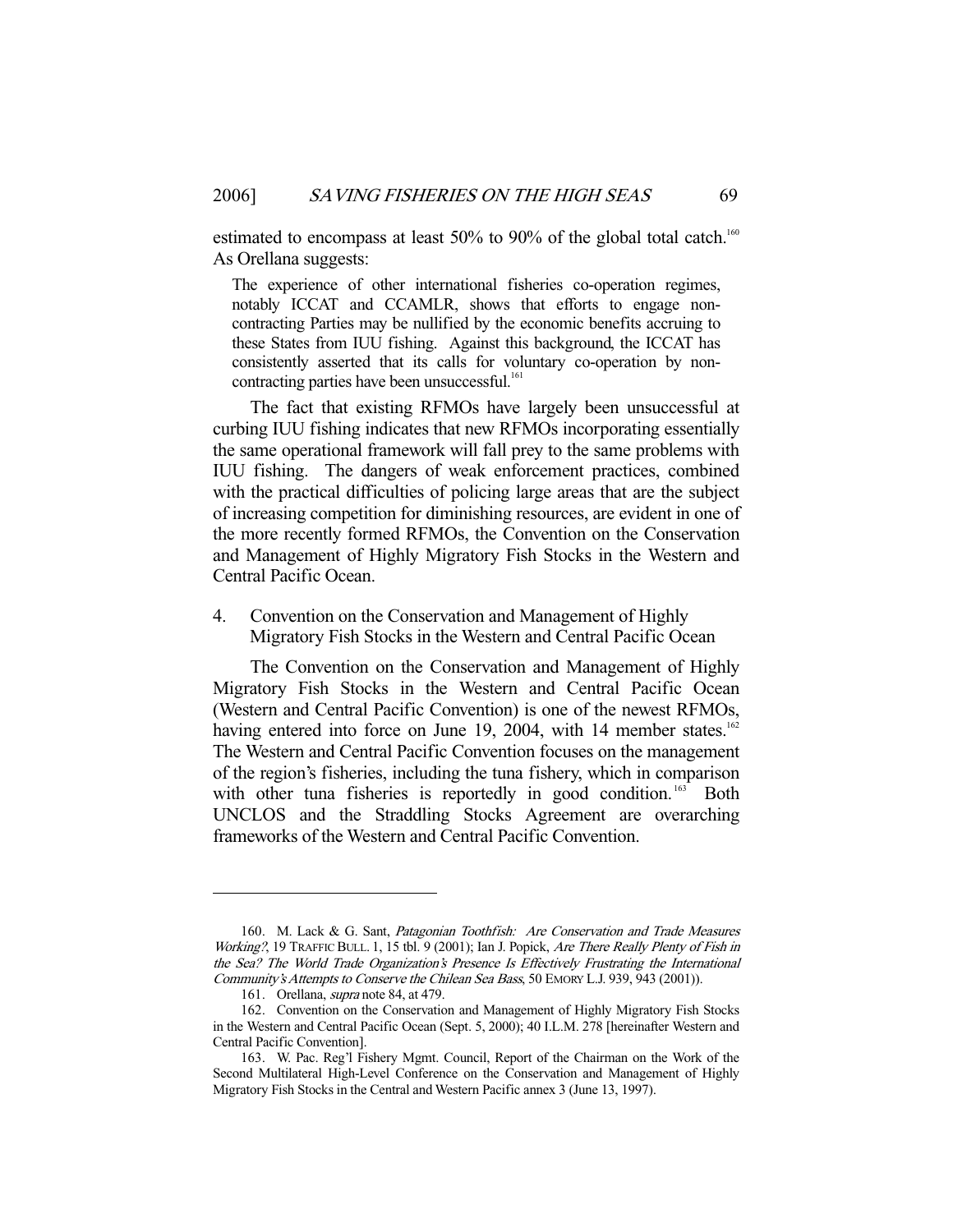The Western and Central Pacific Convention is an important development, for the region is home to the largest tuna fishery.<sup>164</sup> Approximately two-thirds of the global harvest of tuna is caught in the area covered by the agreement, representing an annual commercial value of \$1.5 to \$2 billion.<sup>165</sup> In terms of tuna, skipjack, yellowfin, bigeye, northern bluefin, and albacore species, all are covered by the agreement.<sup>166</sup> Other species covered include marlin, swordfish, and sailfish.<sup>167</sup>

 The scale of the Western and Central Pacific Convention is massive, covering virtually all of the western and central areas of the Pacific Ocean, including EEZs.<sup>168</sup> The Western and Central Pacific Convention seeks to ensure the long-term sustainability of the region's fisheries, and in doing so places an emphasis on the utilization of the best scientific evidence available, the precautionary principle, and the protection of the region's biodiversity.<sup>169</sup>

 The Commission created by the agreement holds the authority to determine catch limits and quotas for member states, including within their own EEZs.170 Additionally, the Commission may also regulate the types of vessels allowed for fishing, the sizes of the fish caught, gear to be used and time limitations for harvesting.<sup>171</sup>

Commission decisions are subject to arbitration if necessary.<sup>172</sup> Importantly, Taiwan, which despite possessing the world's sixth largest fishing fleet has not been party to many international agreements, due to its unique political circumstances, is allowed to participate in decisionmaking. This was done by allowing "fishing entities" to participate, so long as they agreed to be legally bound by the agreement.<sup>173</sup> In the Commission's second meeting, it set laudable goals of reducing the bycatch of seabirds (including albatrosses) and sea turtles.<sup>174</sup>

 <sup>164.</sup> Id.

 <sup>165.</sup> Press Release, W. Pac. Reg'l Fishery Mgmt. Council, Tuna Treaty for Central-Western Pacific Enters Final Stretch (Apr. 9, 2000).

 <sup>166.</sup> Western and Central Pacific Convention, supra note 162, art. 1(f). All highly migratory fish stocks listed in Annex I of UNCLOS are incorporated as protected fish stocks in the Western and Central Pacific Convention.

 <sup>167.</sup> Id.

 <sup>168.</sup> Id. art. 3

 <sup>169.</sup> Id. art. 5.

 <sup>170.</sup> Id. art. 10.

 <sup>171.</sup> Id.

 <sup>172.</sup> Id. annex I.

 <sup>173.</sup> Id. art. 9(2).

 <sup>174.</sup> W. & Cent. Pac. Fisheries Comm'n, 2d Sess., Dec. 12-16, 2006, Resolution on the Incidental Catch of Seabirds, Resolution-2005-01; W. & Cent. Pac. Fisheries Comm'n, 2d Sess.,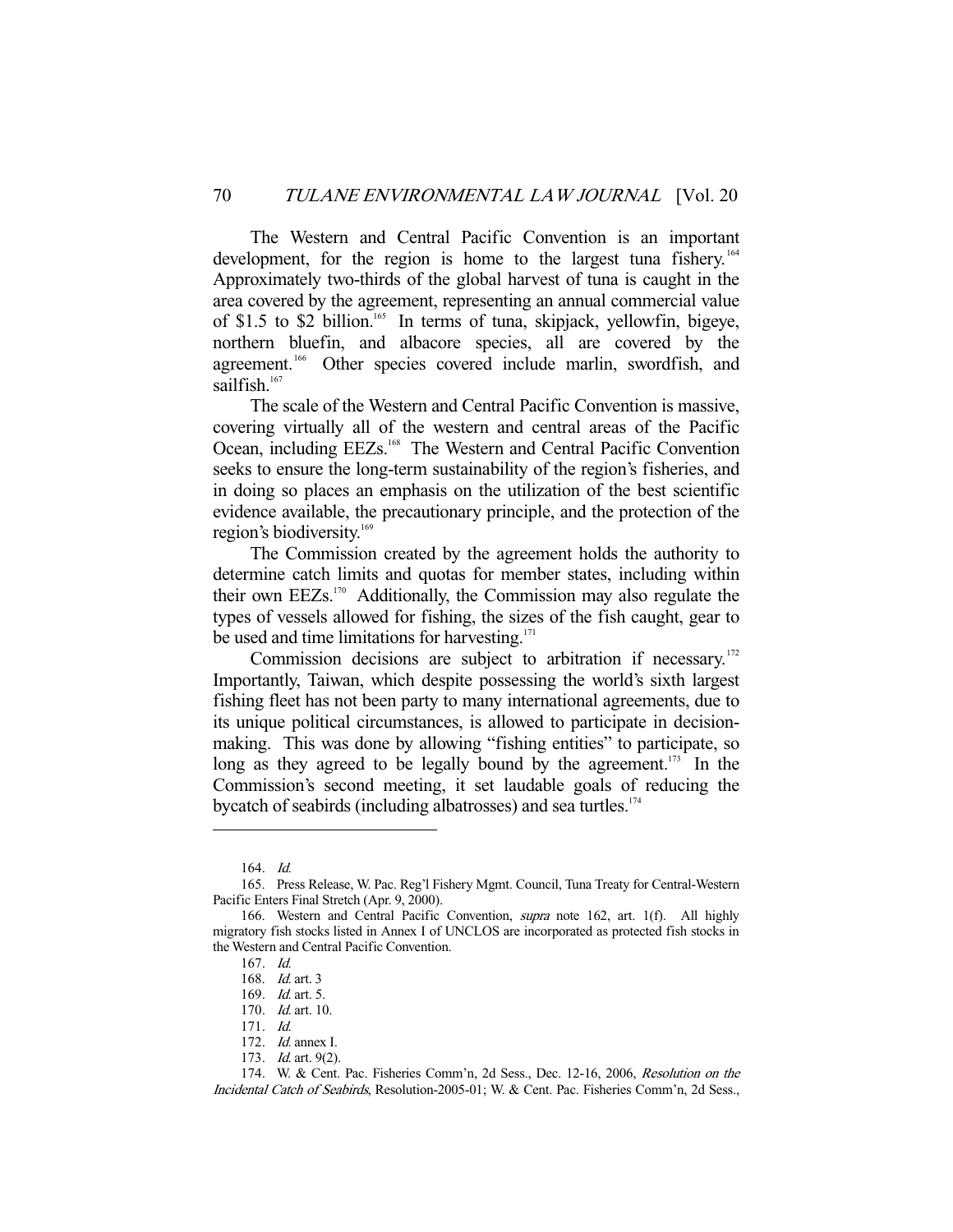The Western and Central Pacific Convention allows for both flag state enforcement, as well as port state enforcement.<sup>175</sup> Additionally, it allows for boarding and inspection rights, and observers on fishing vessels.176 Importantly, there is also a requirement that all member state vessels install VMS devices to track their position.<sup>177</sup> The agreement's compliance regime, it is argued, is one of the strongest of all RFMOs.<sup>178</sup>

 However, the experiences of other RFMOs indicate that the successful management of the area's fisheries will depend on the willingness of the members to enforce the provisions. With the profitable tuna fishery within its purview, and particularly given the relatively healthy state of the stocks, the region will come under increasing pressure from fishing fleets eager to absorb the profits. The attractiveness of the fisheries in the central and western Pacific will no doubt also grow with the accelerating decline of fisheries elsewhere. At this stage in the Western and Central Pacific Convention's infancy, it is uncertain whether the agreement will be effective, but the Convention at least has undergone considerable efforts to ensure that the region is covered with the strongest regime possible. However, given the plight of global fisheries, the overcapitalization of fishing fleets, and the health of the RFMO's stocks, the usual laundry list of compliance measures utilized in the past may not suffice. While the creation of the RFMO will no doubt encourage politically willing participants to fish in a more sustainable fashion, the Western and Central Pacific Convention is less likely to be effective against noncompliant fishing fleets. Equipped with the same compliance measures as other RFMOs, the Western and Central Pacific Convention lacks teeth. Particularly in such a vast area as the Pacific Ocean, the organization needs the kind of tools that can convince noncompliant nonmembers and other IUU fishing nations to change the practices of their fleets. It is likely that without alternative enforcement measures that could be employed alongside the boarding and port state inspection powers, the convention may fall prey to the same difficulties that have severely hampered other RFMOs.

Dec. 12-16, 2005, Resolution To Mitigate the Impact of Fishing for Highly Migratory Fish Species on Sea Turtles, Resolution-2005-04, available at http://wcpfc.org (follow "Decisions of Commission" hyperlink).

 <sup>175.</sup> Western and Central Pacific Convention, supra note 162, art. 24.

 <sup>176.</sup> Id. art. 26.

 <sup>177.</sup> Id.

 <sup>178.</sup> Violanda Botet, Filling in One of the Last Pieces of the Ocean: Regulation of Tuna in the Western and Central Pacific Ocean, 41 VA. J. INT'L L. 787, 809-10 (2001).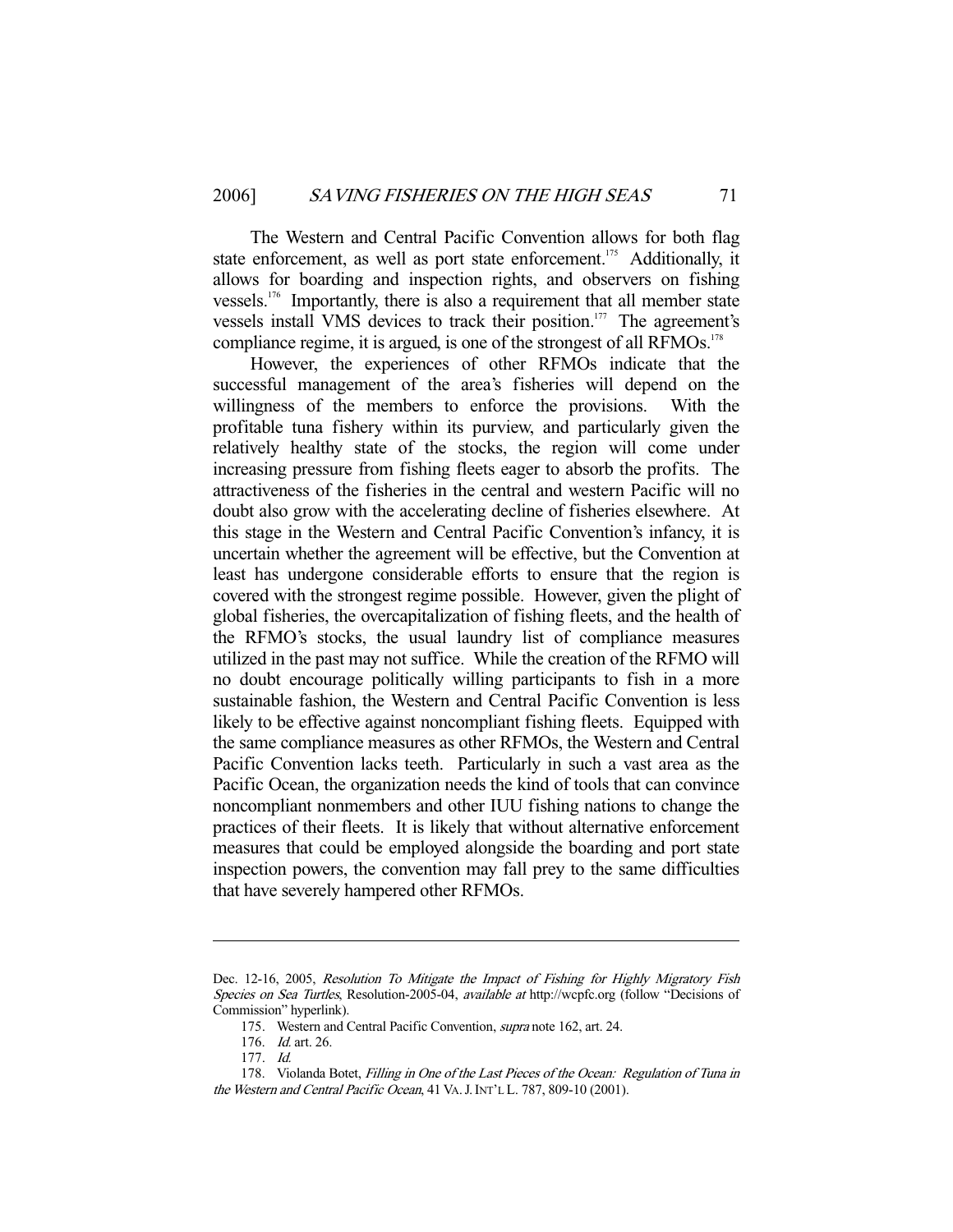The potential problems posed for the Western and Central Pacific Convention, as well as the problems discussed earlier concerning the challenges of patrolling vast areas with relatively few vessels, suggest that if an enforcement mechanism could penalize a violator without having to hunt them down on the open ocean, many of the logistical dilemmas RFMOs suffer from would disappear. Trade sanctions could achieve this effect. More than bans on transshipment and landing, a trade sanction levied against an entire nation can affect an entire nation's industry in one blow. Such an effect is very hard to bring about by patrolling the vast expanses of many RFMO waters.

## G. Consensual Quotas with Opt-Out Allowances Corrupt RFMOs

 Another difficulty in the operation of RFMO management envisioned in the Straddling Stocks Agreement can be seen in the reality that some RFMOs possess consensual quotas with opt-out allowances. For example, the Northwest Atlantic Fisheries Organization (NAFO) sets harvesting quotas, but member states can choose to opt out of them if they so desire. $179$ 

## 1. Northwest Atlantic Fisheries Organization

 The NAFO manages fishery resources and coordinates scientific research on fisheries in the northwest region of the Atlantic Ocean, including the resource rich Grand Banks.<sup>180</sup> NAFO has 13 member states, and the NAFO's charter agreement, the Convention on Future Multilateral Cooperation in the Northwest Atlantic Fisheries (NAFO Convention) covers 19 fish stocks (comprising 11 species) within the region, with the notable exceptions of tuna, marlin, whales and sedentary species such as shellfish. $181$ 

 The main function of NAFO is to set annual total allowable catches for each of the fish stocks it manages, which are then allocated in individual quotas for each member state.<sup>182</sup> The Fisheries Commission sets the catches and quotas, and also determines the enforcement

 <sup>179.</sup> Convention on Future Multilateral Cooperation in the Northwest Atlantic Fisheries, Oct. 24, 1978, 1135 U.N.T.S. 369 (entered into force on Jan. 1, 1979), arts. 11-12 [hereinafter NAFO Convention].

 <sup>180.</sup> Id. art. I.

 <sup>181.</sup> Id. annex I.

 <sup>182.</sup> Northwest Atlantic Fisheries Organization (NAFO), Conservation and Enforcement Measures, NAFO FC Doc. 06/1 Serial No. N5206 (2005), annex I.A [hereinafter NAFO Conservation and Enforcement Measures].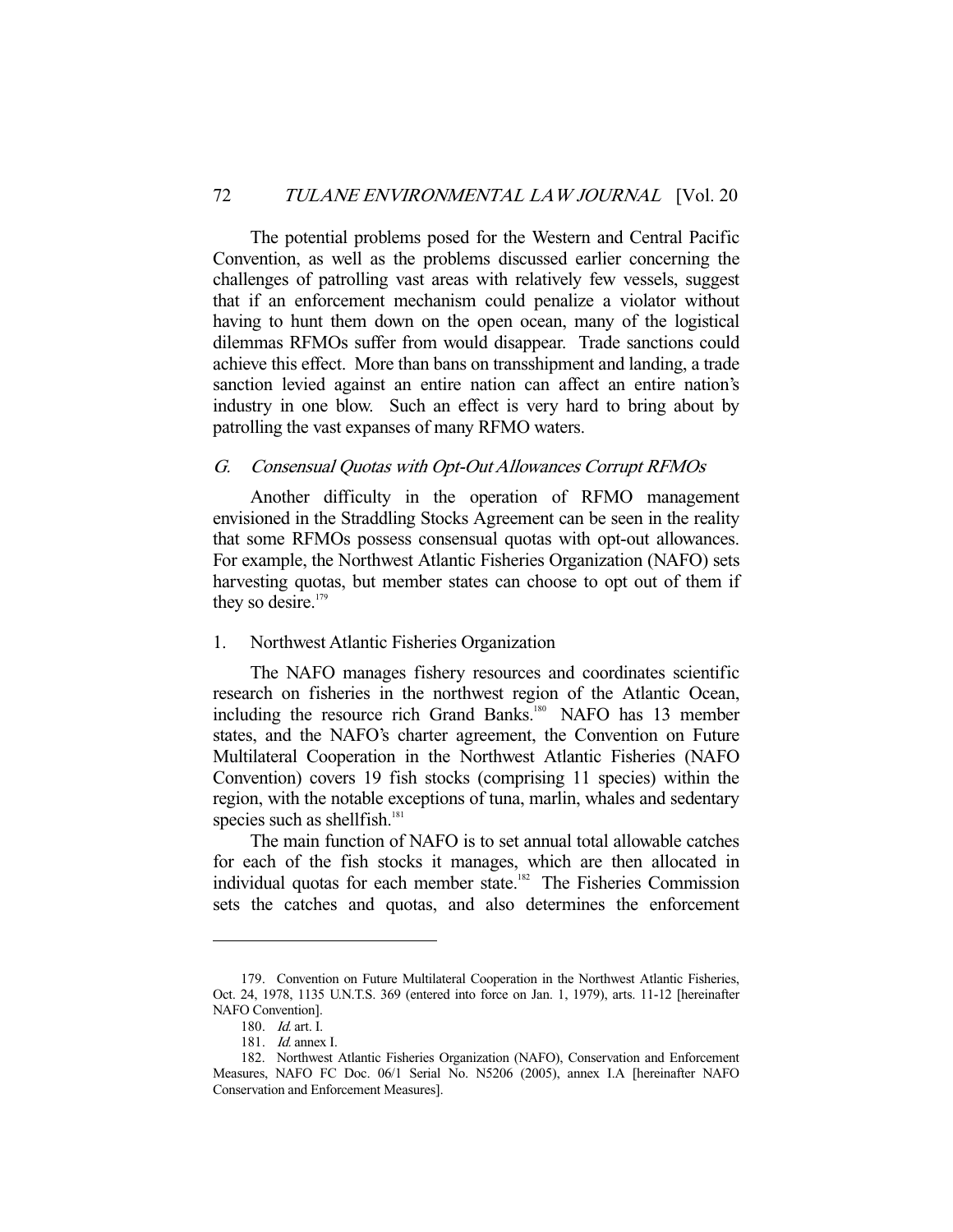measures.183 These quotas are enforced through NAFO inspectors, who are empowered to board the vessels of member states and verify compliance with the quota and a VMS tracking system.<sup>184</sup> In addition to the quotas, the Fisheries Commission also establishes bycatch requirements,<sup>185</sup> gear requirements,<sup>186</sup> minimum fish size requirements,<sup>187</sup> and area and time restrictions.<sup>188</sup>

 Despite its sound structure and membership, that generally seeks to adhere to conservation principles, NAFO suffers from the ability of its members to opt out of measures adopted by the NAFO Fisheries Commission.189 This has been most widely used for the total allowable catch limits, and corresponding national quotas, set by the Fisheries Commission. Unfortunately, this escape hatch has been heavily relied upon by member states to continue to harvest according to their own desires notwithstanding their commitments to NAFO. Between 1979 and 2003, 12 member states opted out of 72 conservation and management measures a total of 90 times.<sup>190</sup> An absurd result of the Straddling Stocks Agreement's requirements for enforcement against nonparties in the context of NAFO opt-out provisions is that NAFO members would be put in the awkward position of enforcing NAFO's obligations against nonparties, but not against NAFO members that do not comply with the total allowable catches because they have exercised their right to opt out of the quota.<sup>191</sup>

 The reality of an absence of binding quotas is best illustrated by the example of flounder quotas. In 1986, . NAFO established a quota of 700 tons for flounder.<sup>192</sup> The EU determined that this quota was too low for its members to accept, and objected to the limit of 700 tons. The EU then established a quota for itself of  $21,161$  tons.<sup>193</sup> This outrageous 30fold increase in the quota was permissible under article 12 of the agreement.

 <sup>183.</sup> NAFO Convention, supra note 179, arts. 11-12.

 <sup>184.</sup> NAFO Conservation and Enforcement Measures, supra note 182, art. 21.

 <sup>185.</sup> Id. art. 9.

 <sup>186.</sup> Id. art. 10.

 <sup>187.</sup> Id. art. 11.

 <sup>188.</sup> Id. art. 12.

<sup>189.</sup> NAFO Convention, *supra* note 179, art. 12.

 <sup>190.</sup> Howard Schiffman, Reservations in Marine Environmental Treaties: Practical Observations and Legal Limitations, 26 WHITTIER L. REV. 1003, 1006 (2005).

<sup>191.</sup> Bratspies, *supra* note 73, at 250.

<sup>192.</sup> RASBAND, SALZMAN & SQUILLACE, supra note 9, at 465.

 <sup>193.</sup> Id.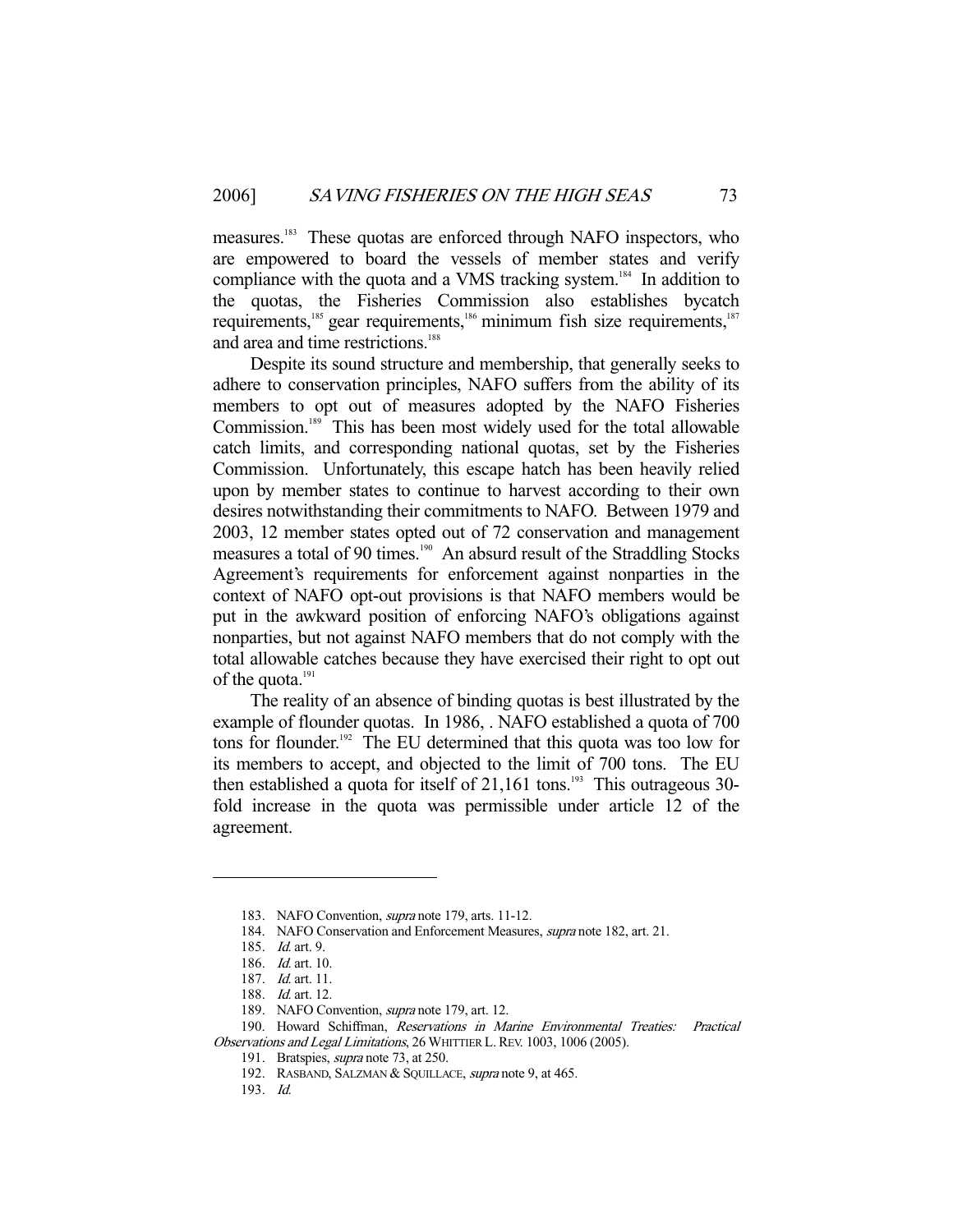The sad result of this trend has been to gut much of the strength of the agreement. Ironically, however, the greatest controversy arising out of NAFO involved pro-conservation and pro-fishing uses of the opt-out provisions by member states. These conflicting uses pitted strengthened enforcement capabilities against decisions to harvest fish at higher levels than condoned by NAFO. For years, European member states had opted out of total allowable catches for many of the region's fisheries, much to the ire of Canada. Spain initiated ICJ proceedings against Canada after the Canadian government carried out an enforcement action against a Spanish fishing vessel outside of the Canadian EEZ.<sup>194</sup> The Spanish vessel, the Estai, was fishing for Greenland halibut (or turbot) just outside of Canada's EEZ. Canada had responded, in part, to the European fishing practices by placing a reservation on the ICJ's jurisdiction over Canadian enforcement actions in the NAFO region.<sup>195</sup>

 While the Spain-Canada conflict illustrates that the opt-out provisions can be used equally to achieve conservation goals, as well as to persist in unsustainable fishing, the greatest lesson is that the power of member states to choose not to adhere to the terms of NAFO renders much of the RFMO inoperable. Without binding provisions, agreements such as NAFO fall prey to freerider problems that leave the RFMO only as strong as its weakest link.<sup>196</sup>

#### 2. The Weak Link in RFMO Flexibility

-

 These examples highlight the double-edged sword of the Straddling Stocks Agreement's reliance upon RFMOs. Allowing RFMOs to be the drivers behind the implementation of the agreement gives it the flexibility to address varying conditions and circumstances in different fisheries and regions. However, by coupling itself to RFMOs, the agreement is also in many ways wedding itself to the weakest link in the chain, because the Straddling Stocks Agreement in effect can only be as effective as the RFMOs charged with its implementation. Obviously,

<sup>194.</sup> David R. Teece, Global Overfishing and the Spanish-Canadian Turbot War: Can International Law Protect the High Seas Environment?, 8 COLO. J. INT'L ENVTL. L. & POL'Y 89, 97 (1997).

<sup>195.</sup> Clyde H. Farnsworth, Canada and Spain Face Off over Fishing Zone, N.Y. TIMES, Mar. 12, 1995, at 19.

<sup>196.</sup> See Howard L. Brown, The United Nations Conference on Straddling Fish Stocks and Highly Migratory Fish Stocks: An Analysis of International Environmental Law and the Conference's Final Agreement, 21 VT. L. REV. 547, 584-85 (1997); Clyde H. Farnsworth, North Atlantic Fishing Pact Could Become World Model, N.Y. TIMES, Apr. 17, 1995, at 2; Schiffman, supra note 190, at 1007; Teece, supra note 194, at 98.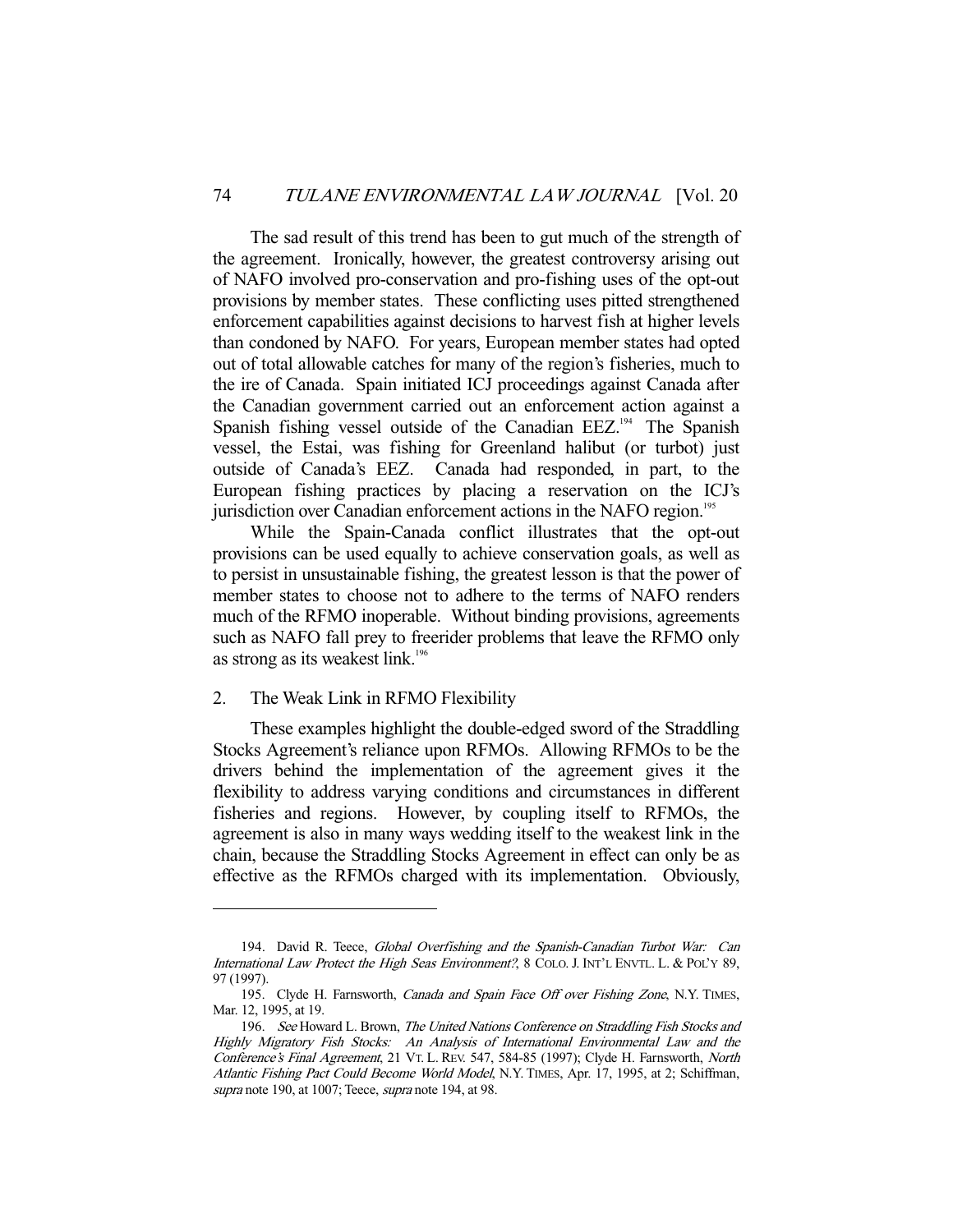idiosynchracies in RFMOs could be harmonized by negotiating agreements with more uniform membership requirements and scope. However, it is more likely that RFMOs will be as varied as the relative bargaining power of the parties to them, and the circumstances and nature of the fisheries management issues they face.

 The delegation of standards and enforcement powers to nations and RFMOs, resulting in a lack of substance in the agreement, has been criticized by some. $197$  However, the inherent flexibility in the Straddling Stocks Agreement in terms of addressing the many stakeholders and fisheries that need to be regulated is one of the greatest assets of the agreement. What is important though is that by linking its success to RFMOs, the RFMOs need to be aggressive in their conservation methods, and members need to be rigorous in enforcement of their provisions against other members and nonmembers—including IUU fishing vessels. The conservation and precautionary principles, while not technically substantive in and of themselves, are important in this respect to drive members of both the Straddling Stocks Agreement and RFMOs to adopt strict compliance measures that are vigorously enforced.<sup>198</sup> For the Straddling Stocks Agreement to have set detailed standards itself would have been too impracticable, and perhaps impossible given the many species of marine life, the varying conditions, and the fishing nations involved.

 A more valid criticism is that the Straddling Stocks Agreement fails to deal with fish stocks that crash, or are on the brink of crashing. One suggestion is the creation of "special prevention zones" where fishing areas would be closed until a fish stock replenishes.<sup>199</sup> While it would be outside of the scope for the agreement to provide limits and other technical provisions for all migratory fish stocks, it certainly is within reason for the agreement to require a total ban on fishing when a stock crashes or is judged to be within imminent danger of crashing.

#### H. Restricting Qualified RFMOs

 One of the sharpest criticisms of the Straddling Stocks Agreement is a weakness inherent in linking its radical nonparty enforcement measures to RFMOs. Rebecca Bratspies argues that because the agreement allows for RFMOs to set the total allowable catch, it does not

<sup>197.</sup> Brown, *supra* note 196, at 584.

 <sup>198.</sup> Straddling Stocks Agreement, supra note 8, arts. 6-7.

<sup>199.</sup> Brown, *supra* note 196, at 585.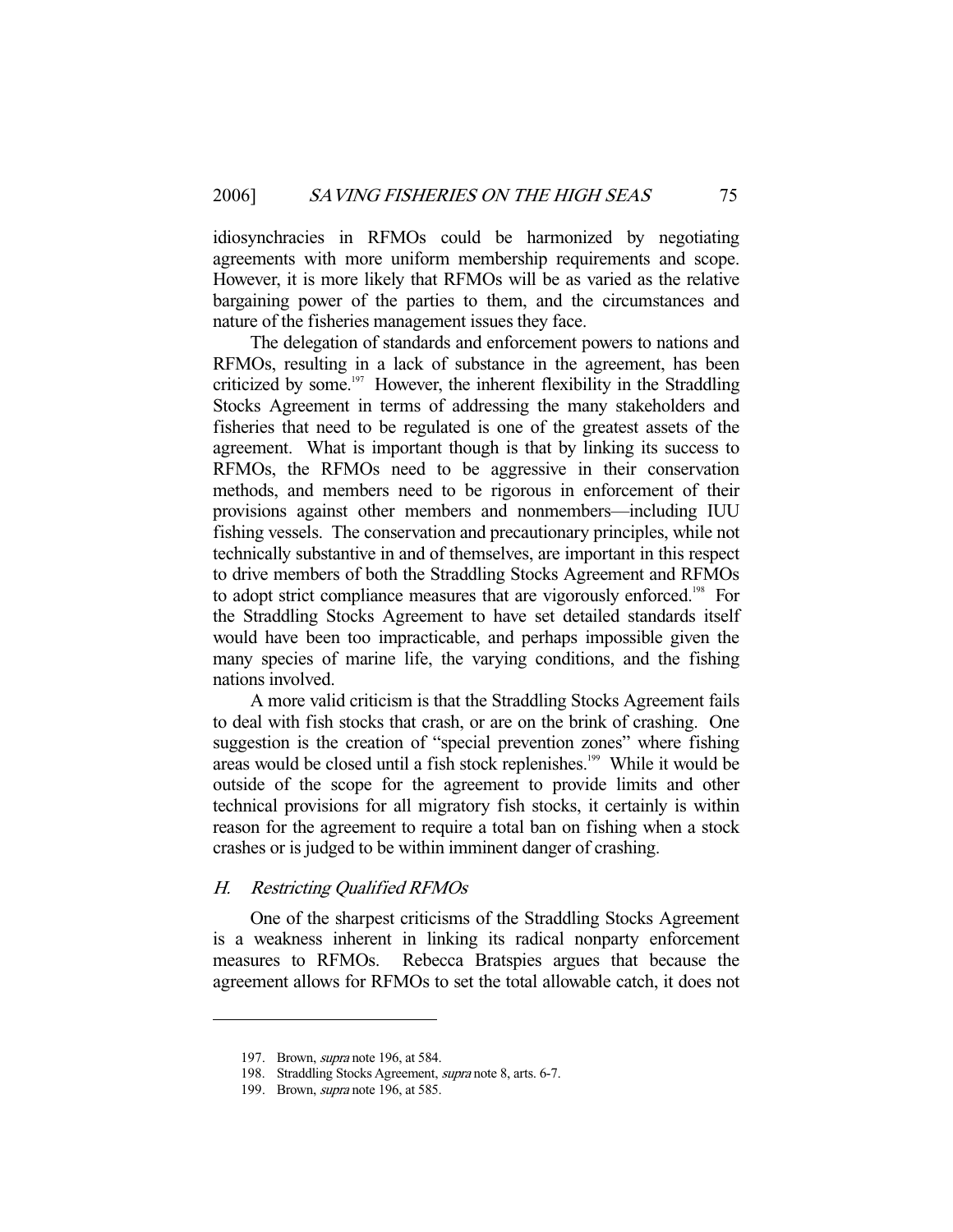effectively protect many endangered high seas fisheries because most are either without RFMOS or are lacking effective ones.<sup>200</sup> The contingency provisions allowing for coastal states to manage fisheries (i.e., through setting total allowable catches, etc.) fails in Bratspies' view because fisheries regions without RFMOs are most likely to be bordered by coastal states lacking the capacity to effectively manage high seas fisheries to begin with.<sup>201</sup>

 One of the unfortunate practical effects of the Straddling Stocks Agreement's heavy reliance upon RFMOs appears to be that it excludes certain effective fisheries management organizations from its definition of RFMOs charged with enforcing the agreement. For example, the International Commission for the Conservation of Atlantic Tuna (ICCAT) would not qualify as an RFMO under the Straddling Stocks Agreement because it does not possess regulatory powers and only applies to one species, tuna.<sup>202</sup> Likewise, the CCSBT would not qualify under the agreement for the same reason. The Southern Pacific Forum Fisheries Agency would also not qualify because its membership is limited to nation-states and other self-governing entities in the South Pacific. While the Straddling Stocks Agreement should be lauded for its approach to noncompliance problems and the flexibility inherent in relying on RFMOs for implementation, the agreement should not penalize those organizations that have been at the forefront of effective management.

## I. CDS, VMS, and IUU Vessel Listing Systems Have Proven Easy To Manipulate

 One of the unfortunate developments in attempts to ensure compliance is that several of the innovative schemes to track vessel catches, vessel activities, and IUU vessels have fallen short of their goals. Despite the adoption of technologically advanced systems such as VMS, or logistical tools such as CDS, RFMOs continue to suffer from classic problems of misreporting that reduce the efficacy of such measures.<sup>203</sup> These problems illustrate that without a powerful enough antidote, many of the same dilemmas that frustrate compliance will continue to arise regardless of technological or organizational innovation.

<sup>200.</sup> Bratspies, *supra* note 73, at 249.

 <sup>201.</sup> Id.

<sup>202.</sup> *Id.* at 249-50.

 <sup>203.</sup> Rachel Baird, CCAMLR Initiatives To Counter Flag State Non-enforcement in Southern Ocean Fisheries, 36 VICT. U. WELLINGTON L. REV. 733, 748 (2005).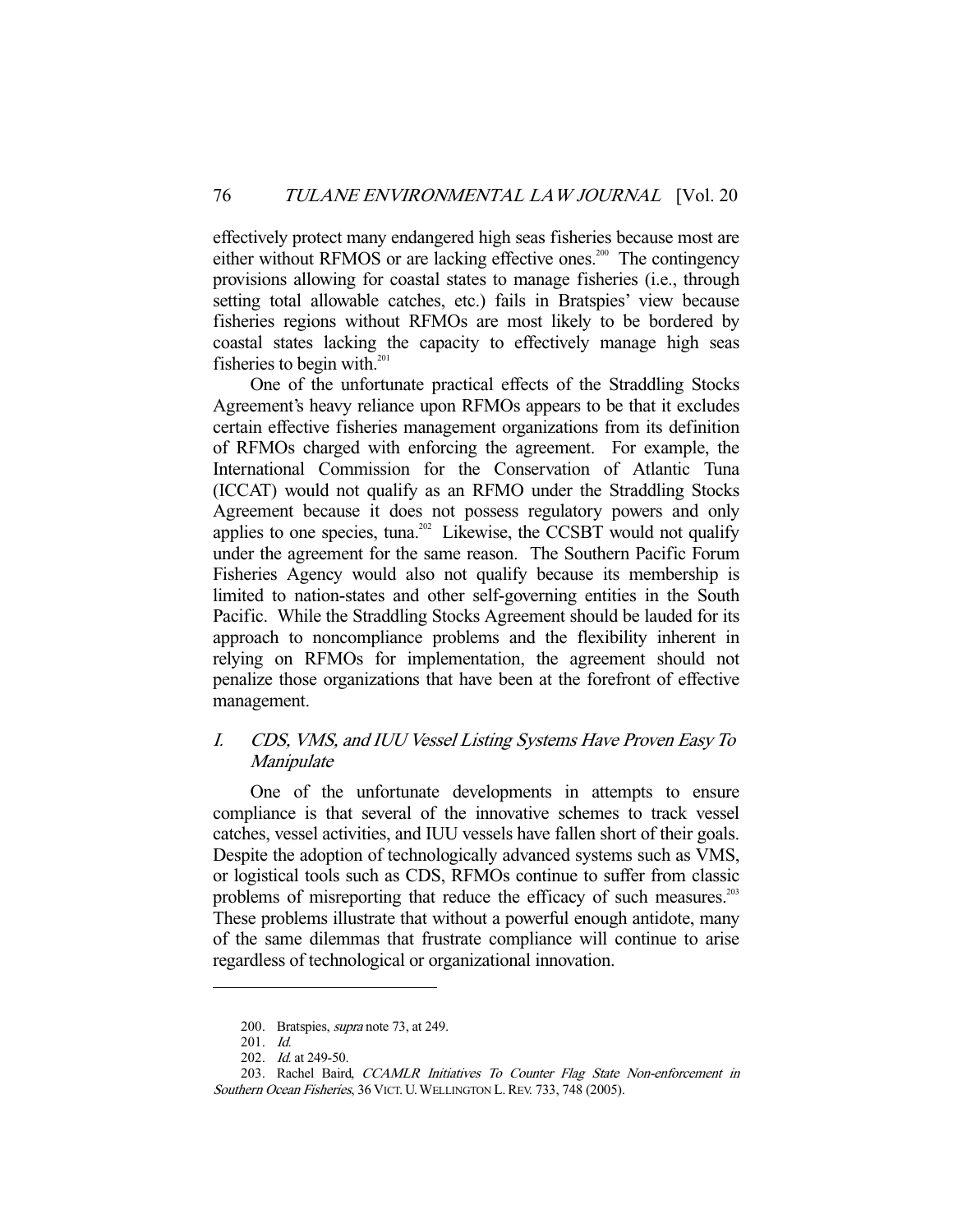#### 1. CCAMLR Loopholes in the CDS Systems

 In addition to the lack of enforcement powers, one of the greatest criticisms of CCAMLR is that the CDS system is widely abused by IUU fishing vessels. 204 Notwithstanding the reported difficulties, the CCAMLR attempts to reduce IUU fishing through its CDS system. Members of CCAMLR must identify the origin of toothfish catch that is either brought into or out of its territory.<sup>205</sup> Vessels must file CDS documentation upon exporting/importing, transshipping or landing toothfish.206 Member states have similar duties to ensure that CDS documentation has been completed.<sup>207</sup> The greatest flaw in this system is that there is lack of a method for verifying the authenticity of CDS documentation. Fishers simply report false numbers to CCAMLR, and these numbers are not verified.<sup>208</sup> Amongst IUU fishers are vessels reportedly from a number of CCAMLR member states, $209$  including a number of fleets allegedly operated by organized crime.<sup>210</sup> While arguments have been made that IUU fishing has declined since the implementation of the CDS system, it is hard to dispute the possibility that falsification of logbooks may occur. $211$ 

## 2. Lack of Widespread Adoption of VMS Devices

 Another measure adopted to prevent IUU fishing, and falsification of CDS documents in particular, is the utilization of VMS devices that rely on satellites to track the location of fishing fleets.<sup>212</sup> However, the success of this system is uncertain. In one case, the location of a Uruguayan vessel apprehended by Australia for IUU fishing did not match its VMS data.<sup>2</sup>

 <sup>204.</sup> Env't & Conservation Org. of Aotearoa, New Zealand, Commission Not Up to Task (Oct. 31, 2002), available at http://www2.asoc.org/Documents.XXICCAMLR.xxiccamlreco5. htm.

 <sup>205.</sup> CCAMLR, supra note 123, Conservation Measure 10-05, ¶ 2 (2005).

 <sup>206.</sup> Id.

<sup>207.</sup>  $Id. \P 3$ .

<sup>208.</sup> Commission Not Up to Task, *supra* note 204.

 <sup>209.</sup> Id.

<sup>210.</sup> Antarctic & S. Ocean Coal. (ASOC), Priorities Issues for the XXI Meeting of the Convention on the Conservation of Antarctic Marine Living Resources (Oct. 2002), available at http://www.ccamlr.org/pu/e/e\_pubs/cr/03/all.pdf.

<sup>211.</sup> Baird, *supra* note 203, at 735.

 <sup>212.</sup> CCAMLR, supra note 123, Conservation Measure 10-04 (2005).

 <sup>213.</sup> Baird, supra note 203, at 748 (citing David Fickling, Toothfish Poachers Arrested After 7000km Chase, MANCHESTER GUARDIAN WKLY., Sept. 10, 2003). After a two-year legal battle over the vessel, a jury in Australia acquitted the crew of the charges of illegal fishing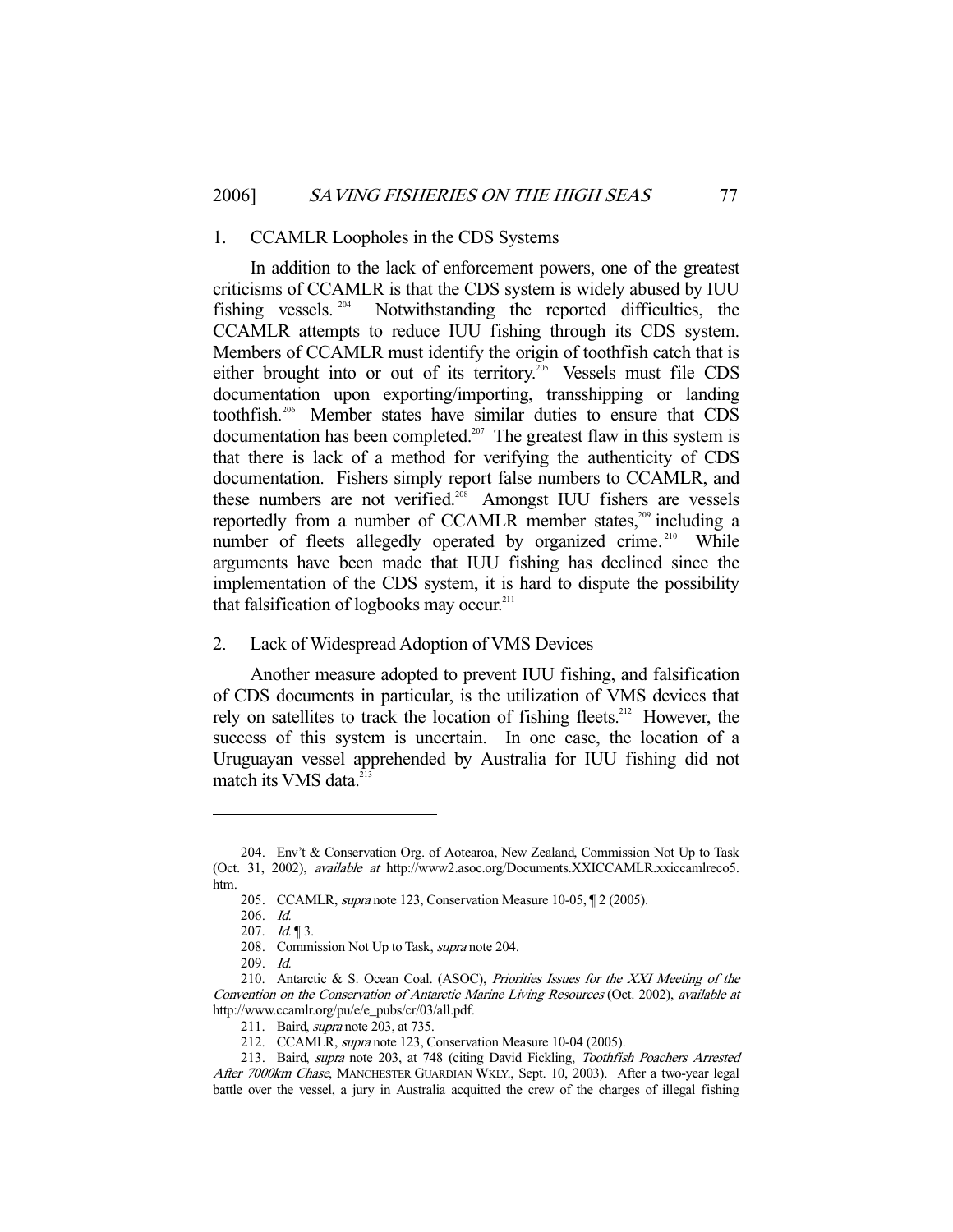The widespread adoption of VMS methods, however, would vastly improve the CDS system. In particular, a centralized VMS run by a third party, such as through the CCAMLR secretariat or an empowered commission, would diminish the opportunities for abuse of the system. $214$ 

#### 3. IUU Vessel Lists

 There have been a number of instances of ports denying access to alleged IUU fishing vessels.<sup>215</sup> Partially a result of shutting out fishing fleets lacking CDS documentation, over 90% of toothfish caught under the CDS system are from CCAMLR member states.<sup>216</sup> Of course, the apparent widespread problems with falsification of CDS documentation mar these statistics.

 Another approach ancillary to the CDS system is a series of IUU vessel lists.217 One list exists for noncontracting party IUU vessels and one for noncompliant vessels of CCAMLR member states.<sup>218</sup> The lists, particularly the one for noncompliant CCAMLR member state vessels, has been criticized for pushing IUU member state vessels to flags of convenience.<sup>219</sup> While this phenomenon has no doubt occurred, it also bespeaks either the reluctance or inability of some CCAMLR member states to adequately deal with IUU fishing in their own national fleets. Additionally, member states with vessels placed on the list are required to deal with the problem by means such as revoking the vessel's registration or license and banning the importation, transshipment or landing of its catch.<sup>220</sup> These measures may aggravate the flag of convenience problem by pushing noncompliant vessels into other states and ports. Additionally, as Orellana points out, the economic benefits attained

brought against them by the Australian government. Andrew Darby, Jury Sinks Canberra in Patagonian Toothfish Case, THE AGE, Nov. 7, 2005, available at www.theage.com.au/news/ national/jury-sinks-canberra-in-patagonian-toothfish-case/2005/11/06/1131211945815.html.

<sup>214.</sup> Baird, *supra* note 203, at 748.

<sup>215.</sup> *Id.* at 745-46.

<sup>216.</sup> Denzil Miller, Eugene Sabourenkov & Natasha Slice, Unregulated Fishing-The Toothfish Experience, in THE ANTARCTIC SYSTEM FOR THE 21ST CENTURY 20 (Michael Richardson & Davor Vidas eds., 2005).

<sup>217.</sup> CCAMLR, supra note 123, Conservation Measure 10-06, [[1], 4; id. Conservation Measure 10-07, ¶ 2 (2005).

<sup>218.</sup> Id., Conservation Measure 10-07 (2005); id. Conservation Measure 10-06 (2005).

 <sup>219.</sup> Spanish Delegate, Comm'n for the Conservation of Antarctic Marine Living Resources Report of the Twenty Second Meeting of the Comm'n ¶ 8.42, available at http://www. ccamlr.org/pu/e/e\_pubs/cr/02/i8.pdf.

 <sup>220.</sup> CCAMLR, supra note 123, Conservation Measure 10-06, ¶ 18 (2005).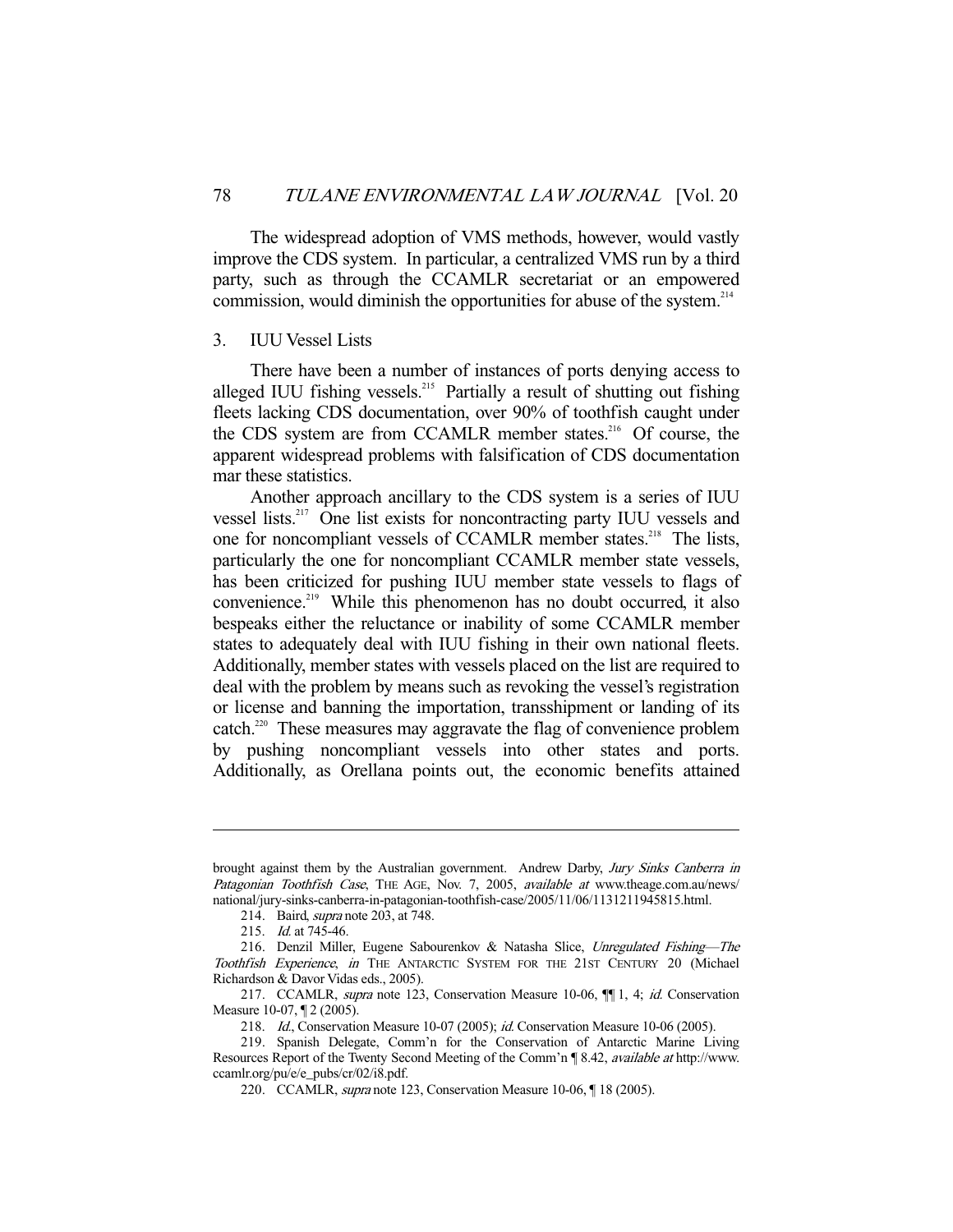through IUU fishing render ineffective any attempts to coerce nonmember states to comply.<sup>221</sup>

## J. Vague and Ambiguous Language

 Many international legal instruments suffer from accusations of being vague, ambiguous, and aspirational at best.<sup>222</sup> Fisheries MEAs demonstrate these shortcomings. In particular, many of the framework agreements, such as UNCLOS, lack strong standards and hard obligations. This is more understandable in such framework agreements that are intended to provide an overarching umbrella to foster the development of more specific agreements, and fortunately, many RFMOs contain more explicit requirements. Nonetheless, the vague and hortatory nature of UNCLOS, in particular, raises questions about the actual strength of its provisions.

## 1. UNCLOS

 From a textual perspective, the language of UNCLOS is vague and ambiguous, leaving adequate room for parties to bend the provisions to fit their own needs. Article  $61(1)$ 's requirement that states determine the allowable catch of fisheries within their EEZ, notwithstanding the utilization of the more forceful "shall," appears ambiguous as to whether states are strictly required to set catch levels. While an argument may be made that the requirement in article 62 to determine the extent to which foreign fishing fleets may operate in domestic EEZs creates a responsibility to set an allowable catch, the language of article 61's text is vague enough to perhaps only confer the power on coastal states to determine the allowable catch should they wish to do so. $^{223}$ 

 The reference to the utilization of the best available scientific evidence creates at best a means to facilitate the management of fisheries in the absence of adequate scientific information. However, requiring that such evidence only be "tak[en] into account" arguably fails to establish any firm legal obligation to utilize objective scientific criteria.<sup> $224$ </sup>

 A firmer obligation arises in the duty to prevent overexploitation. However, as will shortly be demonstrated, the juxtaposition of such firm

<sup>221.</sup> Orellana, *supra* note 84, at 479.

<sup>222.</sup> See, e.g., Erika de Wet, The International Constitutional Order, 55 I.C.L.Q. 51, 67-68 (2006) (discussing UNCLOS).

<sup>223.</sup> Donna R. Christie, It Don't Come EEZ: The Failure and Future of Coastal State Fisheries Management, 14 J.TRANSNAT'L L.& POL'Y 1, 7-8 (2004).

 <sup>224.</sup> Id. at 10.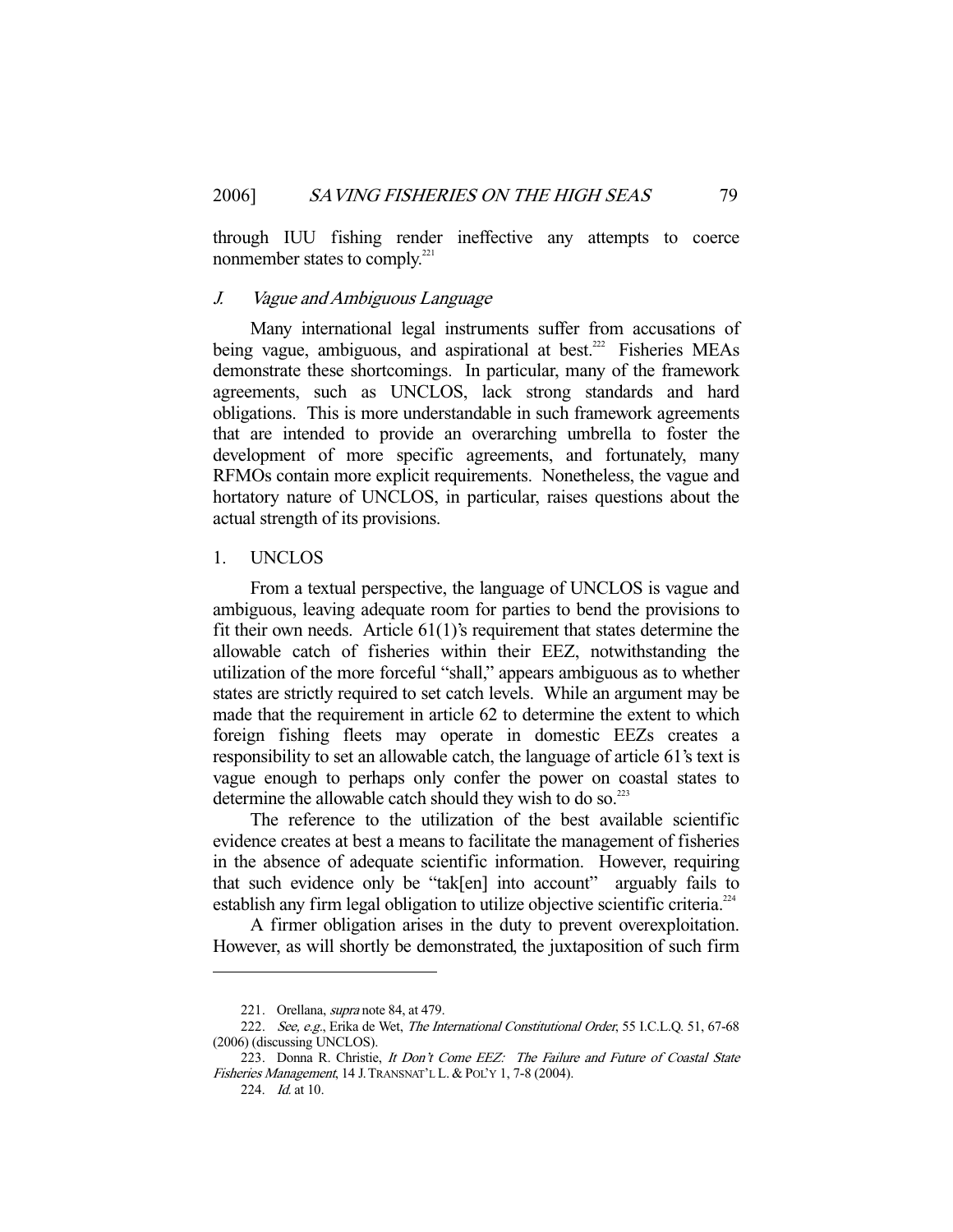language with the obvious failures of coastal states to reverse the decline of fisheries is proof of the glaring failure of UNCLOS.

## 2. FAO 1995 Code

 Contemporaneous with the Straddling Stocks Agreement is the FAO Code, which was unanimously adopted in 1995 and incorporates the FAO Agreement to Promote Compliance with International Conservation and Management Measures by Fishing Vessels on the High Seas (FAO Compliance Agreement).<sup>225</sup> The FAO Code, though limited due to its voluntary nature, creates a framework for responsible fishing practices designed to conserve and better manage marine resources. Among its overarching principles, the FAO Code holds sustainable use as one of the core objectives of the agreement.<sup>226</sup> Complementing sustainable use is the adoption of the precautionary principle for dealing with the lack of adequate data on fisheries populations.<sup>227</sup>

 The primary vehicle for achieving the FAO Code's goals is through flag states. They carry the responsibility in the form of a duty to ensure that national fishing fleets comply with both the FAO Code and the FAO Compliance Agreement.<sup>228</sup>

 The FAO Code and the FAO Compliance Agreement, recognizing problems of IUU fishing, attempt to restrict vessels migrating to flags of convenience. They require each state to ensure that parties do not reflag under its own flag so as to avoid fishing restrictions in other jurisdictions.<sup>229</sup> Although a worthy goal, this attempt lacks practical insight into the economies of the flag of convenience states and IUU fishing. States that permit such fishing practices under their flag, mostly developing countries, stand to gain everything from turning a blind eye to its fleets, and stand to lose everything by enforcing standards for sound fisheries management.

 As a voluntary agreement, the FAO Code enjoys the freedom to place far-reaching obligations on its members. Unfortunately, the FAO Code does so in vague terms that leave much to be desired. Article 6.3, for example, charges states with the task to "prevent over fishing and

<sup>225.</sup> FAO, CODE OF CONDUCT FOR RESPONSIBLE FISHERIES (1995), available at http:// www.fao.org [hereinafter FAO CODE]; FAO, Agreement To Promote Compliance with International Conservation and Management Measures by Fishing Vessels on the High Seas, 33 I.L.M. 969 [hereinafter FAO Compliance Agreement].

 <sup>226.</sup> FAO CODE art. 7.2.1.

 <sup>227.</sup> Id. art. 7.5.

 <sup>228.</sup> FAO Compliance Agreement, supra note 225, art. 3(2).

<sup>229.</sup> *Id.* art. 3; FAO CODE, *supra* note 225, art. 8.2.2.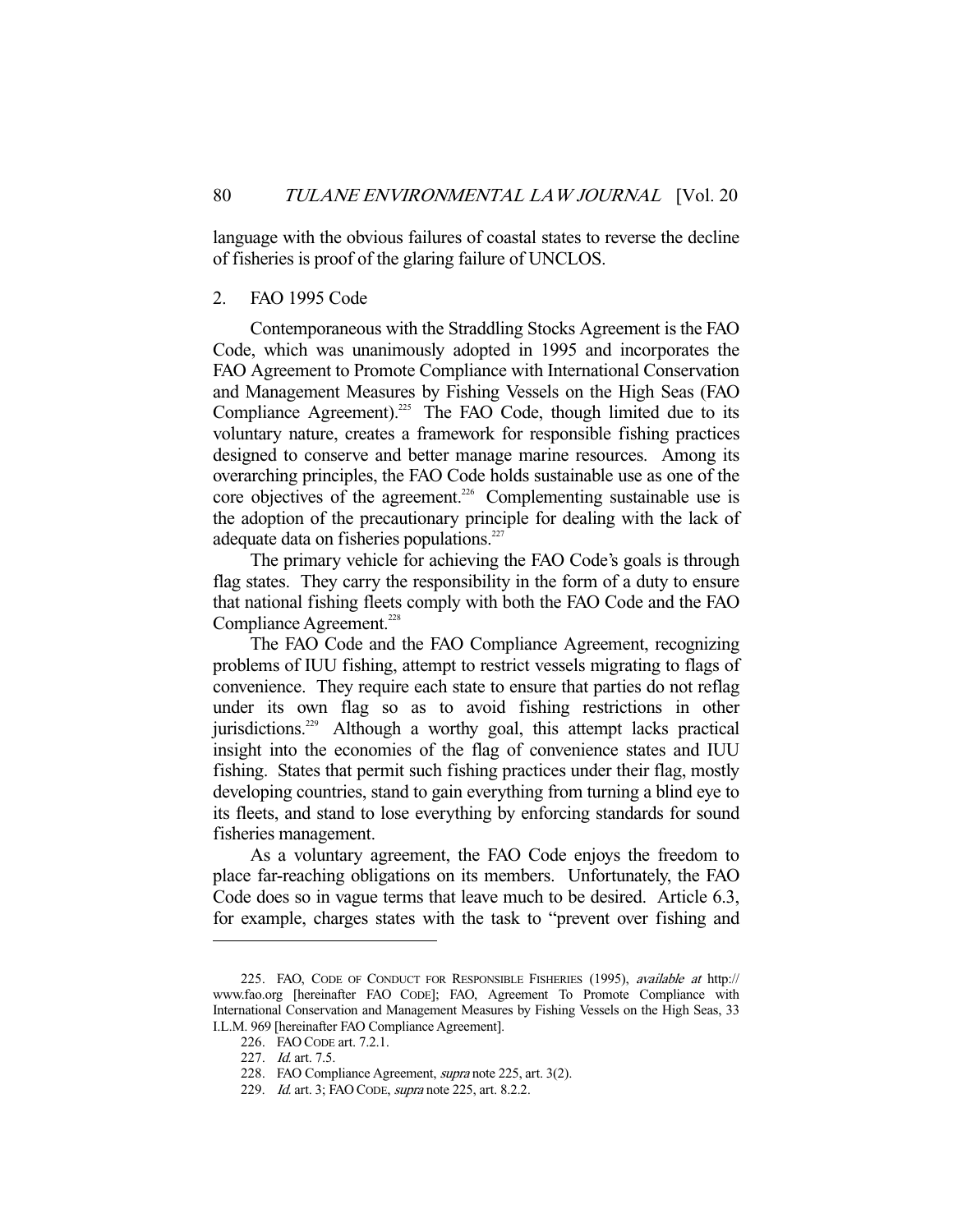excess fishing capacity and should implement measures to ensure that fishing effort is commensurate with the productive capacity of the fishery resources and their sustainable utilization. States should take measures to rehabilitate populations as far as possible and when appropriate."<sup>230</sup> As Bratspies argues, these provisions fail to define "where states may take these measures, by what means states should prevent overfishing, and what in fact constitutes overfishing."231 Without more exact terms, the FAO Code can only rise to the level of a hortatory document that leaves many details to later agreements. As one criticism of the FAO Code pointed out, "[a] fundamental concept underlying the implementation of the Code is the assumption that governments want better managed fisheries, and that they are prepared to take difficult decisions in the short-term, as a means of attaining longer-term sustainability gains."<sup>232</sup> This may be true of the more proactive states, but it is not true of those states that due to a lack of political will or technical capability are not willing to make short-term sacrifices. Thus, the FAO Code is best viewed as a building block for more progressive states to develop stronger, binding and more exact fisheries management agreements.

IV. THE USE OF TRADE MEASURES TO STRENGTHEN MULTILATERAL FISHERIES AGREEMENTS

 The failure of existing fisheries agreements to reverse the decline of fish stocks that straddle EEZs and the high seas indicates that the existing compliance and enforcement tools are insufficient. The porous nature of RFMO enforcement powers, and the practical difficulties inherent in patrolling such vast expanses of ocean, reveal the fact that additional compliance mechanisms need to be added to the arsenal RFMOs can invoke to ensure the protection of endangered fisheries. Giving the power to third-party states to board and inspect the fishing vessels of other states is a bold and innovative step in the right direction for management of global fisheries. So too are the powers vested in port states, and the development of CDS and VMS systems. However, these measures have not been enough. What is absent from the tools that RFMOs are equipped with is the ability to adopt a measure that truly goes to the core of the problem facing RFMO enforcement problems—

<sup>230.</sup> FAO CODE, *supra* note 225, art. 6.3.

 <sup>231.</sup> Bratspies, supra note 73, at 235.

 <sup>232.</sup> David J. Doulman, Code of Conduct for Responsible Fisheries: Development and Implementation Considerations (2000), available at http://www.fao.org.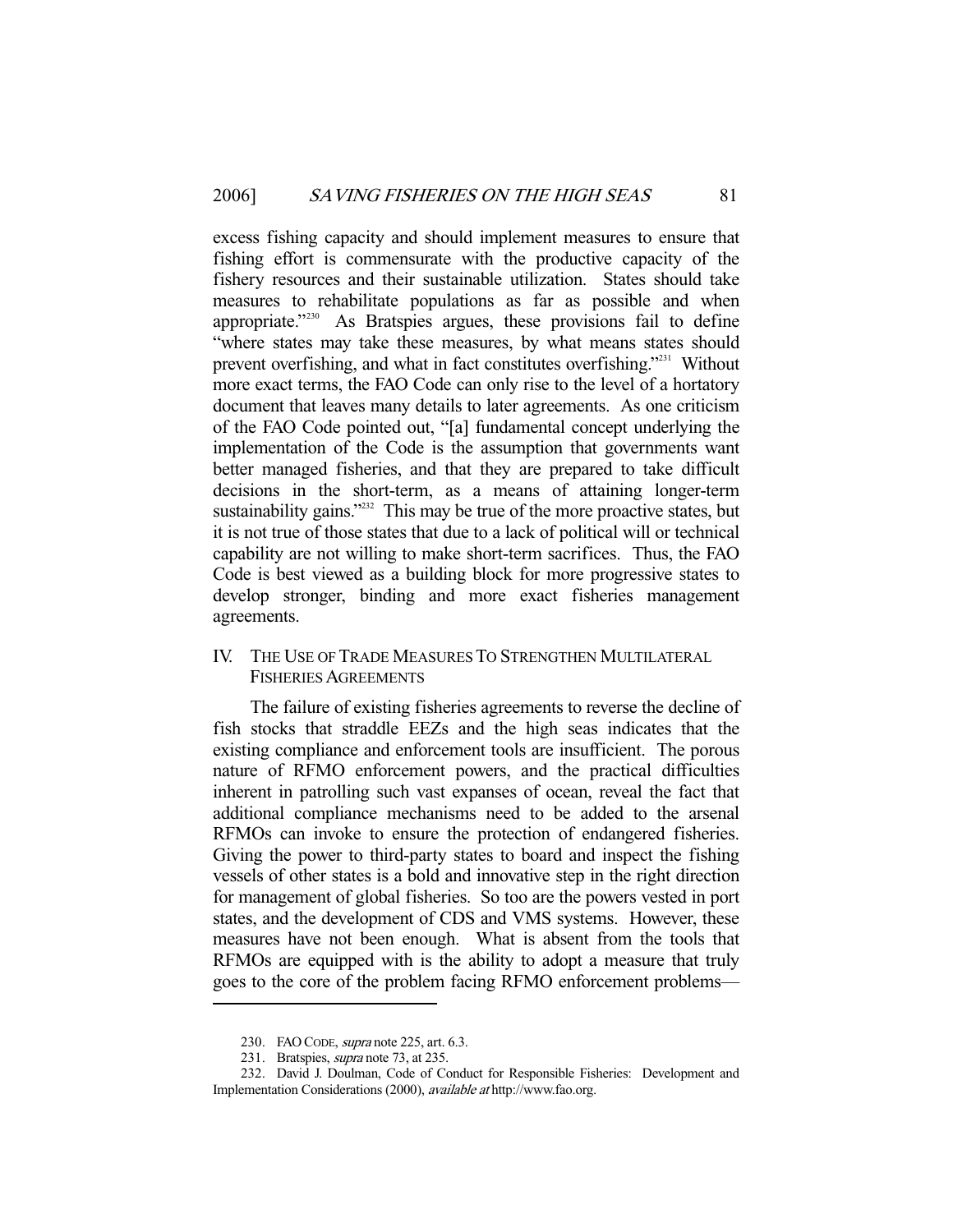one that can reasonably ensure flag state compliance. Due to the inherent powers of states, notwithstanding third-party boarding rights, to reassert control of their flagged vessels, the best compliance mechanism is one that can compel the source—the flag state itself—to ensure that its fleet does not contravene the terms of an RFMO. Trade measures are one answer to this dilemma.

 The WTO has emerged as one of the most effective multilateral regimes. As the governing body for international trade matters, the subject matter of the WTO's jurisdiction is directly related to the plight of global fisheries. Moreover, WTO jurisprudence has developed a unique sphere of protection for environmental and natural resource concerns in the regulation of international trade. The Appellate Body's interpretation of the article XX environmental exceptions in the Shrimp-Turtle dispute endorsed the utilization of trade measures to prevent certain environmental harms.<sup>233</sup> The circumstances of global fisheries, and the multilateral regimes that have developed for their protection, suggest that trade measures used to enforce compliance with RFMOs would fall within the zone of environmental protection that the Appellate Body in Shrimp-Turtle held as permissible under the WTO.

 RFMOs and other fisheries organizations should utilize this extraordinarily powerful weapon to ensure the compliance with fisheries agreements that inspection vessels have been unable to attain on the high seas. Trade sanctions would reduce the enormous compliance and enforcement difficulties that have plagued RFMOs and fisheries MEAs. RFMOs—either collectively or as individual member states—would be able to strike a hard economic blow to noncompliant states. The fact that the effects would be felt on states, as opposed to just individual fishing vessels, is important. In acting against an entire nation, that nation's government is much more likely to respond as the economic effects begin to reverberate than if the catch of only one vessel is seized and its crew fined. Moreover, utilizing trade sanctions reduces the burden on patrolling RFMO waters, and transfers the enforcement and compliance to more easily controllable mechanisms like customs inspections for imports. Trade sanctions are a powerful and very helpful tool that RFMOs and fisheries MEAs should adopt.

 <sup>233.</sup> See infra Part IV.B.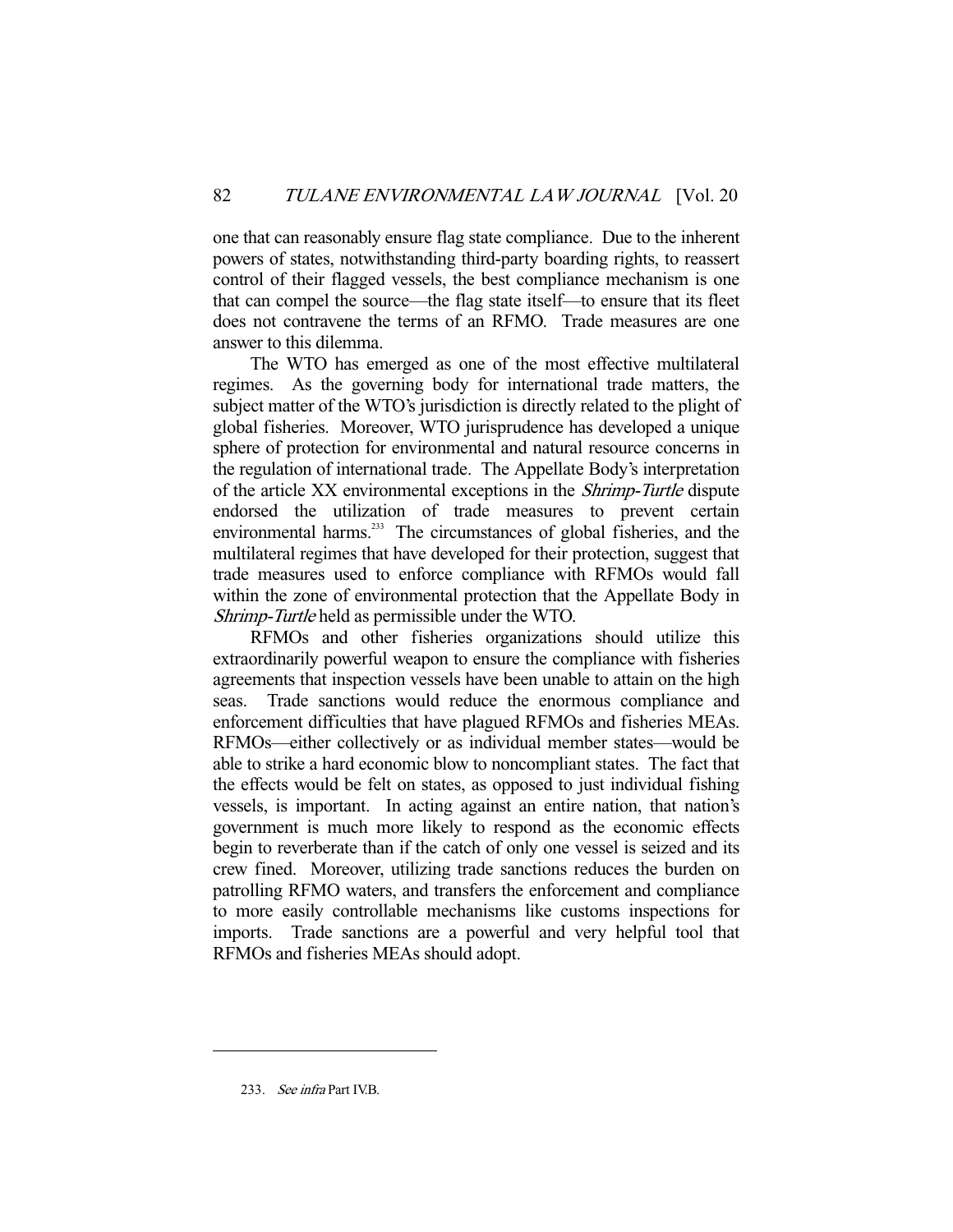#### A. Environmental Trade Measures Under the WTO

 The WTO, comprising 149 member states, aims to reduce and eliminate barriers to international trade, such as tariffs, quotas, import prohibitions and other restrictions on the free flow of goods and services.<sup>234</sup> Among the three most important pillars of the WTO system relevant to fisheries are the requirements for most-favored nation status (MFN), national treatment and the elimination of quantitative restrictions.<sup>235</sup> The principle of MFN requires that WTO members treat products from all other WTO members equally, without putting any preference on one party's goods over another.<sup>236</sup> The principle of national treatment mandates that members treat imported products no different from the treatment afforded their own domestic products.<sup>237</sup> The WTO also bans import and export prohibitions and quotas (with some exceptions outside the scope of this Article).<sup>238</sup> The WTO does allow for general exceptions to these core rules, and those exceptions are enshrined in article  $XX$ <sup>239</sup>

 Article XX contains two important exceptions for environmental matters. First, article XX(b) allows for measures that would otherwise violate the GATT rules where "necessary to protect human, animal or plant life or health."<sup>240</sup> Second, article  $XX(g)$  allows for exceptions to the GATT when "relating to the conservation of exhaustible natural resources if such measures are made effective in conjunction with restrictions on domestic production or consumption."<sup>241</sup> In allowing such environmental measures otherwise inconsistent with the GATT, article XX also imposes a general requirement in its preamble (commonly called the "chapeau") that the environmental measures "are not applied in a manner which would constitute a means of arbitrary or unjustifiable discrimination between countries where the same conditions prevail, or a disguised restriction on international trade."<sup>242</sup> This framework for

<sup>234.</sup> See World Trade Org., Understanding the WTO, 61 Stat. A-11, 55 U.N.T.S. 194 (Oct. 30, 1947), http://www.wto.org/english/thewto\_e/whatis\_e/tif\_e/understanding\_text\_e.pdf.

 <sup>235.</sup> General Agreement on Tariffs and Trade, Oct. 30, 1947, 61 Stat. A-11, arts. I, III, XI [hereinafter GATT]. The GATT was incorporated into the WTO Agreement when the argument was established. Marrakesh Agreement Establishing the World Trade Organization, Apr. 15, 1994, 1867 U.N.T.S. 154, 33 I.L.M. 1144, annex 1A, ¶ 1(a).

<sup>236.</sup> GATT, *supra* note 235, art. I.

<sup>237.</sup> *Id.* art. III.

<sup>238.</sup> *Id.* art. XI.

 <sup>239.</sup> Id. art. XX.

<sup>240.</sup> *Id.* art. XX(b).

 <sup>241.</sup> Id. art. XX(g).

 <sup>242.</sup> Id. art. XX.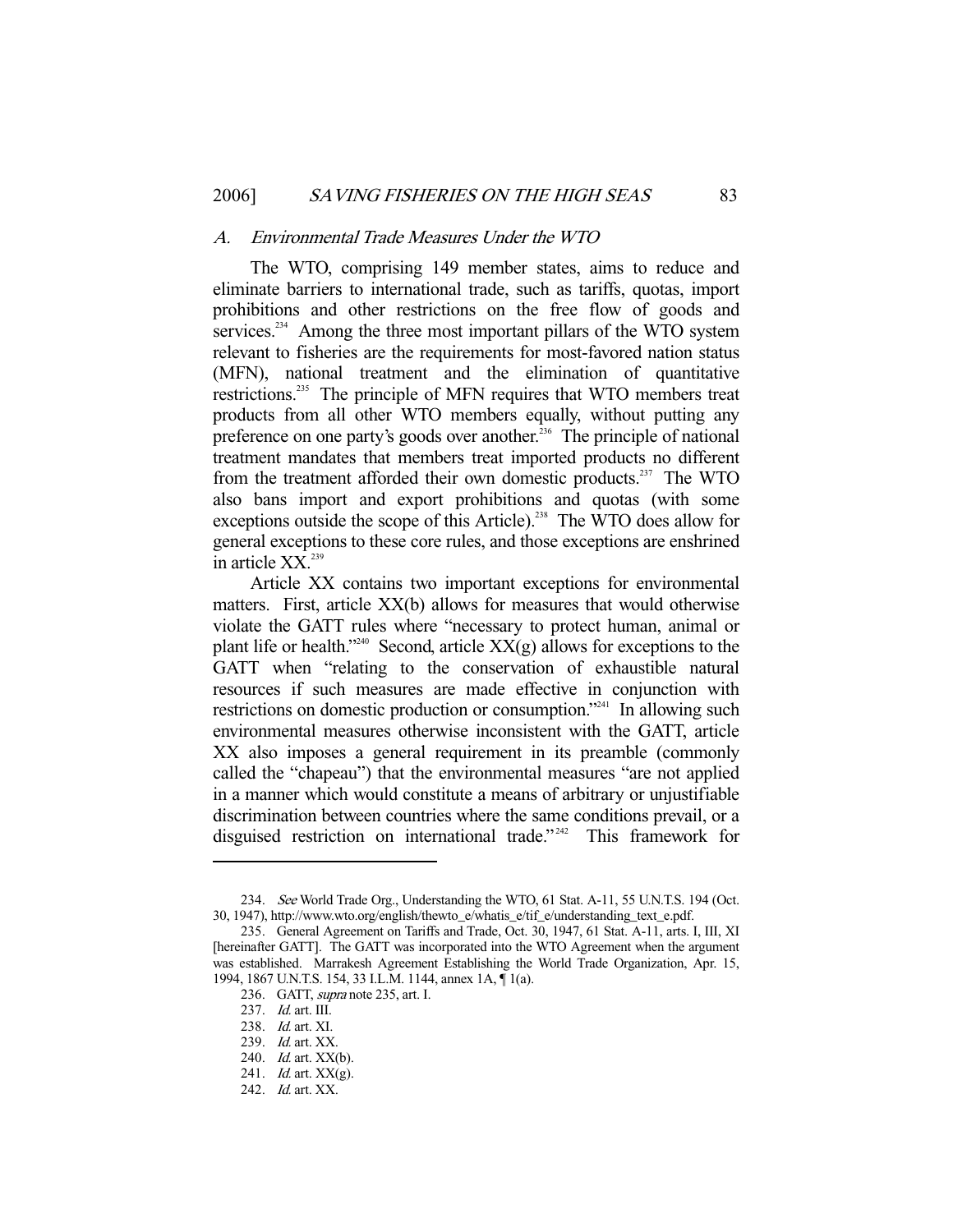applying environmental measures ensures that they are not conducted either in a manner or for a purpose that is contrary to the spirit of the GATT and the WTO.<sup>243</sup>

## B. WTO Jurisprudence Supports the Use of Trade Measures in Fisheries MEAs

 The most important development in the WTO for fisheries is the Shrimp-Turtle dispute.<sup> $244$ </sup> In that dispute, which arose out of U.S. attempts to restrict the importation of shrimp from nations that had not taken adequate measures to protect sea turtles from being killed as bycatch in shrimp harvesting, the WTO Appellate Body ruled that article XX's environmental exceptions allowed for the utilization of trade measures to protect endangered sea turtles.<sup>245</sup> Importantly, the Appellate Body embraced the use of MEAs in resolving trade and environment conflicts.<sup>246</sup> Both the premise of the *Shrimp-Turtle* dispute—concern over the protection of an endangered marine resource, sea turtles—and the Appellate Body's endorsement of a multilateral approach to resolving such disputes, strongly indicate that trade measures are a viable compliance mechanism for fisheries MEAs.<sup>247</sup> As John Knox argues, "[m]easures taken pursuant to an MEA, even if taken against non-parties, appear virtually certain to pass [WTO] muster."<sup>248</sup>

#### 1. The Shrimp-Turtle Dispute

 The origins of the Shrimp-Turtle dispute lie in the efforts of the United States to protect endangered sea turtles that are often swept up as bycatch by shrimp fishers.<sup>249</sup> Sea turtles are protected in the United States by the Endangered Species  $Act<sub>1</sub><sup>250</sup>$  and U.S. shrimp fishing vessels

 <sup>243.</sup> Appellate Body Report, United States—Import Prohibition of Certain Shrimp and Shrimp Products, Shrimp-Turtle I, WT/DS58/AB/R, ¶ 159 (Oct. 12, 1998), available at http://www.wto.org/english/tratop\_e/dispu\_e/distab\_e.htm#r58.

<sup>244.</sup> See Robert Howse, The Appellate Body Rulings in the Shrimp/Turtle Case: A New Legal Baseline for the Trade and Environmental Debate, 27 COLUM. J. ENVTL. L. 491, 494-95 (2002).

<sup>245.</sup> Shrimp-Turtle I, WT/DS58/AB/R, ¶ 135.

<sup>246.</sup>  $Id. \P 189$ .

 <sup>247.</sup> John H. Knox, The Judicial Resolution of Conflicts Between Trade and the Environment, 28 HARV. ENVTL. L. REV. 1, 42 (2004).

<sup>248.</sup> *Id.* at 41-42.

<sup>249.</sup> Shrimp-Turtle I, WT/DS58/AB/R, ¶ 4.

 <sup>250.</sup> Endangered Species Act of 1973, 16 U.S.C. §§ 1531-1544 (2000). The sea turtles are also protected internationally through the Convention on International Trade in Endangered Species of Wild Fauna and Flora, Mar. 3, 1973, app. I, 27 U.S.T. 1087, 1118.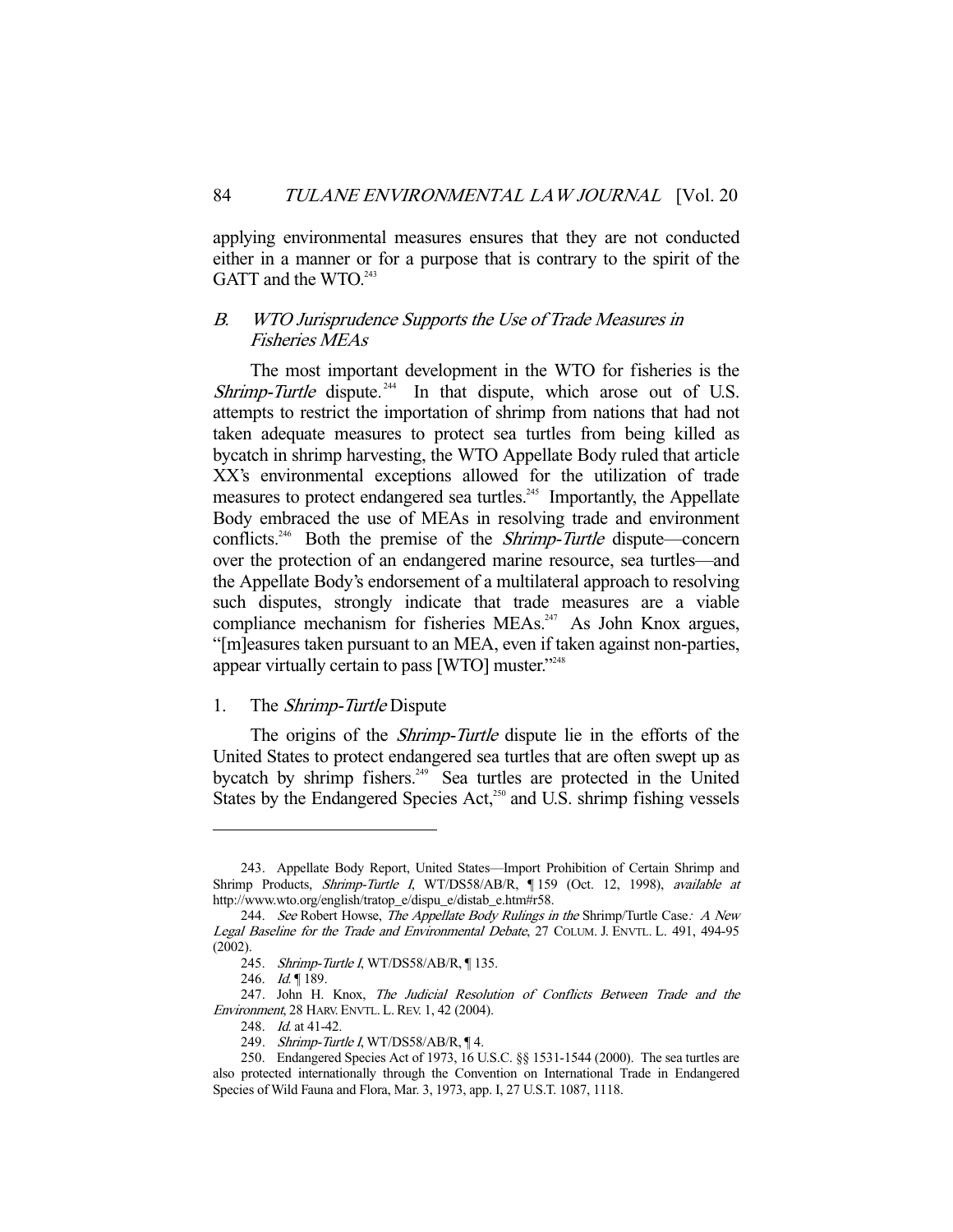are required to utilize turtle excluding devices (TEDs), which operate as trap doors that allow sea turtles to escape from the nets used to catch shrimp.<sup>251</sup> The U.S. legislation also required that TEDs be adopted by foreign shrimp fleets exporting their shrimp products to the United States.<sup>252</sup> One of the statute's requirements was that the U.S. State Department negotiate bilateral and multilateral agreements with other nations to adopt TEDs.<sup>253</sup> Nations that enacted comparable programs for reducing sea turtle bycatch could become certified, thus exempting them from the ban.<sup>254</sup> Prior to the dispute proceedings in the WTO, such negotiations were successfully concluded only with Caribbean nations.

 As a result of domestic litigation to require the federal government to enforce the statute,<sup>255</sup> the United States placed a ban on shrimp imports from countries not requiring their fishing fleets to utilize TEDs. Malaysia, Thailand, India and Pakistan subsequently initiated dispute settlement proceedings in the WTO.

## a. The Appellate Body's Ruling in *Shrimp-Turtle I*

 The Appellate Body issued two decisions in the Shrimp-Turtle dispute, one in 1998 and one in 2001. In its 1998 decision, the Appellate Body upheld the ruling by the initial panel that the U.S. import prohibition was not permissible under the article XX exceptions.<sup>256</sup> Specifically, the Appellate Body ruled that although the import prohibition did qualify under article  $XX(g)$ 's exception for "exhaustible" natural resources,"<sup>257</sup> the United States' application of the measure failed the requirements of the chapeau.<sup>258</sup>

 The Appellate Body's ruling that the import ban failed to come within the scope of the article XX exceptions was an important

 <sup>251.</sup> Sea Turtle Conservation; Shrimp Trawling Requirements, 52 Fed. Reg. 24,244 (June 29, 1987) (to be codified at 50. C.F.R. pts 217, 222, 227).

 <sup>252.</sup> Dep'ts of Commerce, Justice & State, The Judiciary, and Related Agencies Appropriations Act of 1990, Pub. L. No. 101-162, § 609, 103 Stat. 988, 1037-38 (1990) (codified at Endangered Species Act of 1973, 16 U.S.C. § 1537 (2000)).

<sup>253.</sup> *Id.* §  $609(a)(1)-(4)$ .

 <sup>254.</sup> Revised Guidelines for Determining Comparability of Foreign Programs for the Protection of Turtles in Shrimp Trawl Fishing Operations, 58 Fed. Reg. 9015 (Feb. 18, 1993).

 <sup>255.</sup> Earth Island Inst. v. Christopher, 20 C.I.T. 1221, 942 F. Supp. 597 (Ct. Int'l Trade 1996); Earth Island Inst. v. Christopher, 20 C.I.T. 1389, 948 F. Supp. 1062 (Ct. Int'l Trade 1996).

<sup>256.</sup> Shrimp-Turtle I, WT/DS58/AB/R, 191 (Oct. 12, 1998); see also Panel Report, United States—Import Prohibition of Certain Shrimp and Shrimp Products, Recourse to Article 2.5 by Malaysia, WT/DS58/AB/R, at 7.62 (June 15, 2001).

<sup>257.</sup> Shrimp-Turtle I, WT/DS58/AB/R,  $\P$ [121, 141, 145, 149.

<sup>258.</sup> Id. | 188.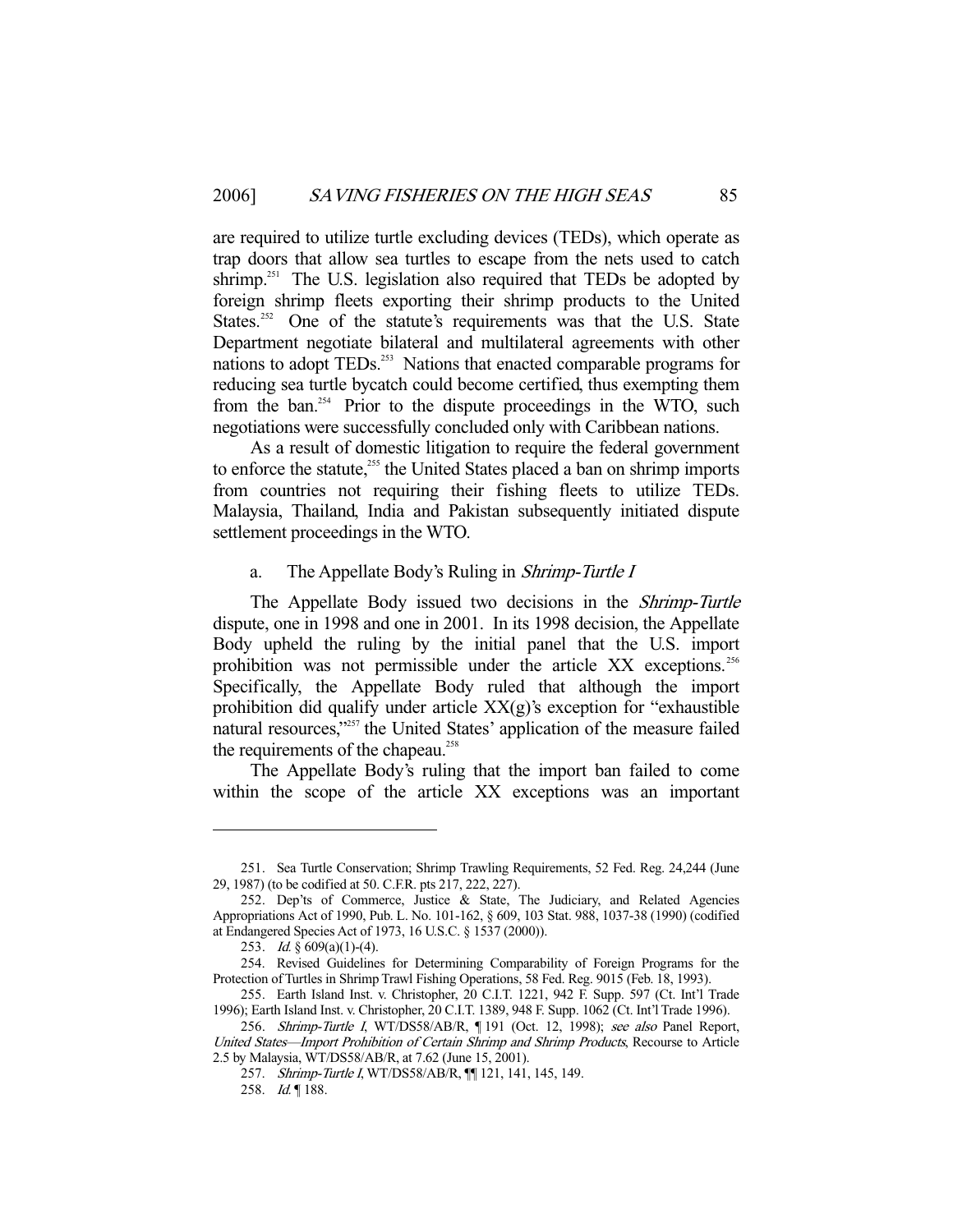acknowledgement of the feasibility of environmental trade measures under the WTO. In discussing the use of the import ban to protect sea turtles, the Appellate Body indicated that the "means and ends relationship" between the import prohibition and the protection of the endangered sea turtles was valid, and "not disproportionately wide in its scope and reach."<sup>259</sup> With this ruling, the Appellate Body validated the use of unilateral trade measures for environmental purposes under the WTO.<sup>260</sup> The Appellate Body also found that because the TED requirements applied both domestically and abroad, it satisfied article  $XX(g)$ 's mandate for even-handed application.<sup>261</sup>

 Notwithstanding the appropriateness of an import prohibition, the Appellate Body ultimately found that the U.S. measures were in violation of the chapeau's requirement that the means adopted not constitute an "arbitrary or unjustifiable discrimination between countries where the same conditions prevail, or a disguised restriction on international trade."262 The Appellate Body determined that the manner in which the United States applied the import ban constituted unjustifiable discrimination.<sup>263</sup> The United States' actions were deemed to be an attempt to coerce foreign governments to adopt the same conservation measures as the United States $264$  This, the Appellate Body found, constituted discrimination because "discrimination results not only when countries in which the same conditions prevail are differently treated, but also when the application of the measure at issue does not allow for any inquiry into the appropriateness of the regulatory program for the conditions prevailing in those exporting countries."<sup>265</sup>

 Additionally, the United States had engaged in unjustifiable discrimination by failing to negotiate bilateral and multilateral agreements with other countries, including the complainants in the dispute, prior to adopting the unilateral import prohibition.<sup>266</sup> The fact that the United States had only negotiated agreements with Caribbean nations was particularly telling in the eyes of the Appellate Body.<sup>267</sup> Moreover, the Appellate Body also found the actions to rise to the level

- 262. GATT, supra note 235, art. XX; Shrimp-Turtle I, WT/DS58/AB/R, II 184, 186.
- 263. Shrimp-Turtle I, WT/DS58/AB/R, 188.

<sup>259.</sup> *Id.* 145.

 <sup>260.</sup> Howse, supra note 244, at 500.

<sup>261.</sup> Shrimp-Turtle I, WT/DS58/AB/R, ¶144.

<sup>264.</sup> *Id.*  $\sqrt{165}$ .

 <sup>265.</sup> Id.

<sup>266.</sup> Id. | 170.

 <sup>267.</sup> Id. ¶¶ 177-179.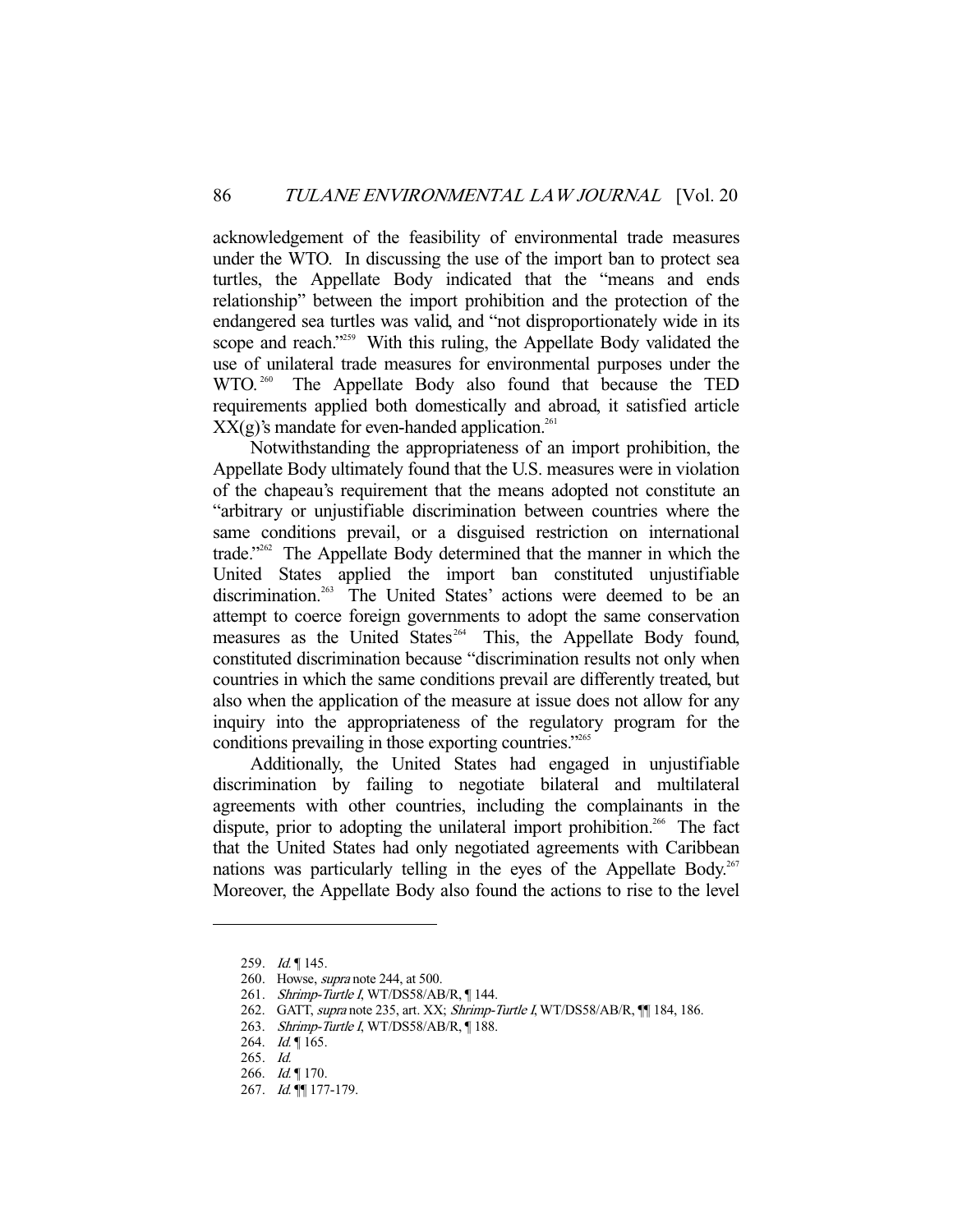of arbitrary discrimination because the certification process was inflexible and rigid.<sup>268</sup> The informal and casual nature of the certification process further denied transparency and accountability.<sup>269</sup>

## b. The Appellate Body's Ruling in Shrimp-Turtle II

 Following this adverse decision, the United States moved to bring its trade measures into conformity with the GATT. The import prohibition was not rescinded, instead, the United States adopted a number of measures to satisfy the chapeau of article XX. Foreign governments were given more flexibility to determine the methods to ensure adequate protection of sea turtles in shrimp fishing.<sup>270</sup> This allowed for a circumvention of the requirement on shrimp imports coming only from certified countries.<sup>271</sup> The United States also engaged in negotiations with Indian Ocean and Southeast Asian nations.

 Malaysia, one of the complainants in Shrimp-Turtle I, initiated a second round of dispute proceedings, arguing that the United States' efforts were still in violation of the WTO.<sup>272</sup> After an initial panel ruling rejected Malaysia's claims, $^{273}$  the Appellate Body affirmed. $^{274}$ 

 Reaffirming the propriety of the import prohibition under article XX(g), the Appellate Body found that the United States had rectified its previous contravention of the chapeau. In particular, the Appellate Body found that the "ongoing serious, good faith efforts to reach a multilateral agreement" demonstrated compliance with the chapeau.<sup>275</sup> Interestingly, the Appellate Body rejected the argument that the United States needed to have successfully concluded negotiations.<sup> $276$ </sup> The Appellate Body also approved of the amendments to the certification process, finding them to contain a sufficient "degree of flexibility" that would avoid

<sup>268.</sup> Id. | 181.

<sup>269.</sup> Id. | 187.

 <sup>270.</sup> Revised Guidelines for the Implementation of Section 609 of Public Law 101-162 Relating to the Protection of Sea Turtles in Shrimp Trawl Fishing Operations, 64 Fed. Reg. 36,946, 36,949 (July 8, 1999).

 <sup>271.</sup> Steve Charnovitz, The Law of Environmental "PPMs" in the WTO: Debunking the Myth of Illegality, 27 YALE J. INT'L L. 59, 99 (2002).

 <sup>272.</sup> NATHALIE BERNASCONI-OSTERWALDER ET AL., ENVIRONMENT AND TRADE: A GUIDE TO WTO JURISPRUDENCE 127 (2006).

 <sup>273.</sup> WTO Dispute Panel Report on the United States Import Prohibition of Certain Shrimp and Shrimp Products, Recourse to Article 21.5 by Malaysia, WT/DS58/RW, para. 153 (June 15, 2001).

 <sup>274.</sup> Shrimp-Turtle II, WT/DS58/AB/RW, ¶¶ 96, 152 (Oct. 22, 2001).

<sup>275.</sup> *Id.* 152.

 <sup>276.</sup> Id. ¶¶ 123, 133.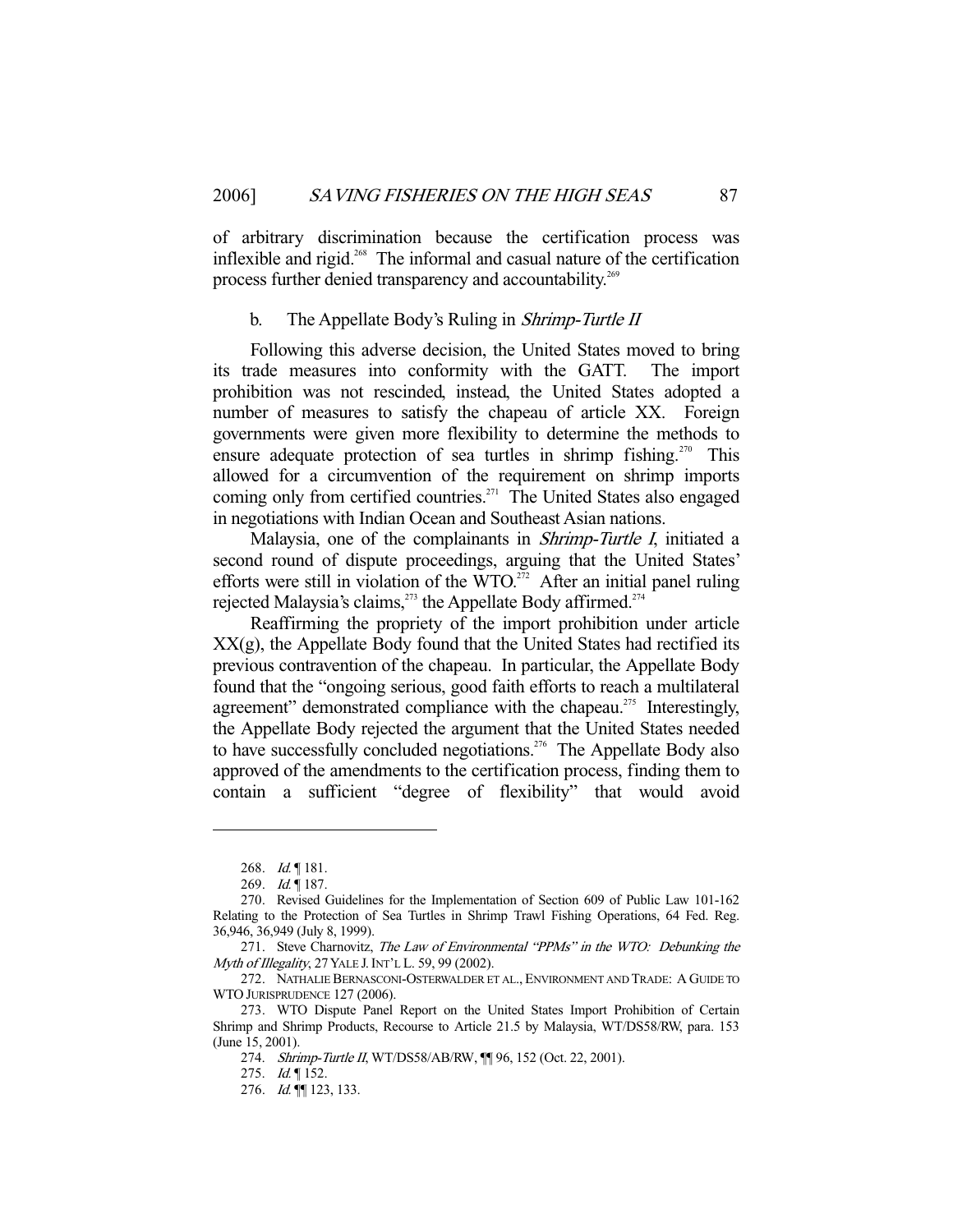discrimination.<sup>277</sup> The *Shrimp-Turtle* dispute represents a significant development in the international protection of endangered natural resources, and successfully illustrates that international trade measures can be utilized to protect the environment when carried out in a multilateral setting that does not discriminate amongst the parties. $278$ 

## 2. Shrimp-Turtle Condones the Use of Trade Measures by Fisheries MEAs

 The law that emanates from the two Appellate Body rulings in the Shrimp-Turtle dispute and the facts of the dispute strongly indicate that RFMOs and other fisheries MEAs can adopt trade measures as an enforcement mechanism without violating the WTO. As Steve Charnovitz argues, production and process method restrictions such as the ones at issue in *Shrimp-Turtle*, are permissible under the WTO.<sup>279</sup> First, it is now settled that as a matter of WTO law endangered marine resources can qualify as "exhaustible natural resources" under article  $XX(g)$ <sup>280</sup> Second, two of the clear messages in the Appellate Body's rulings were that unilateral trade measures are appropriate when all of article XX's requirements have been met, and that multilateral solutions are a necessary precursor to such actions. WTO members must engage in good faith, multilateral negotiations that allow flexibility in arriving at conservation measures among differently situated members. RFMOs and other fisheries MEAs are well poised to meet these parameters.

 At the heart of the objectives of fisheries MEAs is the conservation of marine resources that are without doubt "exhaustible natural resources."281 It is because of the very recognition of the fact that fish stocks can be exhausted that fisheries MEAs came into existence. In this regard, the facts of the Shrimp-Turtle dispute are uniquely analogous to the situation of many global fisheries. Although sea turtles are not themselves the desired catch of fishing fleets, the desire to preserve a variety of marine resource that crosses through multiple EEZs, territorial waters, and the high seas is remarkably similar to efforts to conserve straddling fish stocks. Fish stocks qualify as living resources under article  $XX(g)$ <sup>282</sup>. The fact that many fish stocks are now protected by

<sup>277.</sup> Id. | 148.

<sup>278.</sup> Charnovitz, *supra* note 271, at 96.

<sup>279.</sup> *Id.* at 98-99.

 <sup>280.</sup> GATT, supra note 235, art. XX.

<sup>281.</sup> Shrimp-Turtle I, WT/DS58/AB/R, ¶ 135 (Oct. 12, 1998).

<sup>282.</sup> *Id.* 133.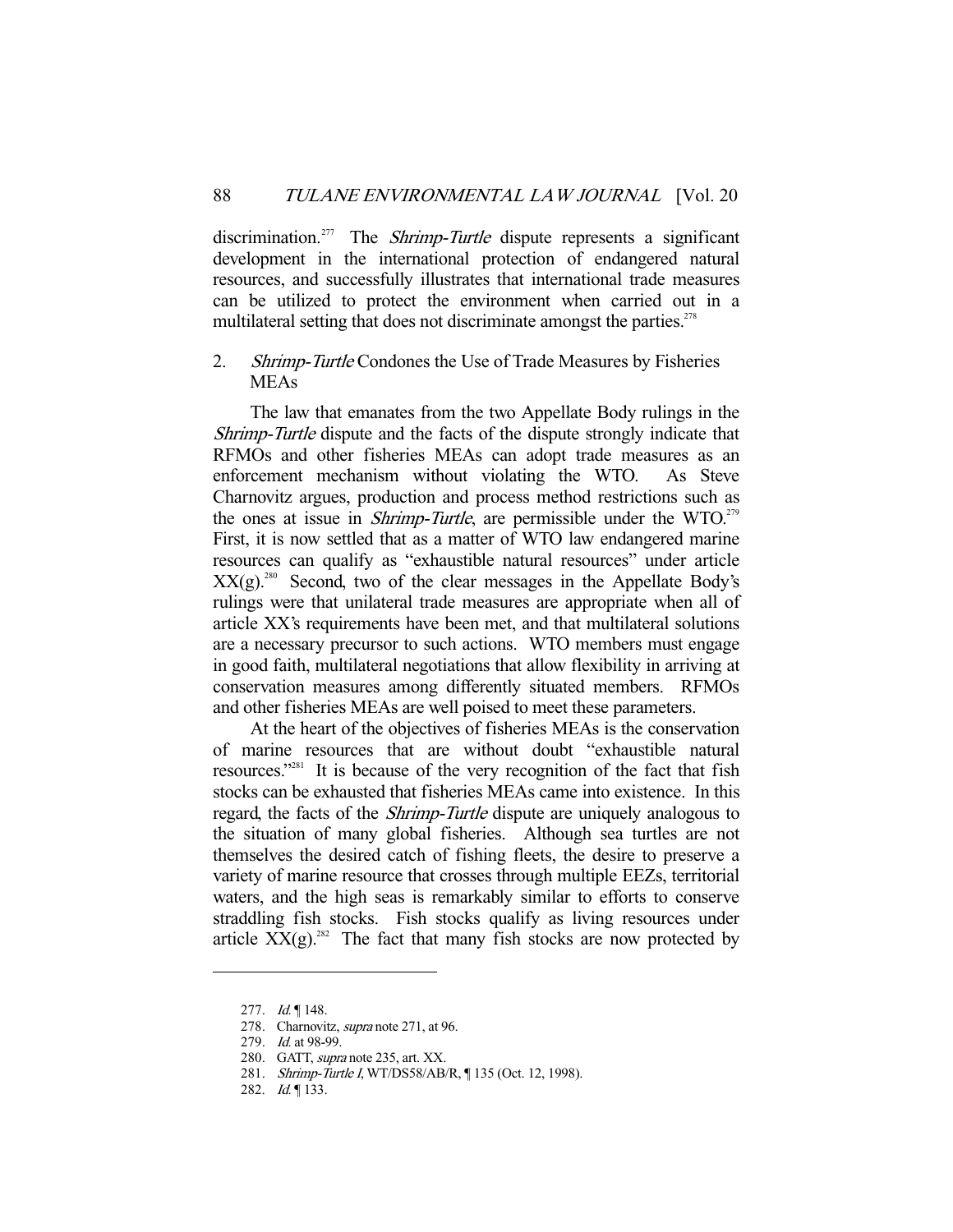RFMOs and other MEAs further bolsters the argument that article  $XX(g)$ can be used to protect them through trade measures. Indeed, the commentary from the WTO has already acknowledged the appropriateness of trade measures in RFMOs and fisheries MEAs. For example, in discussing the toothfish trade restrictions in the CCAMLR's CDS scheme, officials at the WTO stated that the approach "provide[s] examples of appropriate and WTO-consistent (i.e., non-discriminatory) use of trade measures in multilateral environmental agreements."<sup>283</sup>

## 3. Fisheries MEAs Solidify the Applicability of Article XX(g)

 One of the important linkages made by the Appellate Body in finding that sea turtles satisfied the requirement of being "exhaustible" was that they were protected by international agreements. In interpreting the applicability of article  $XX(g)$ 's provisions for "exhaustible natural resources," the Appellate Body looked to various MEAs to determine that living natural resources were covered by the provision.<sup>284</sup> The Appellate Body also looked upon the Convention on International Trade in Endangered Species of Wild Fauna and Flora (CITES) to find that sea turtles qualified as exhaustible natural resources for purposes of article  $XX(g)$ . In *Shrimp-Turtle II*, the WTO explicitly approved of MEAs, stating that the trade measures would "be accepted under Article XX if they were allowed under an international agreement."<sup>285</sup> This, in addition to the Appellate Body's unusual utilization of the environmental and sustainable development principles enshrined in the WTO Agreement's preamble, indicate that MEAs can be an important interpretive tool when analyzing article XX.<sup>286</sup>

 RFMOs and fisheries MEAs, like CITES, are multilateral agreements that protect marine resources. In determining whether article XX(g) applied to fisheries protected by MEAs, a WTO panel would likely find that, as in the case of the sea turtles in Shrimp-Turtle, the nature of the fisheries MEAs was sufficient evidence of their exhaustibility. As the Appellate Body stated in *Shrimp-Turtle I*, "[t]he exhaustibility of sea turtles would in fact have been very difficult to controvert since all of the seven recognized species of sea turtles are

<sup>283.</sup> WTO Secretariat, WTO Committee on Trade and Environment, Environmental Benefits of Removing Trade Restrictions and Distortions: The Fisheries Sector, (WT/CTE/W/ 167, Oct. 16, 2000); see Baird, supra note 203, at 750.

<sup>284.</sup> Shrimp-Turtle I, WT/DS58/AB/R, ¶ 135.

<sup>285.</sup> Shrimp-Turtle II, WT/DS58/AB/RW, ¶ 5.88 (Oct. 22, 2001).

 <sup>286.</sup> BERNASCONI-OSTWERWALDER ET AL., supra note 272, at 267.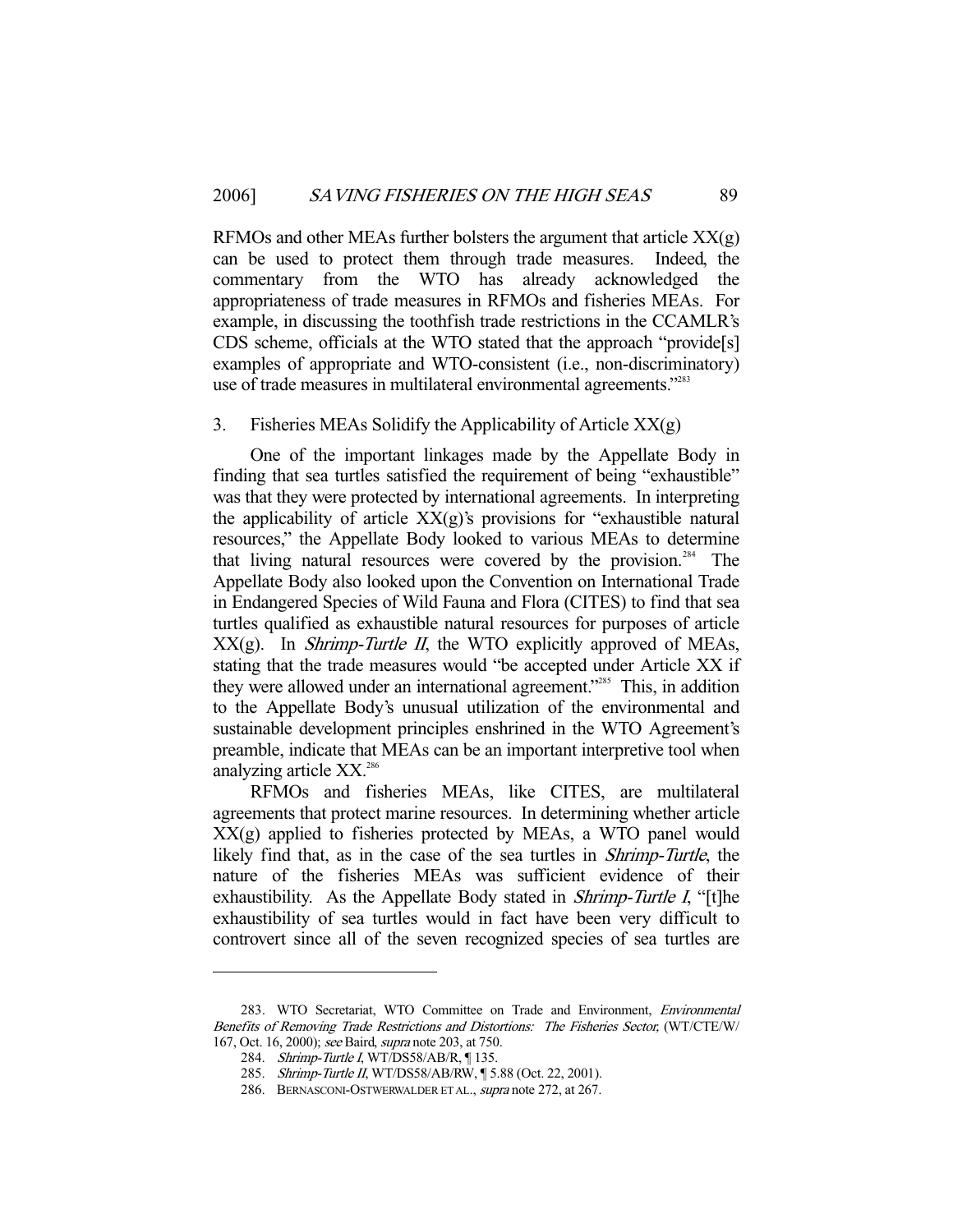today listed in [CITES]."<sup>287</sup> As more and more fisheries come under pressure, efforts to further protect straddling stocks as endangered species would only add to this conclusion. Thus, it is probable that the language of fisheries MEAs, structured to preserve a resource determined to be under threat, would satisfy this prong of article  $XX(g)$ .

 Another important attribute of RFMOs and fisheries MEAs in WTO analysis is their inherently multilateral nature. The Appellate Body emphasized the importance of a multilateral approach to solving environmental problems, and specifically chose to rely on certain MEAs for support in making its ultimate conclusion.<sup>288</sup> Fisheries organizations are the exact kind of multilateral decision-making bodies that the WTO framework lauds. Fisheries MEAs and RFMOs adopt as central tenets the importance of "ongoing serious, good faith efforts" that the Appellate Body held central to complying with article XX's chapeau.<sup>289</sup> Moreover, RFMOs are generally open to all parties and do not suffer from the inflexibility that the Appellate Body saw in the U.S. TED certification process.

 One concern that may arise is whether the provisions of the Straddling Stocks Agreement and certain RFMOs allowing for enforcement actions against nonmember vessels, including exclusion from the RFMO region, would violate the chapeau. However, in light of the Appellate Body's emphasis that parties must engage in ongoing, good faith efforts to negotiate multilateral resolutions, it is unlikely that RFMOs would run afoul of the chapeau in this respect. Were an RFMO to act to exclude the fishing vessels of a nonmember, it should also attempt to engage the nonmember state in negotiations to join the RFMO, or otherwise comply with the RFMO's catch limits. Importantly, the Appellate Body did not require the successful conclusion of an agreement, just good faith efforts to reach one.<sup>290</sup> Thus, the intransigence of a nonmember should not frustrate the efforts of an RFMO in the eyes of the WTO. Moreover, the general power of flag states to reassert their authority over their flagged vessels should help to prevent the threat of arbitrary discrimination. Thus, it is likely that RFMOs and other fisheries MEAs would not be deemed to violate the chapeau of article XX.

<sup>287.</sup> Shrimp-Turtle I, WT/DS58/AB/R, ¶136.

<sup>288.</sup> Shrimp-Turtle II, WT/DS58/AB/RW, ¶ 152.

 <sup>289.</sup> Id.

 <sup>290.</sup> Id. ¶¶ 123, 133, 152.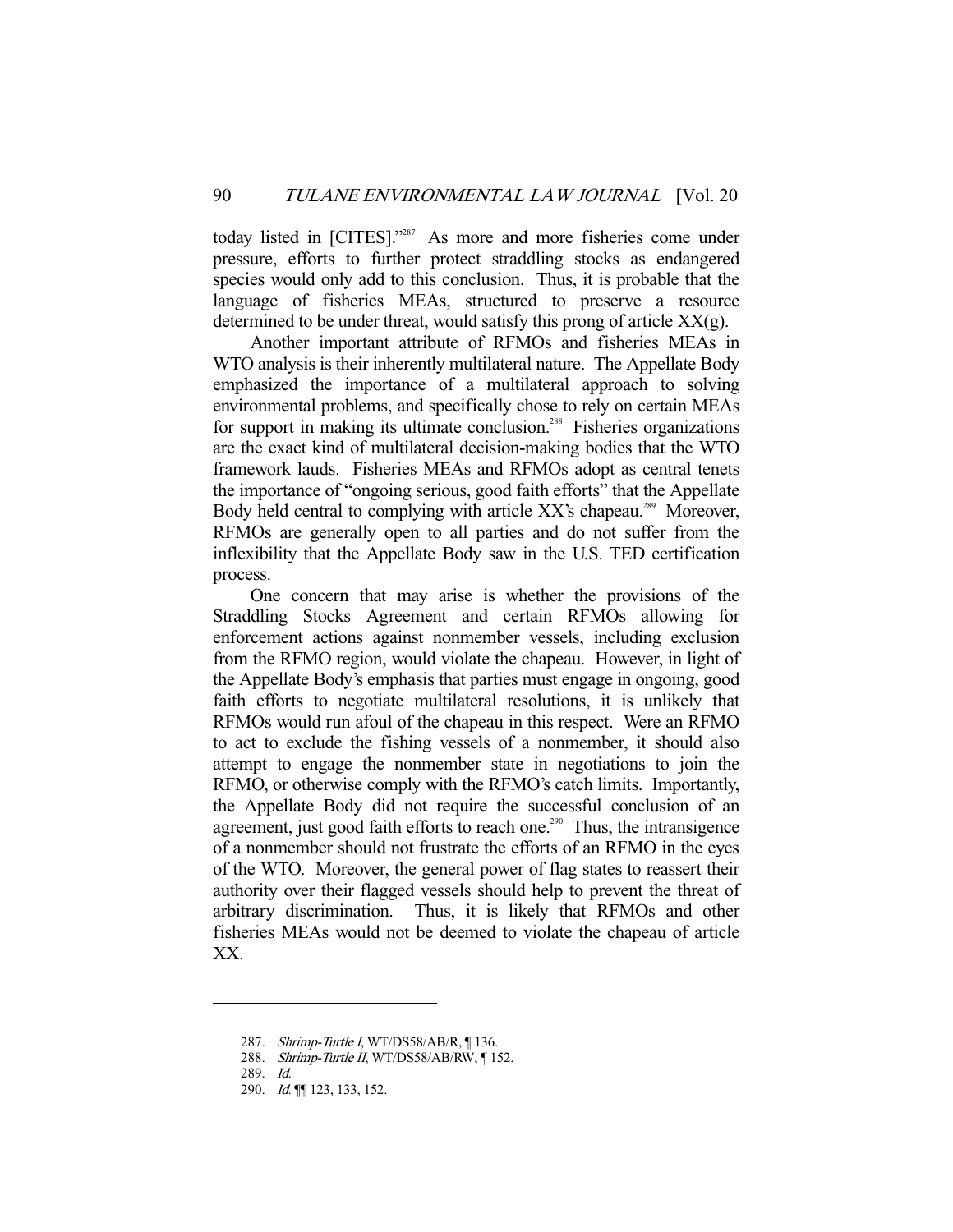#### 4. The Territorial Nexus

 One concern that may arise in the use of trade measures is whether article XX requires a territorial nexus linking the natural resource being protected to the enforcing member state. In the Shrimp-Turtle dispute, the Appellate Body did not fully resolve the issue. It stated that because individual representatives of all of the endangered sea turtle species at issue were present at times in U.S. waters, to the extent that a nexus would be required, it was satisfied in this context.<sup>291</sup> The Appellate Body failed to establish, however, whether a nexus was absolutely required, and what would satisfy its requirements.

 One implication of this ruling for global fisheries and migratory species on the high seas is that the species in question might need to be present in the jurisdictional waters of the state adopting trade measures for its protection. In the case of a number of straddling stocks, this would not pose a problem for many RFMO members, because by definition, these fish species cross many domestic and EEZ waters in their migratory cycles.<sup>292</sup> However, a strict nexus requirement would pose difficulties for RFMO members that distant water nations, whose fishing fleets may ply the RFMO waters but whose territory may not include areas that the protected fish inhabit. On the enforcement level, this may mean that only states with waters covered by the RFMO would be able to utilize trade measures.

 However, this may not be the prevailing view. Robert Howse argues that the territorial nexus is largely a nonissue, because article  $XX(g)$ already requires that unilateral trade measures accompany restrictions on the enforcing nation's own domestic production and consumption.<sup>293</sup> In order to not contravene the requirements of article  $XX(g)$  and the chapeau, a state must already have put in place domestic regulation that will apply even-handedly.

By virtue of this condition, article  $XX(g)$  already requires a link between environmental trade measures and domestic regulation dealing with the same conservation problem. Were a WTO member to target its conservation concerns solely at the policies of other countries, without putting its own house in order, then it would not be able to meet this condition of  $XX(g)$ <sup>294</sup>

<sup>291.</sup> Shrimp-Turtle I, WT/DS58/AB/R, [137.

 <sup>292.</sup> Id.

 <sup>293.</sup> Howse, supra note 244, at 504.

 <sup>294.</sup> Id.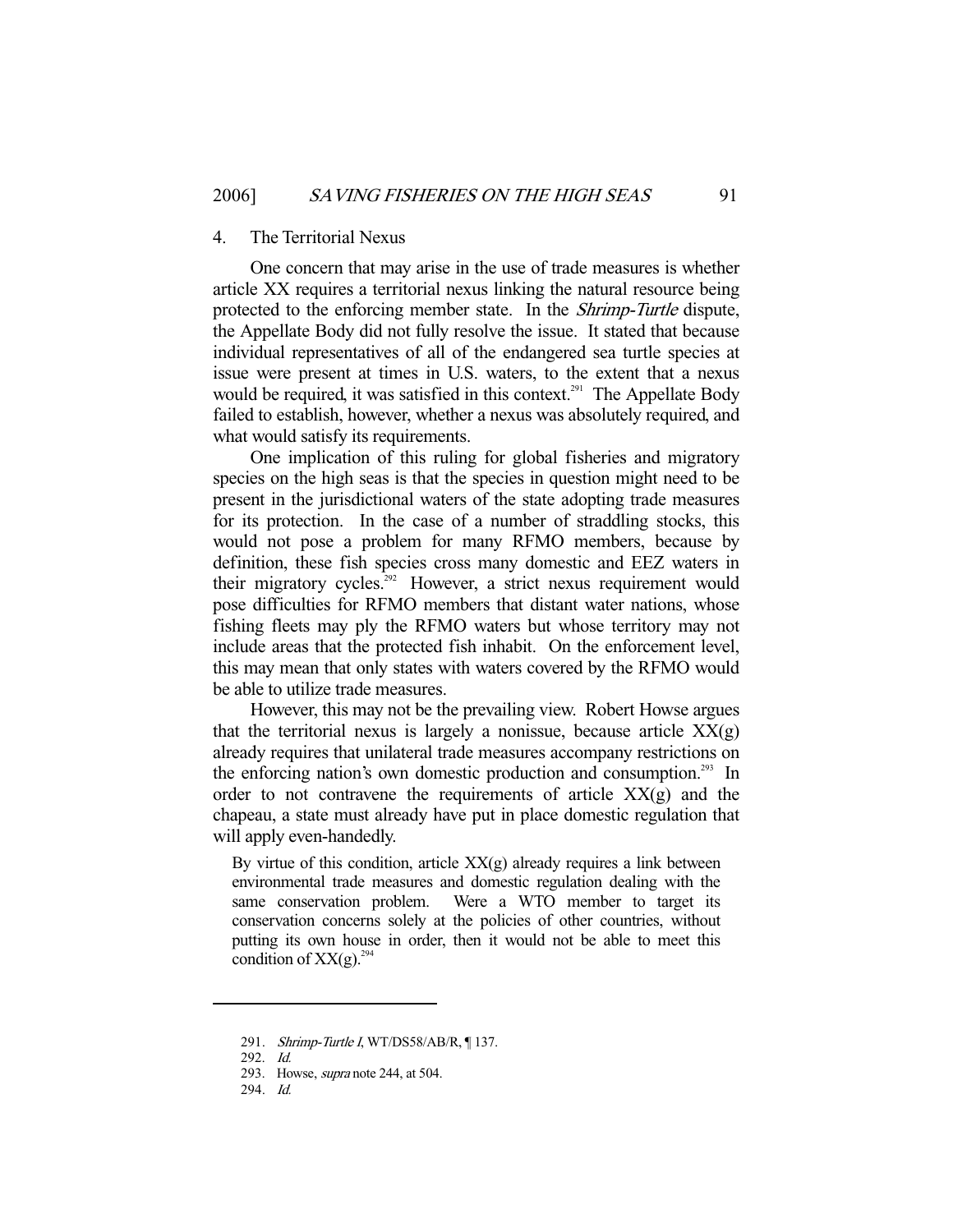The Appellate Body in *Shrimp-Turtle I* alluded to this as well, pointing to the coupling of the international application of the U.S. law with similar domestic restrictions.<sup>295</sup> Under this view, then, the notion of a territorial nexus would be rendered moot by the GATT's requirements of national treatment and the ban in the chapeau of article XX on "arbitrary or unjustifiable discrimination between countries where the same conditions prevail."<sup>296</sup>

## 5. Recommendations

 Existing as well as new RFMOs and fisheries MEAs should adopt amendments incorporating trade measures as one of the compliance and enforcement mechanisms they may employ. However, in addition to these changes, it is fundamentally important that states undertake to cure their own compliance and enforcement problems as well. Although a number of fishing nations have taken praiseworthy action to enforce fisheries agreements and better manage fish stocks, virtually all nations have allowed for overfishing and the unsustainable exploitation of marine resources to continue. Thus, prior to and concurrent with incorporating trade sanctions into RFMOs and fisheries MEAs, states should vigorously assert their own powers over their fishing fleets to ensure that they too are in full compliance with the fisheries conservation and management agreements. This may require the enactment of domestic legislation, or it may simply involve an increase in compliance and enforcement against fishing fleets under the obligations of existing RFMOs and fisheries MEAs. Regardless, improvements in fisheries management cannot successfully be attained without the full cooperation of all states, including those not necessarily accused of rampant IUU fishing. Many European and North American fishing nations including those most supportive of fisheries agreements—need to ensure that their own fleets are in compliance. This has been a particular challenge in the case of U.S. fisheries management. This point also bears some importance in terms of meeting WTO requirements. In the Shrimp-Turtle dispute, the Appellate Body condoned the United States' actions as acceptable under article XX (notwithstanding the original violation of the chapeau) partially because the United States had previously put in place similar restrictions domestically, thus ensuring that domestic fishing fleets were not afforded better treatment than

<sup>295.</sup> Shrimp-Turtle I, WT/DS58/AB/R, ¶ 147.

<sup>296.</sup> See Knox, *supra* note 247, at 35.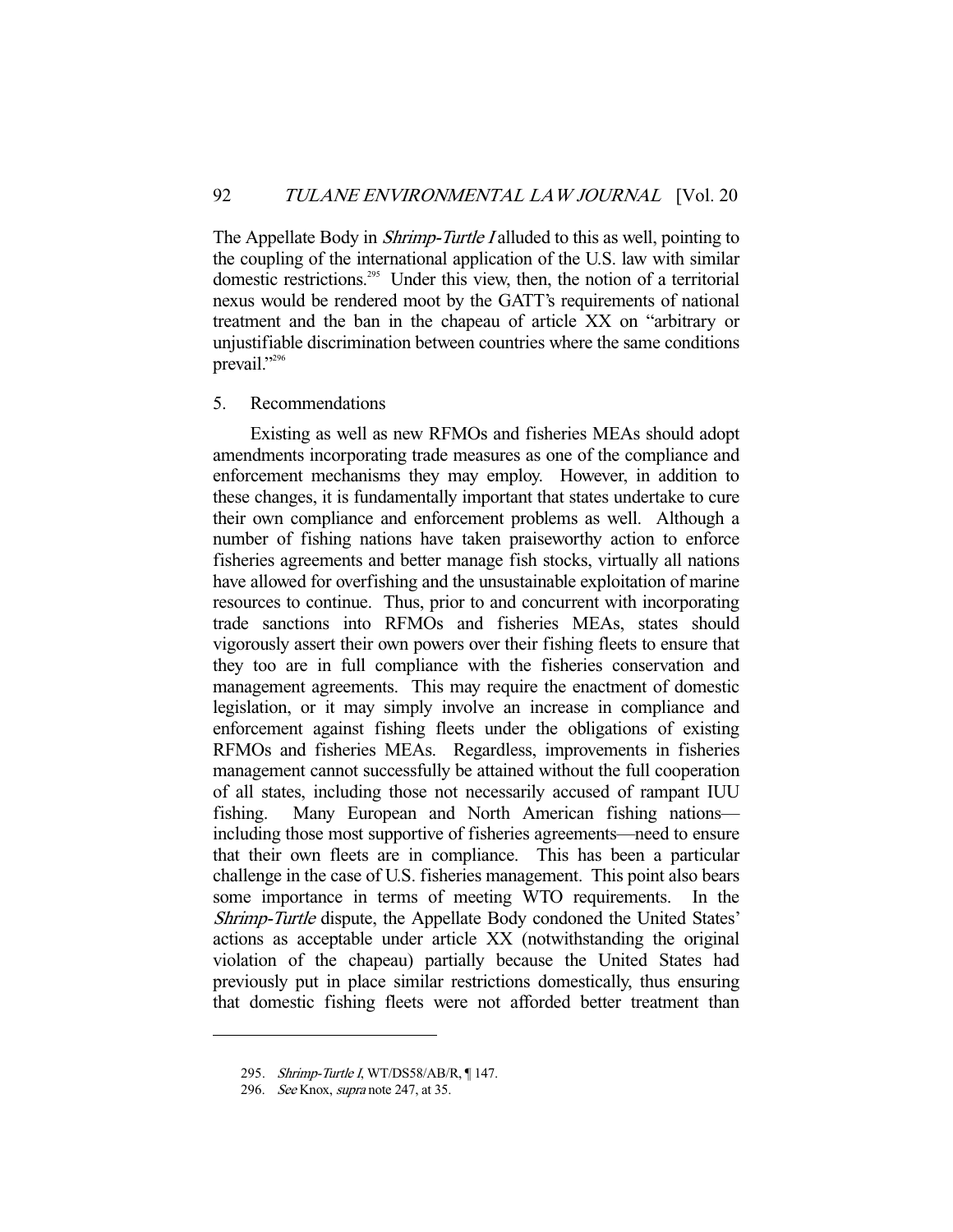foreign fleets.<sup>297</sup> For RFMO members not to demand compliance amongst their own fleets, and then to adopt trade sanctions against noncompliant third-party states may ultimately be deemed a violation of the chapeau of article XX as well as the principle of national treatment. States should therefore deal with their own fleets as severely as they do those of other fishing nations.

 There are a number of types of trade measures that RFMOs and fisheries MEAs should develop, in order to tailor an individual enforcement action to the nature of the problem and the violating party.

 The strongest and most effective form of sanction would be a total import ban similar to that adopted by the United States in Shrimp-Turtle. RFMO and fisheries MEA members could enforce a prohibition on the import into their nations of fish and marine resources harvested in areas covered by the agreements by members and nonmembers in violation of the agreements. An example of this provision already exists in the ICCAT. The organization can recommend that its members ban imports of tuna from nonmember parties that take advantage of the fishery.<sup>298</sup> By banning the import of the protected fish into member states, the economic impact of nonmembers and noncompliant members would often be quite severe due to the fact that many MEA and RFMO members are among the largest markets for consumption of fish. This in turn would ideally coerce flag states to join fisheries MEAs, and more importantly, ensure that their own fishing fleets are in compliance.

 Lesser sanctions should also be adopted in the event that RFMOs and fisheries MEA members do not wish to wield the harshest stick against noncompliant fishing nations. For example, members could utilize tariffs and quotas on IUU-harvested fish. This may provide the benefit of edging nonmembers and noncompliant members that would ideally comply with RFMO standards, but for various reasons, such as institutional incapacity, or other political factors, may not be able to achieve compliance. By using a less restrictive enforcement mechanism, such as a tariff, RFMOs and fisheries MEAs may create incentives for compliance that would not exist were a nation's fishing fleets subjected

<sup>297.</sup> Shrimp-Turtle I, WT/DS58/AB/R, ¶ 45.

<sup>298.</sup> Jean-Pierre Ple, Responding to Non-Member Fishing in the Atlantic: The ICCAT and NAFO Experiences, in LAW OF THE SEA: THE COMMON HERITAGE AND EMERGING CHALLENGES 197, 200 (Harry N. Scheiber ed., 2000); Andrew Fagenholz, A Fish in Water: Sustainable Atlantic Canadian Fisheries Management and International Law, 25 U. PA.J.INT'L ECON. L. 639, 658 (2004).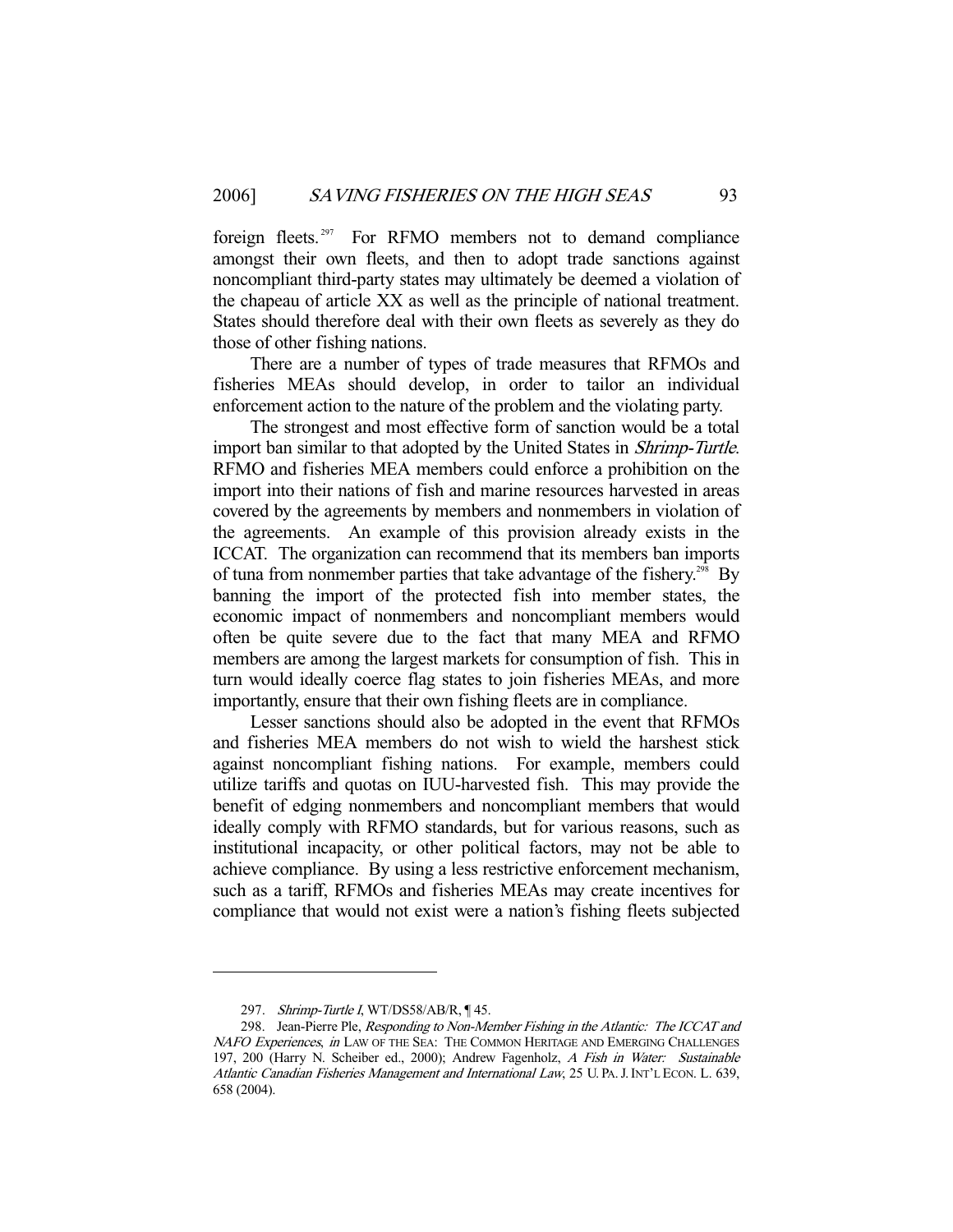to total bans. Other less restrictive sanctions would include transshipment bans and bans on landing IUU fish in member ports.

 However, given the extent of the global fisheries crisis, MEAs should rely on the most powerful arrow in their quiver—import prohibitions—to create the greatest effect on noncompliant fishing nations. Simply increasing the cost of fish through tariffs is unlikely to help replenish overfished stocks when there is an increasing demand for many of the exploited species. With demand high, tariffs are likely not to deter fleets from engaging in a profitable trade. Rather, the greatest deterrent is prohibiting those vessels from participating at all.

 Import prohibitions may also help solve the flag of convenience problem. Some of the most egregious flags of convenience, such as Panama and Liberia, are popular because they impose little or no restrictions on vessels flying their flags. There is a plausible argument that in the context of commercial fishing, these nations would be unlikely (or unable) to enforce RFMO and MEA requirements against their flagged vessels were they subjected to an import prohibition. Therefore, commercial fishing vessels that once enjoyed the free reign given by flags of convenience might quickly lose interest in them when the valuable catch they harvest is not allowed in their traditional markets. This may entice fishing fleets to migrate away from flags of convenience and return to their true home nation, which may in turn require the previously noncompliant fleets to meet international standards. This is likely because commercial fleets are likely to prefer lower revenues than suffer a total loss of their market.

 In order to not run afoul of article XX as interpreted in the first Shrimp-Turtle decision, member states should also engage in ongoing negotiations with nonmembers, and continuously seek to include them in the multilateral regulatory system. This will satisfy the requirement for good faith negotiations. Such negotiations should also be vigorously undertaken immediately prior to the adoption of any trade measures in retaliation for IUU fishing or violation of RFMO and MEA restrictions.

## V. CONCLUSION

 The international community has come a long way in protecting global fisheries. The innovations of the Straddling Stocks Agreement are significant and laudable. Also impressive is the proliferation of RFMOs and fisheries agreements aimed at better managing this collective resource. However, the system is far from perfect. The numerous problems with global fisheries management discussed in this Article indicate that serious revisions are desperately needed. In particular, the